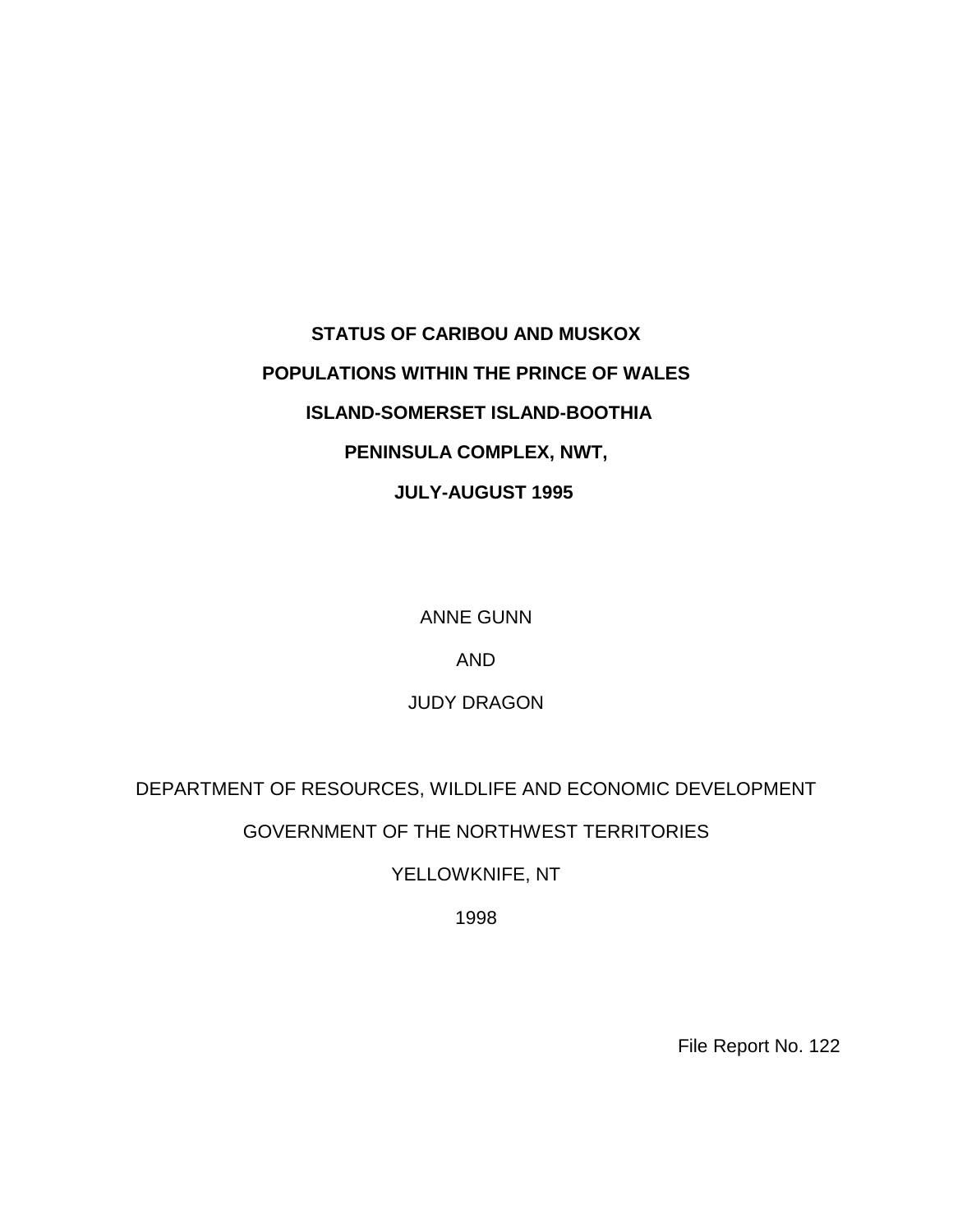### **ABSTRACT**

Caribou (*Rangifer tarandus*) have almost disappeared from Somerset and Prince of Wales islands. Inuit hunters from Resolute, Cornwallis Island, Northwest Territories, reported poor hunting success and few caribou seen during hunting trips on Somerset and Prince of Wales islands in the early 1990s. In response to their concerns, we aerially surveyed caribou and muskoxen (*Ovibos moschatus*) within the Prince of Wales Island - Somerset Island-Boothia Peninsula complex between 21 July and 3 August 1995 to determine their status. The 1995 aerial survey was directly comparable to the surveys flown in 1980 for caribou and muskoxen on Prince of Wales, Russell and Somerset islands (which led to an estimate of 5100 caribou) and in 1985 for caribou and muskoxen on the Boothia Peninsula. We used the same type of fixed-wing aircraft, a Helio-Courier, flown at ca. 150 m above ground level and an airspeed of ca. 160 km per hour. We covered all three major islands and the Boothia Peninsula at between 8 - 30% coverage. We saw only 5 caribou on Prince of Wales Island, 2 caribou on Somerset Island, and no caribou on Russell, Prescott, Pandora, and Vivian islands. The 7 caribou represented a 99.6% reduction in the number of caribou actually seen on those islands during the aerial survey in summer 1980. Our estimate of 6658+1728 SE (Standard Error) caribou on the Boothia Peninsula in 1995 is similar to the 1985 estimate. The estimated number of muskoxen (5259+414 SE) on Prince of Wales Island is nearly a 5-fold increase over the number estimated in 1980. Muskoxen also continue to increase in number (1140+260 SE) and to expand their ranges on Somerset Island with nearly a 13-fold increase in the number seen during the survey in 1995 (n=455) compared to 1980 (n=29: no estimate was made in 1980). Muskoxen are recolonizing the Boothia Peninsula, with 61 being seen in 1995, where none were seen in 1985. Possible reasons for the caribou decline are discussed.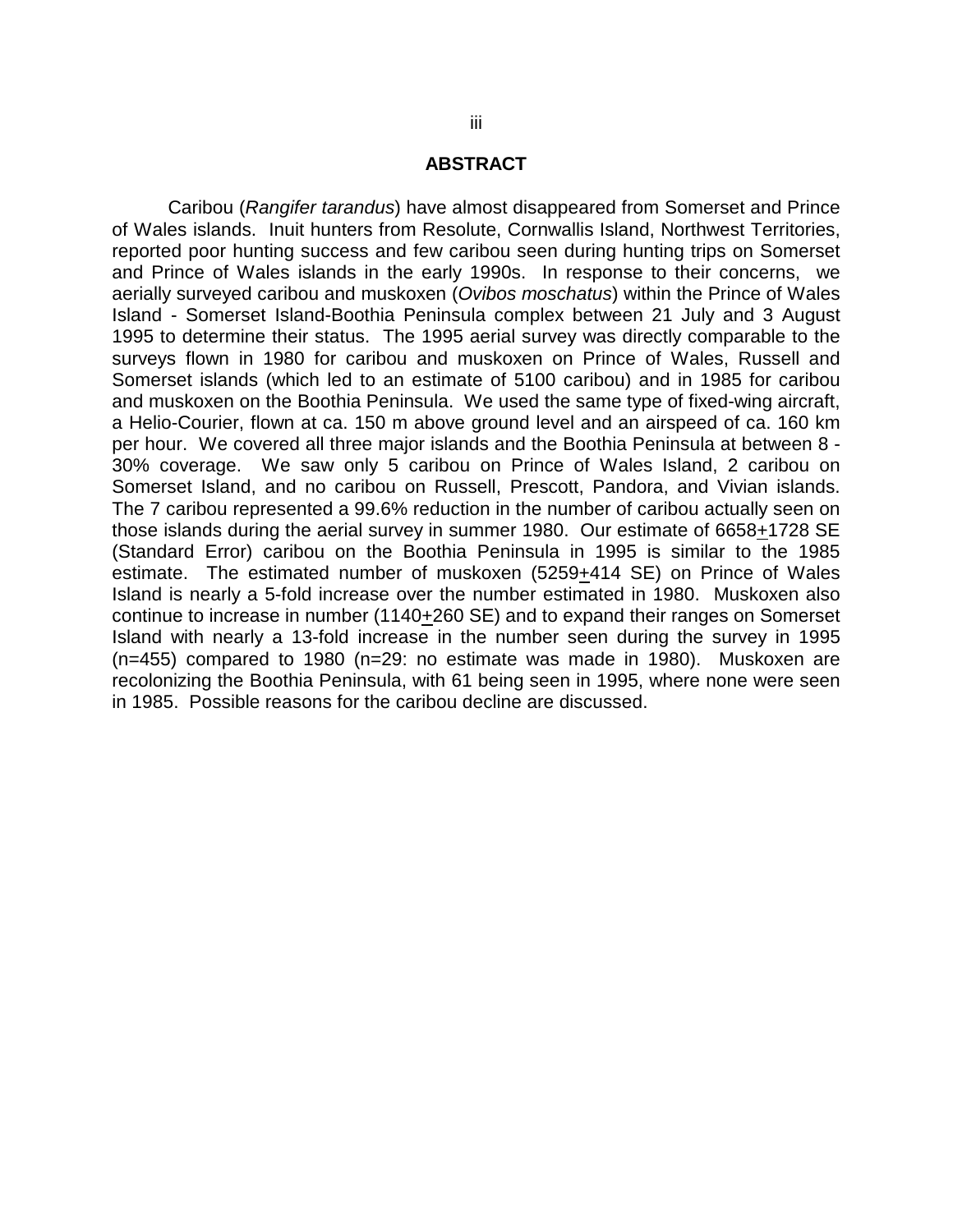# **TABLE OF CONTENTS**

| Prince of Wales, Somerset, Russell, Pandora, Prescott and Vivian islands  6 |  |
|-----------------------------------------------------------------------------|--|
|                                                                             |  |
| Prince of Wales, Russell, Pandora, Prescott and Vivian islands 10           |  |
|                                                                             |  |
|                                                                             |  |
|                                                                             |  |
|                                                                             |  |
|                                                                             |  |
|                                                                             |  |
|                                                                             |  |
|                                                                             |  |
|                                                                             |  |
|                                                                             |  |
|                                                                             |  |
|                                                                             |  |
|                                                                             |  |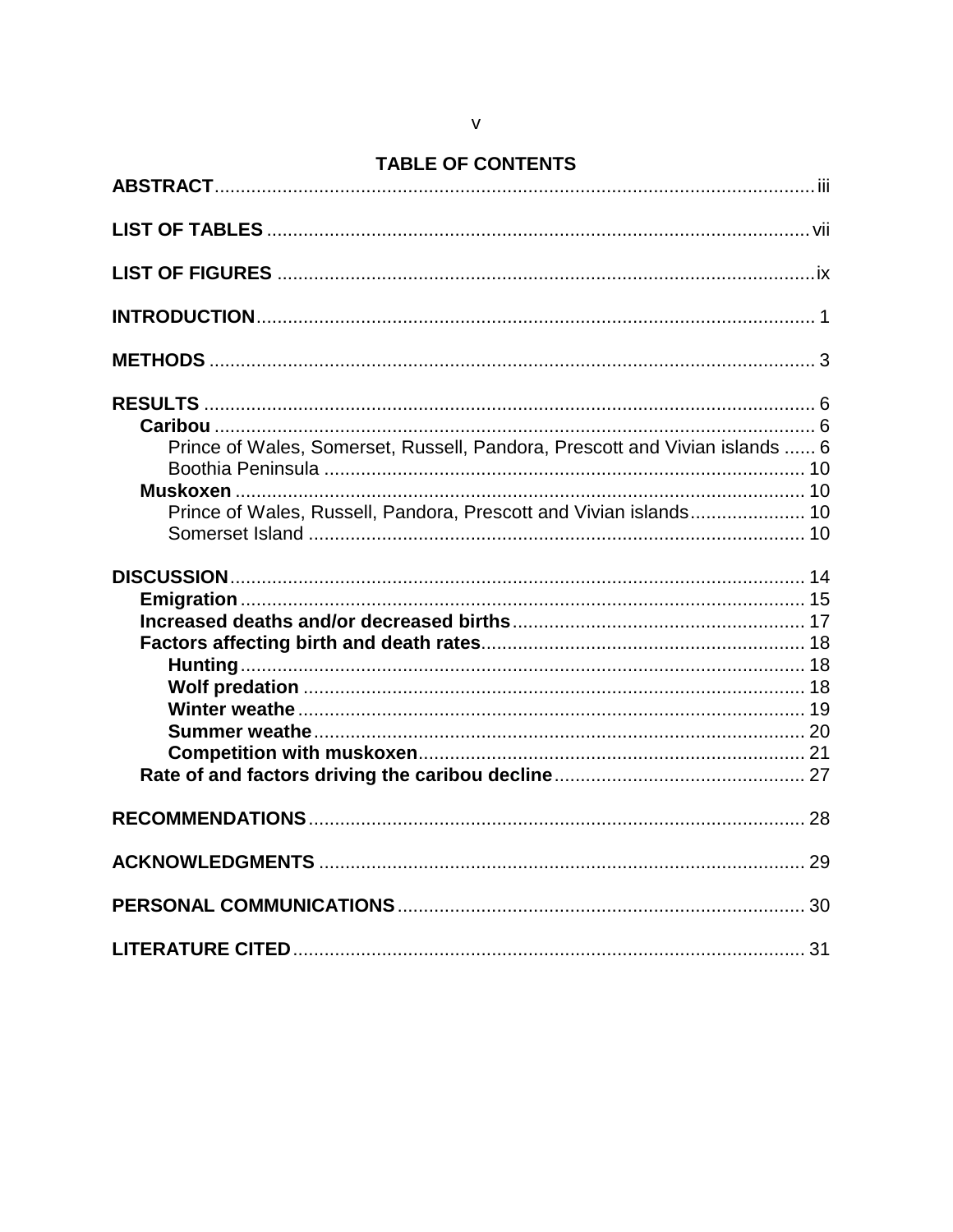| <b>APPENDIX A.</b> Weather and light conditions during an aerial survey for both caribou<br>and muskoxen in the Prince of Wales Island-Somerset Island-Boothia Peninsula |  |
|--------------------------------------------------------------------------------------------------------------------------------------------------------------------------|--|
| <b>APPENDIX B.</b> Muskoxen observed on transect during an aerial survey of Prince of<br>Wales, Russell, Prescott, Pandora, and Vivian islands, NWT, July 1995 38        |  |
| <b>APPENDIX C.</b> Muskoxen observed on transect during an aerial transect survey of                                                                                     |  |
| <b>APPENDIX D.</b> Muskoxen and caribou observed on transect during an aerial transect                                                                                   |  |
| APPENDIX E. History of muskox-caribou studies on Banks Island  46                                                                                                        |  |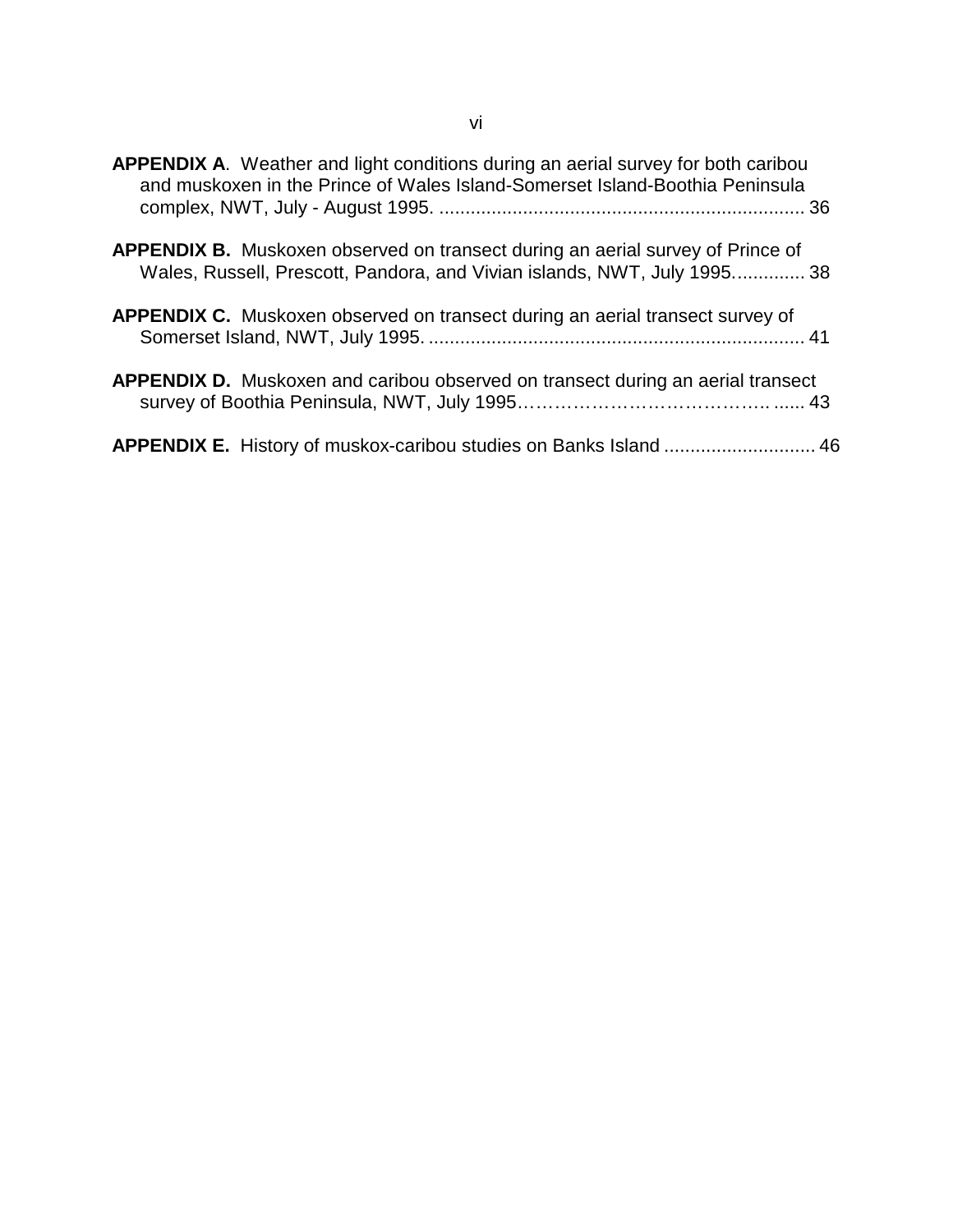# **LIST OF TABLES**

- Table 1. Data from an aerial transect survey of Prince of Wales, Russell, Prescott, Pandora, and Vivian islands, NWT, July 1995, used to calculate a population mean estimate for muskoxen......................................................................... 7
- Table 2. Data from an aerial transect survey of Somerset Island, NWT, July 1995, used to calculate a population mean estimate for muskoxen.............................. 8
- Table 3. Data from an aerial transect survey of the Boothia Peninsula, NWT, July-August 1995, used to calculate a population mean estimate for muskoxen.. 8
- Table 4. Data from an aerial transect survey of the Boothia Peninsula, NWT, July-August 1995, used to calculate a population mean estimate for caribou.. .. 11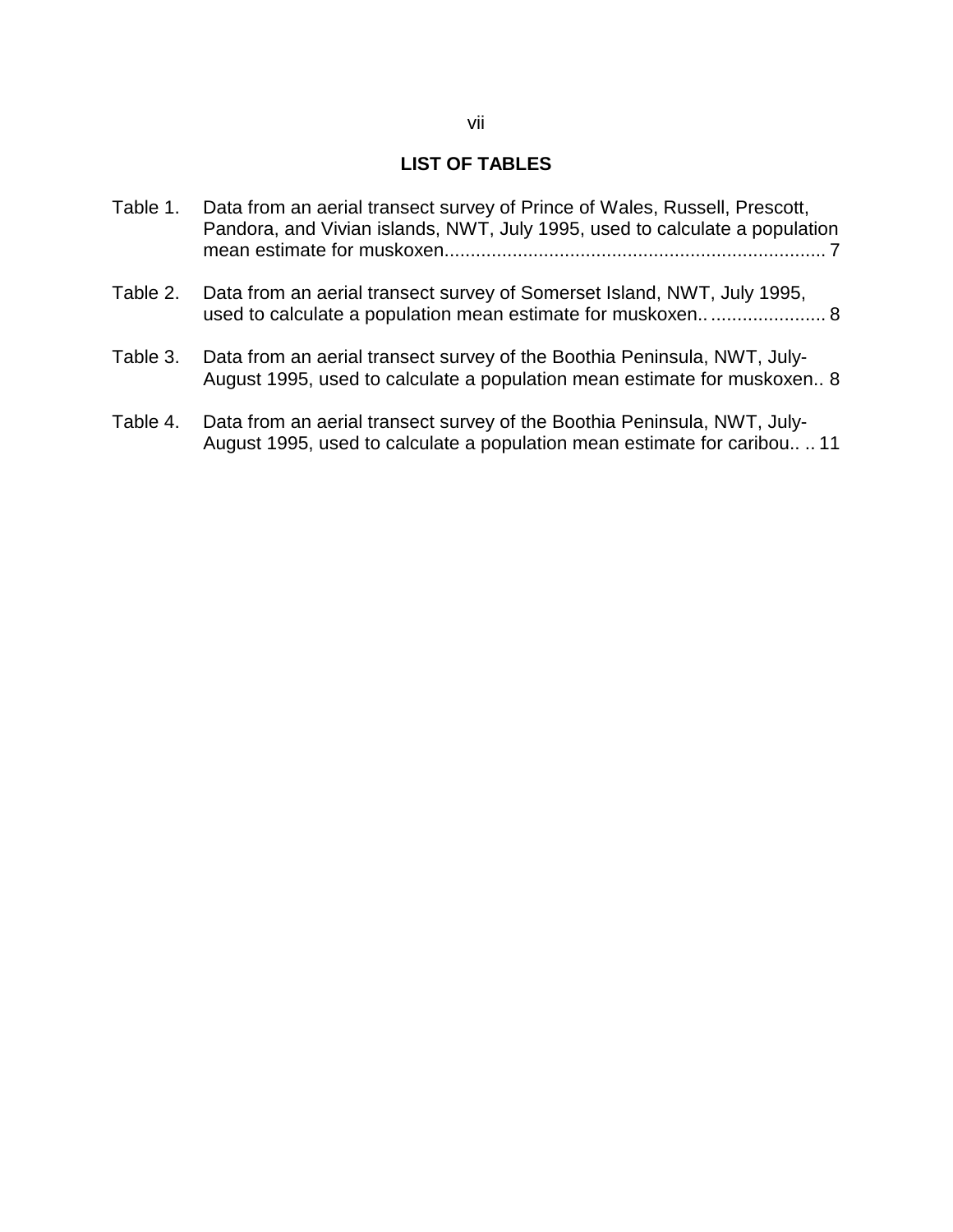# **LIST OF FIGURES**

|           | Figure 1. Aerial transect survey of Prince of Wales Island-Somerset Island-Boothia<br>Peninsula complex, NWT, July-August 1995, showing strata and                                                                                    |
|-----------|---------------------------------------------------------------------------------------------------------------------------------------------------------------------------------------------------------------------------------------|
| Figure 2. | Locations of observations of caribou seen "on" and "off" transect during an<br>aerial survey of Prince of Wales Island-Somerset Island-Boothia Peninsula<br>complex, NWT, July-August 1995, showing strata and approximate locations  |
|           | Figure 3. Locations of observations of muskoxen seen "on" transect during an aerial<br>survey of Prince of Wales Island-Somerset Island-Boothia Peninsula<br>complex, NWT, July-August 1995, showing strata and approximate locations |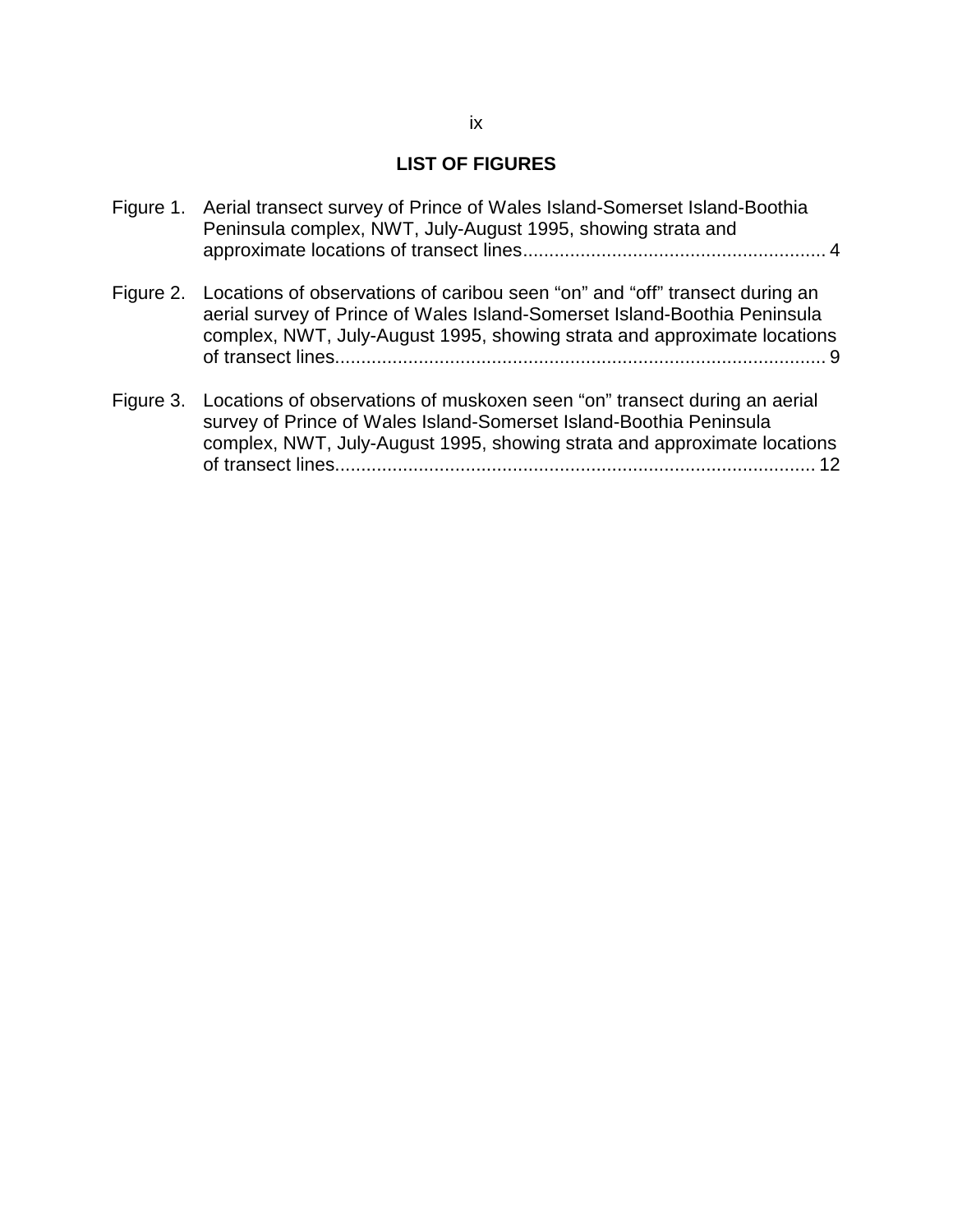### **INTRODUCTION**

Inuit hunters from Resolute, Cornwallis Island  $(74.700^{\circ}$  N,  $94.833^{\circ}$  W), Northwest Territories (NWT) reported finding it increasingly difficult to find caribou (*Rangifer tarandus* spp.) during winter hunting trips in the early 1990s on Prince of Wales, Russell, and Somerset islands. Those reports suggested a serious problem, as the island previously held an estimated 5100 + 710 SE (Standard Error) caribou in 1980 (Gunn and Decker 1984). The caribou on those island were nationally recognized in 1990 as a "Threatened" form of wildlife in Canada by the Committee on the Status of Wildlife in Canada (COSEWIC 1990). In response to hunters' concerns and because 15 years had elapsed since the last population estimate, we surveyed Prince of Wales, Somerset, Russell, Prescott, Pandora, and Vivian islands and the Boothia Peninsula for caribou and muskoxen (*Ovibos moschatus*) in 1995.

Surveys and environmental studies in the 1970s associated with the proposed Polar Gas pipeline collected ecological information on Prince of Wales and Somerset islands (Fischer and Duncan 1976, Russell et al. 1978, Miller and Gunn 1978, Thomas 1982, Thomas and Everson 1982). The most recent aerial survey of Prince of Wales and Somerset islands was in 1980 and Gunn and Decker (1984) concluded that the caribou population, an estimated 5100, was stable or slightly declining.

Inuit local knowledge and seasonal differences in caribou numbers during aerial surveys in the 1970s suggested that caribou were wintering on Somerset and moving to Prince of Wales to calve and spend the summer (Miller and Gunn 1978). Caribou left Somerset where ground-fast ice depths were greater in spring to forage on Prince of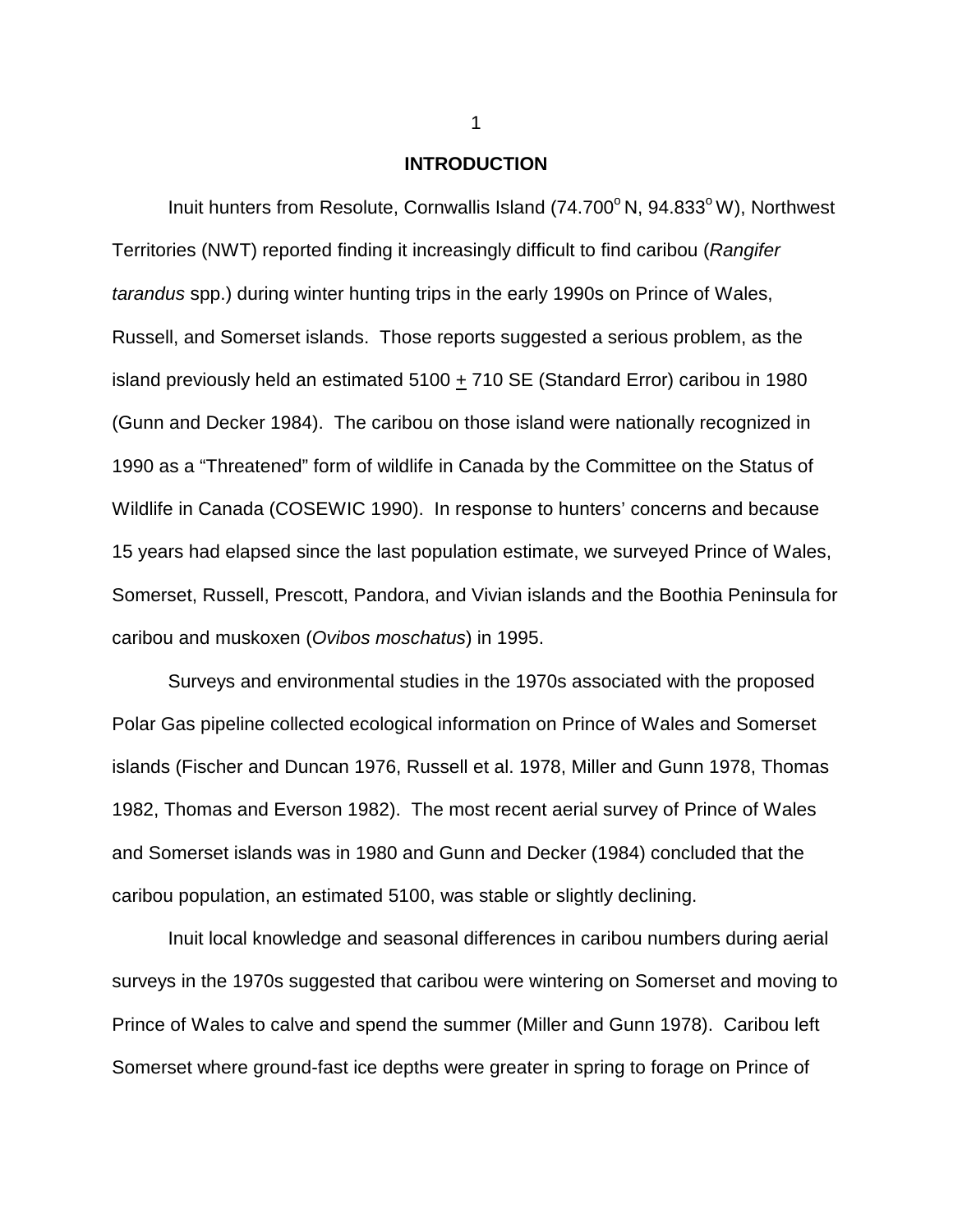Wales where the snow was more shallow and retreated more quickly (Miller *et al.* 1982). As well as moving between Prince of Wales and Somerset islands some caribou moved from the Boothia Peninsula to Somerset and Prince of Wales in late winter/spring and subsequently returned to the Boothia Peninsula each autumn or winter.

Because of these inter-island movements we decided to survey the Boothia Peninsula at the same time as Prince of Wales, Russell and Somerset islands. The Boothia Peninsula was last surveyed in 1985 when Gunn and Ashevak (1990) estimated the population to have  $4831 + 543$  1<sup>+</sup>-yr-old caribou.

The objective of our survey was to estimate caribou numbers on the Prince of Wales Island-Somerset Island-Boothia Peninsula complex. We followed similar methods and timing as the 1980 survey to ensure that the estimates were comparable. As in 1980 and 1985, we also recorded muskoxen sightings to estimate their population sizes.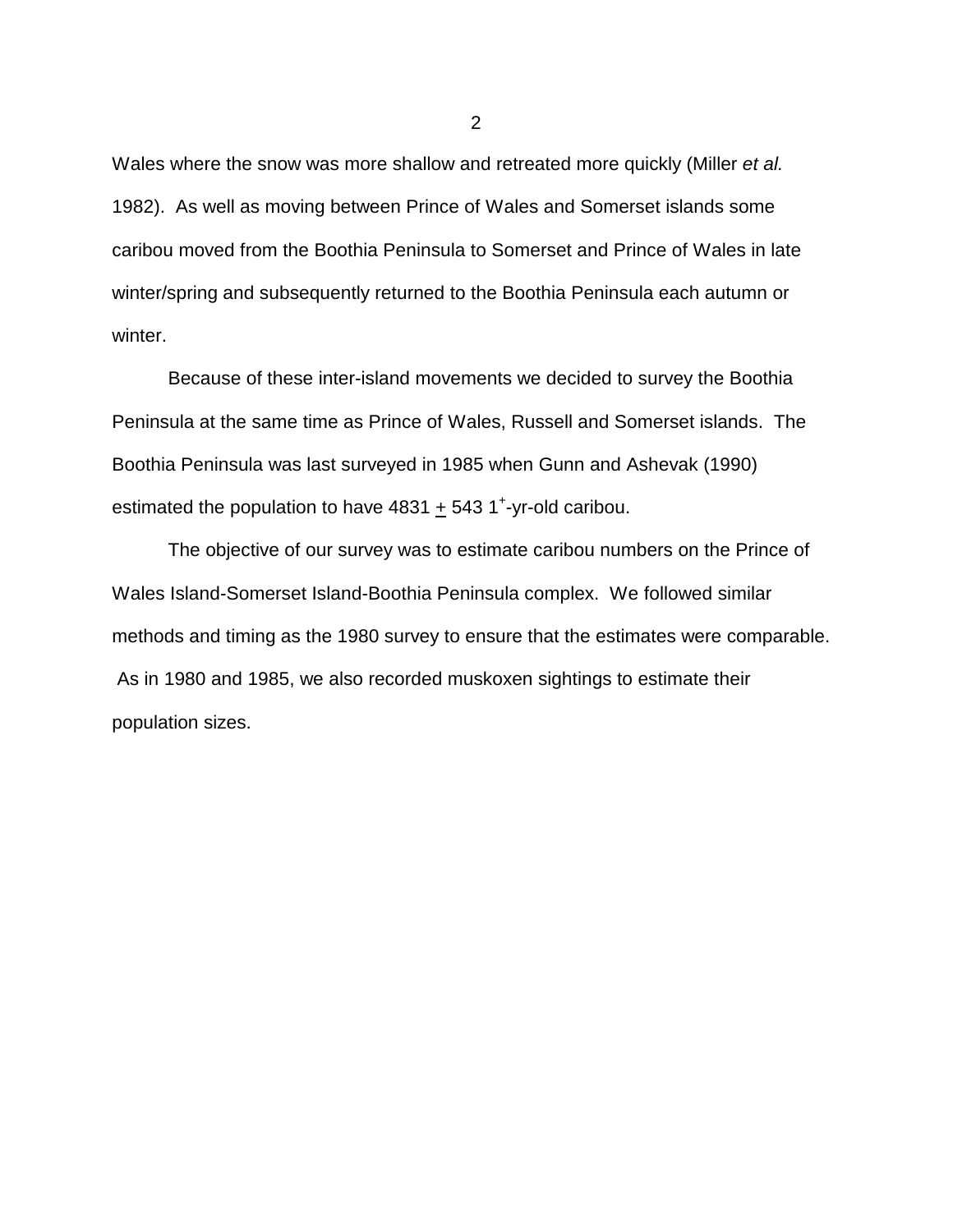#### **METHODS**

Our survey design was a systematic transect survey with effort varying between strata. Stratification was based on 1980 caribou and/or muskox mean densities - the highest mean density strata receiving the greatest aerial coverage. We flew in the same aircraft as in 1980 - a Helio-Courier on tundra tires. The survey crew included the same pilot and navigator as in 1980 and a left observer with extensive local knowledge of the islands. The pilot plotted locations on 1:250 000 map sheets while the navigator recorded the observer's sightings of caribou and muskoxen as being "on" or "off" transect . From Resolute, we set up a camp at Crooked Lake (Fig. 1) as a base for surveying Prince of Wales, Russell, Prescott, Pandora, Vivian and Somerset islands. We moved to Taloyoak (63.533 $^{\circ}$  N, 93.517 $^{\circ}$  W) for the Boothia Peninsula survey. We had fuel cached at Crooked Lake, Creswell Bay and the northeast coast of Boothia Peninsula.

We divided Prince of Wales Island into 4 strata (Stratum I, II, III, IV), made Russell Island Stratum V, and grouped Prescott, Pandora, and Vivian islands as Stratum VI. Transect lines were 8 km apart in strata I-VI. Somerset Island was also divided into 4 strata. Transects in Stratum I were 16 km apart while those in strata II, III, IV were 5 km apart . The Boothia Peninsula was divided into two strata with transect lines in the northern part of Stratum I and Stratum II were 16 km apart. Transects 129- 132 in Stratum I on the central Boothia Peninsula were 8 km apart.

Transect lines were run at as much of a right angle as possible to the coast or to major rivers to avoid sampling bias caused by animals being concentrated in and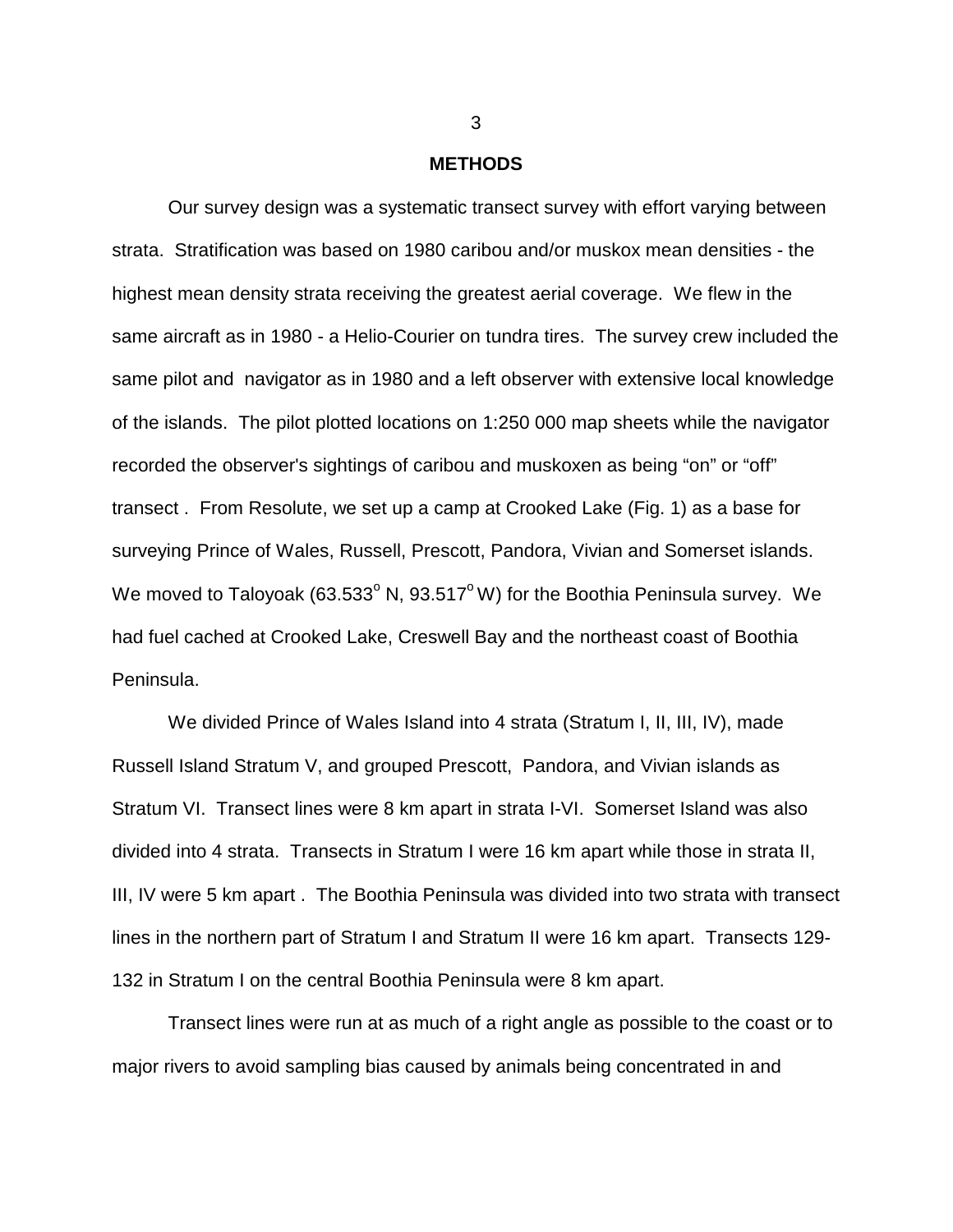

Figure 1. Aerial transect survey of Prince of Wales Island-Somerset Island-Boothia Peninsula complex, NWT, July-August 1995, showing strata and approximate locations of transect lines.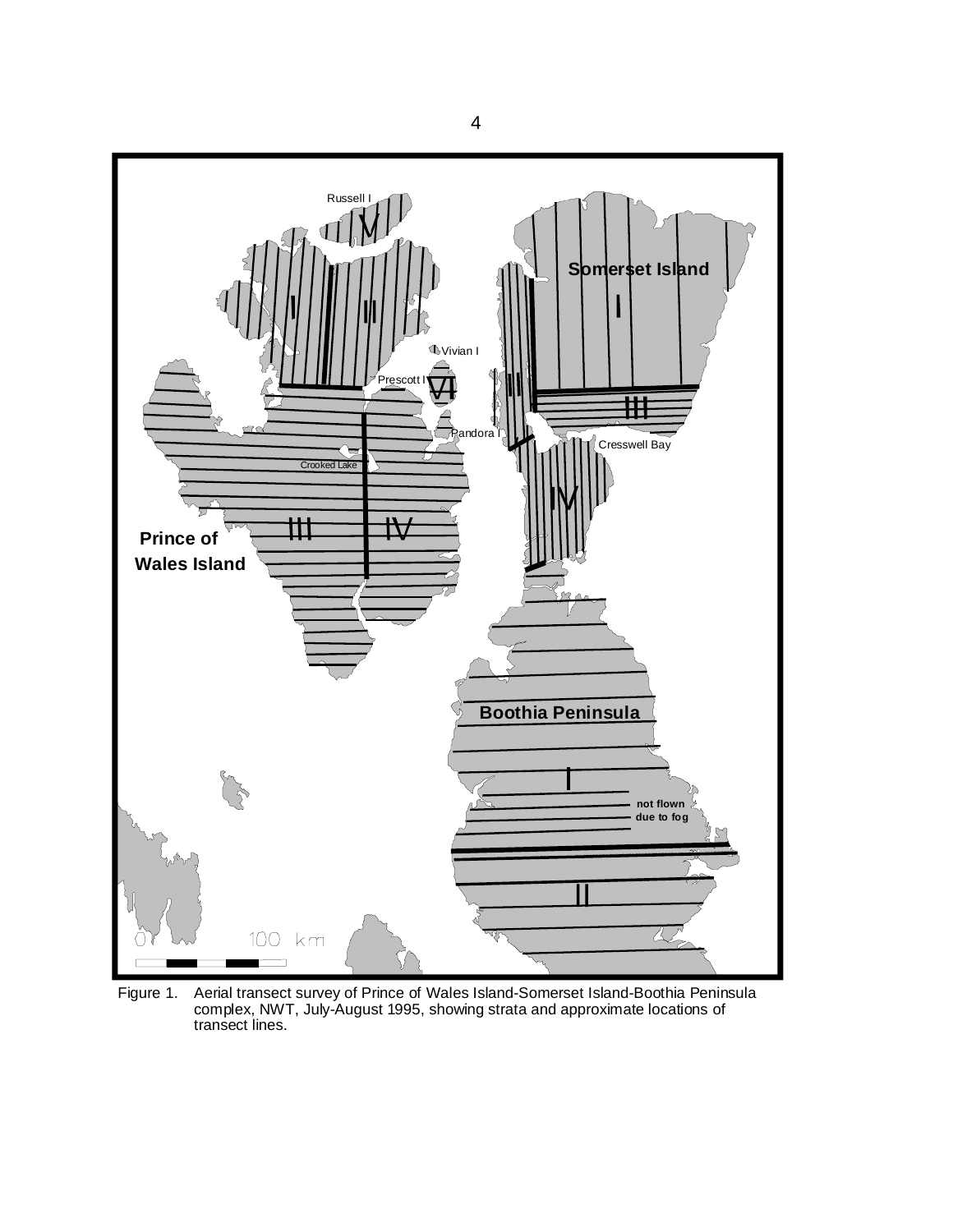along valleys.

Transect strip width was 1.6 km (0.8 km strip on each side of the aircraft flight path). Transect boundaries were calculated (Norton-Griffiths 1978) and marked on rope stretched from an eyebolt on the fuselage of the plane to an eyebolt on each wing. The survey altitude was 150 m above ground level and the survey air speed was ca 160 km/hr.

Jolly's method #2 for unequal-sized sample units (transect lines are not the same length) was used to calculate population estimates (Jolly 1969). We used the Wilcoxon matched pairs signed rank test to determine if there were differences between the counts of caribou and muskoxen by the left and right observers (SigmaStat for Windows, Jandel Scientific Software 1994).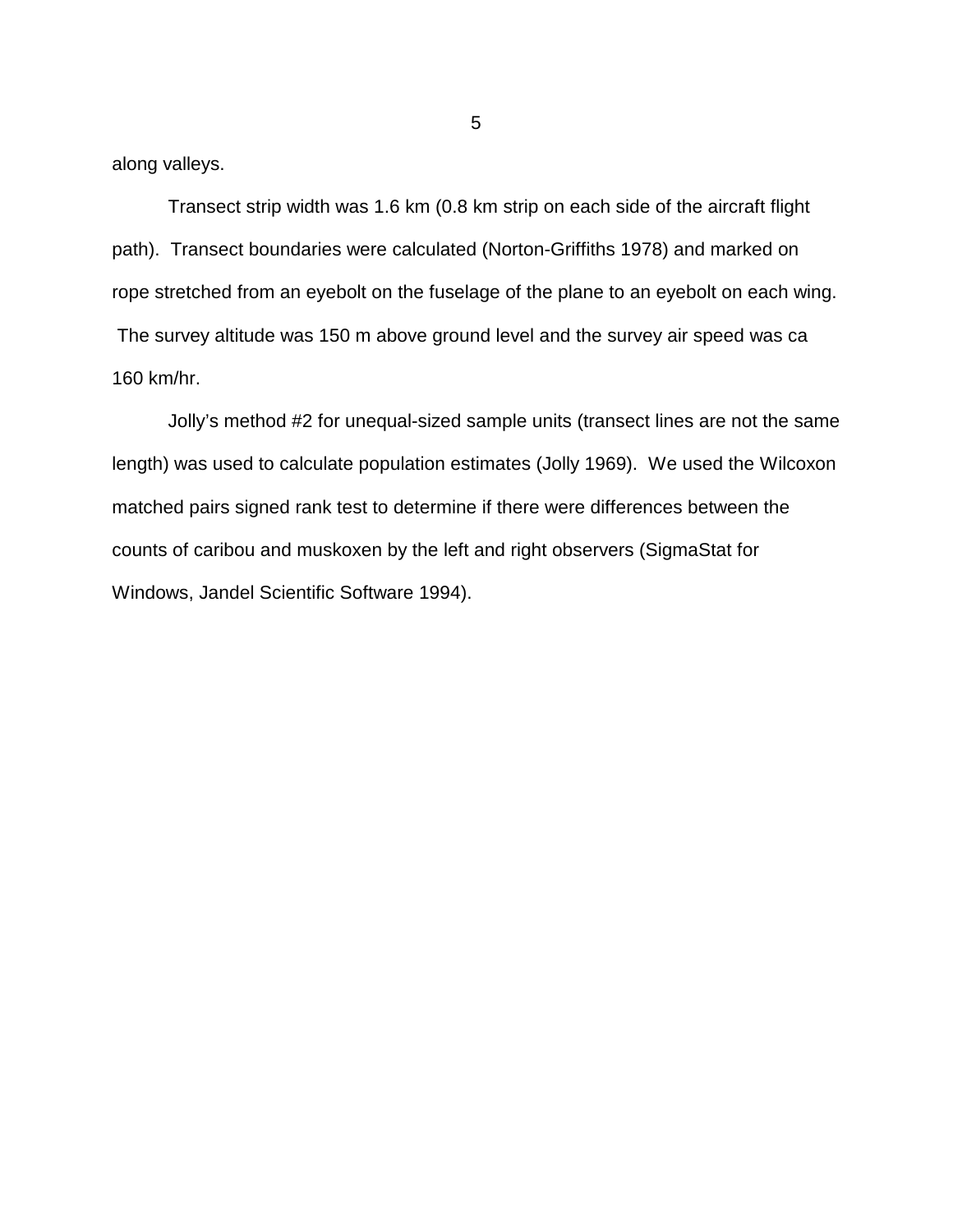### **RESULTS**

We flew 113 hours between 21 July and 3 August 1995 including ferry flights between Norman Wells and the survey area. Average sampling intensity for Prince of Wales Island was 20% (Table 1). Stratum I on Somerset Island received low (8%) coverage and was dropped from the calculation of the population mean estimate for muskoxen as none were seen there. Coverage of strata II, III and IV averaged 30% (Table 2). Sampling intensity for the Boothia Peninsula was 11% for Stratum I and 9% for Stratum II. (Table 3).

Survey conditions were favourable for the Prince of Wales, Russell, Prescott, Pandora, Vivian and Somerset islands portion of the survey as visibility was good and we were grounded by fog only once. Fog was a problem on the Boothia Peninsula and resulted in dull visibility preventing us from flying the eastern portions of transects 129 - 132 (App. A). Eastern portions of lines 133-137 were flown on July 31 but western portions of these transects were not flown until the following day due to fog and poor visibility.

### **Caribou**

#### Prince of Wales, Somerset, Russell, Pandora, Prescott and Vivian islands

We counted 7 caribou: 5 on Prince of Wales Island, 2 on Somerset Island, and none on Russell, Prescott, Pandora, or Vivian islands. On Prince of Wales Island two single bulls were seen "on" transect and a group of 3 cows were seen "off" transect. On Somerset island a group of 2 cows was seen "off" transect (Fig 2).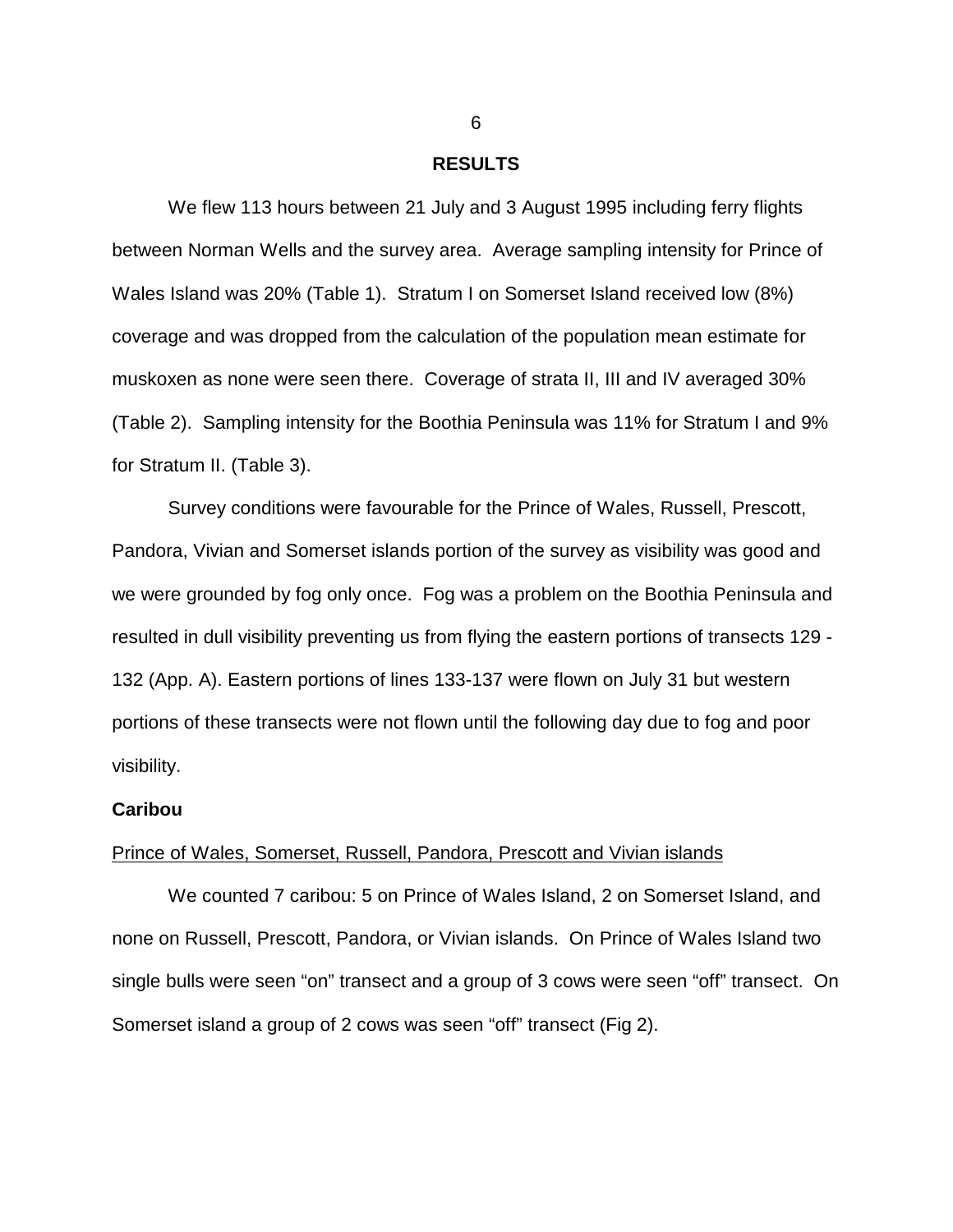Table 1. Data from an aerial transect survey of Prince of Wales, Russell, Prescott, Pandora and Vivian islands, NWT, July 1995, used to calculate a population mean estimate for muskoxen.

|                                         | Island/Stratum |                        |         |                |                                 |                                   |        |
|-----------------------------------------|----------------|------------------------|---------|----------------|---------------------------------|-----------------------------------|--------|
|                                         |                | <b>Prince of Wales</b> |         | <b>Russell</b> | Prescott/<br>Pandora/<br>Vivian | <b>Totals</b><br>of<br>all strata |        |
| Variables                               | $\mathsf I$    | $\mathbf{I}$           | III     | IV             | V                               | VI                                |        |
| Stratum area,<br>$km^2$                 | 4896           | 4713                   | 15 26 2 | 8075           | 975                             | 564                               | 34 487 |
| Sampling area,<br>km <sup>2</sup>       | 1002           | 970                    | 2971    | 1650           | 200                             | 116                               | 6911   |
| Sampling<br>intensity (%)               | 20             | 21                     | 19      | 20             | 21                              | 21                                | 20     |
| No. possible<br>transects               | 48             | 44                     | 120     | 99             | 35                              | 30                                | 376    |
| No. transects<br>flown                  | 9              | 8                      | 28      | 20             | $\overline{7}$                  | $\overline{7}$                    | 79     |
| No. muskox<br>counted                   | 104            | 72                     | 393     | 452            | 21                              | 14                                | 1056   |
| Mean density,<br>muskox/km <sup>2</sup> | $\mathbf 0$    | 0.07                   | 0.13    | 0.27           | 0.10                            | 0.12                              | 0.15   |
| Population<br>mean estimate             | 508            | 350                    | 2019    | 2212           | 102                             | 68                                | 5259   |
| Standard error                          | 121            | 147                    | 257     | 250            | 54                              | 48                                | 414    |
| Variance                                | 14 658         | 21 661                 | 66 223  | 62 508         | 2886                            | 2300                              | 17 236 |
| Coefficient of<br>variation             | 0.24           | 0.42                   | 0.12    | 0.11           | 0.53                            | 0.71                              | 0.39   |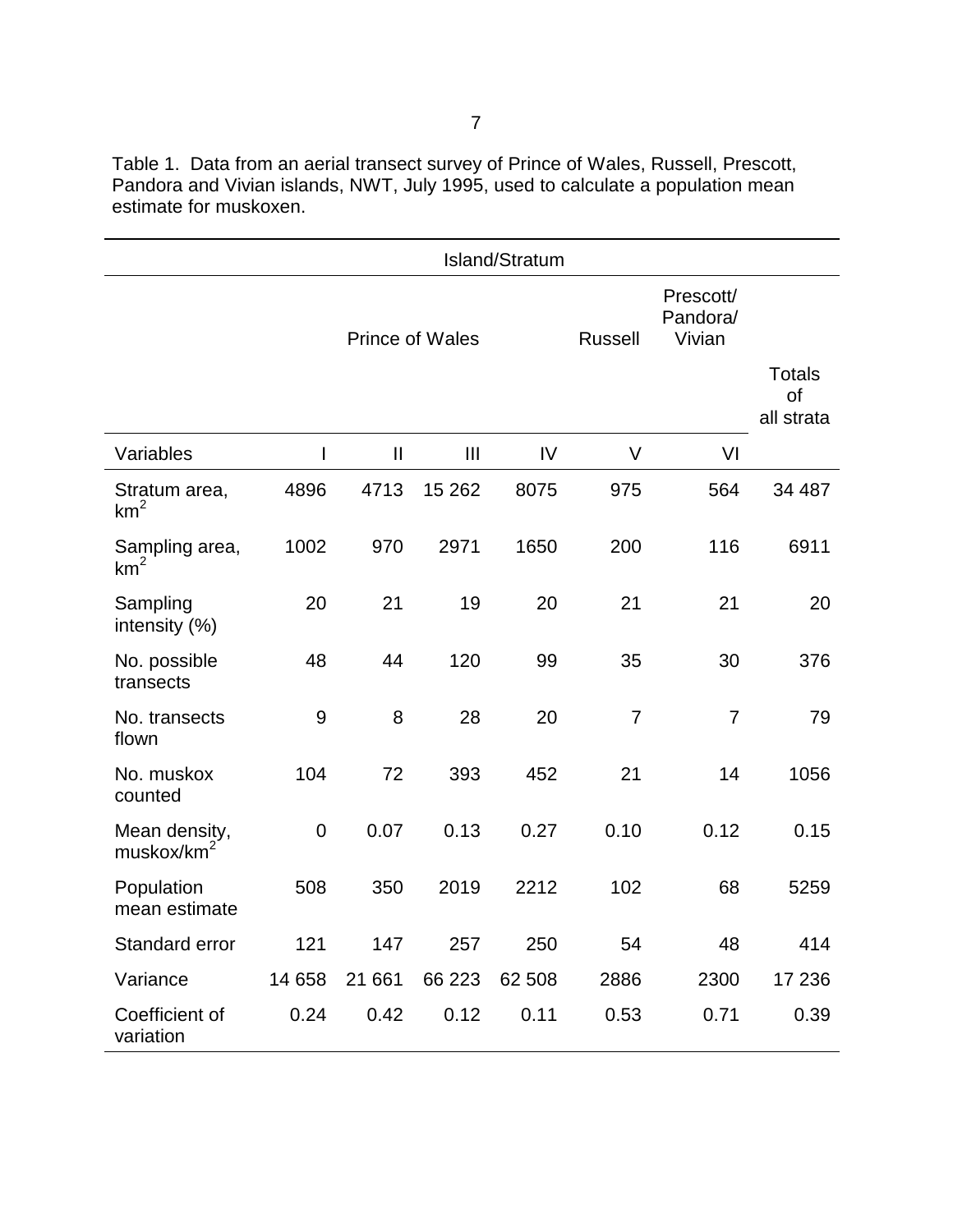| Variables                       | <b>Stratum/Somerset Island</b> |        |      |        | Total* |
|---------------------------------|--------------------------------|--------|------|--------|--------|
|                                 |                                | Ш      | Ш    | IV     |        |
| Stratum area, km <sup>2</sup>   | 15 274                         | 2188   | 2603 | 3753   | 8544   |
| Sampling area, km <sup>2</sup>  | 1251                           | 772    | 643  | 1182   | 2597   |
| Sampling intensity (%)          | 8                              | 35     | 25   | 31     | 30     |
| No. possible transects          | 93                             | 18     | 18   | 35     | 71     |
| No. transects flown             | 7                              | 5      | 5    | 12     | 22     |
| No. muskox counted              | 0                              | 154    | 31   | 182    | 367    |
| Mean density,<br>muskox/ $km^2$ | $\overline{0}$                 | 0.20   | 0.05 | 0.15   | 0.14   |
| Population mean<br>estimate     |                                | 437    | 125  | 578    | 1140   |
| <b>Standard error</b>           |                                | 155    | 58   | 201    | 260    |
| Variance                        |                                | 23 989 | 3309 | 40 509 | 67 807 |
| Coefficient of variation        |                                | 0.35   | 0.46 | 0.35   | 0.23   |

Table 2. Data from an aerial transect survey of Somerset Island, NWT, July 1995, used to calculate a population mean estimate for muskoxen.

\* Stratum I was dropped from totals.

Table 3. Data from an aerial transect survey of the Boothia Peninsula, NWT, July-August 1995, used to calculate a population mean estimate for muskoxen.

|                                      | Stratum/Boothia Peninsula |        |
|--------------------------------------|---------------------------|--------|
| Variables                            |                           |        |
|                                      |                           | Ш      |
| Stratum area, km <sup>2</sup>        | 18 855                    | 13 860 |
| Sampling area, km <sup>2</sup>       | 2044                      | 1209   |
| Sampling intensity (%)               | 11                        | 9      |
| No. possible transects               | 98                        | 109    |
| No. transects flown                  | 14                        | 5      |
| No. muskox counted                   | 60                        |        |
| Mean density, muskox/km <sup>2</sup> | 0.03                      | < 0.01 |
| Population mean estimate             | 554                       |        |
| Standard error                       | 205                       |        |
| Variance                             | 42 113                    |        |
| Coefficient of variation             | 0.37                      |        |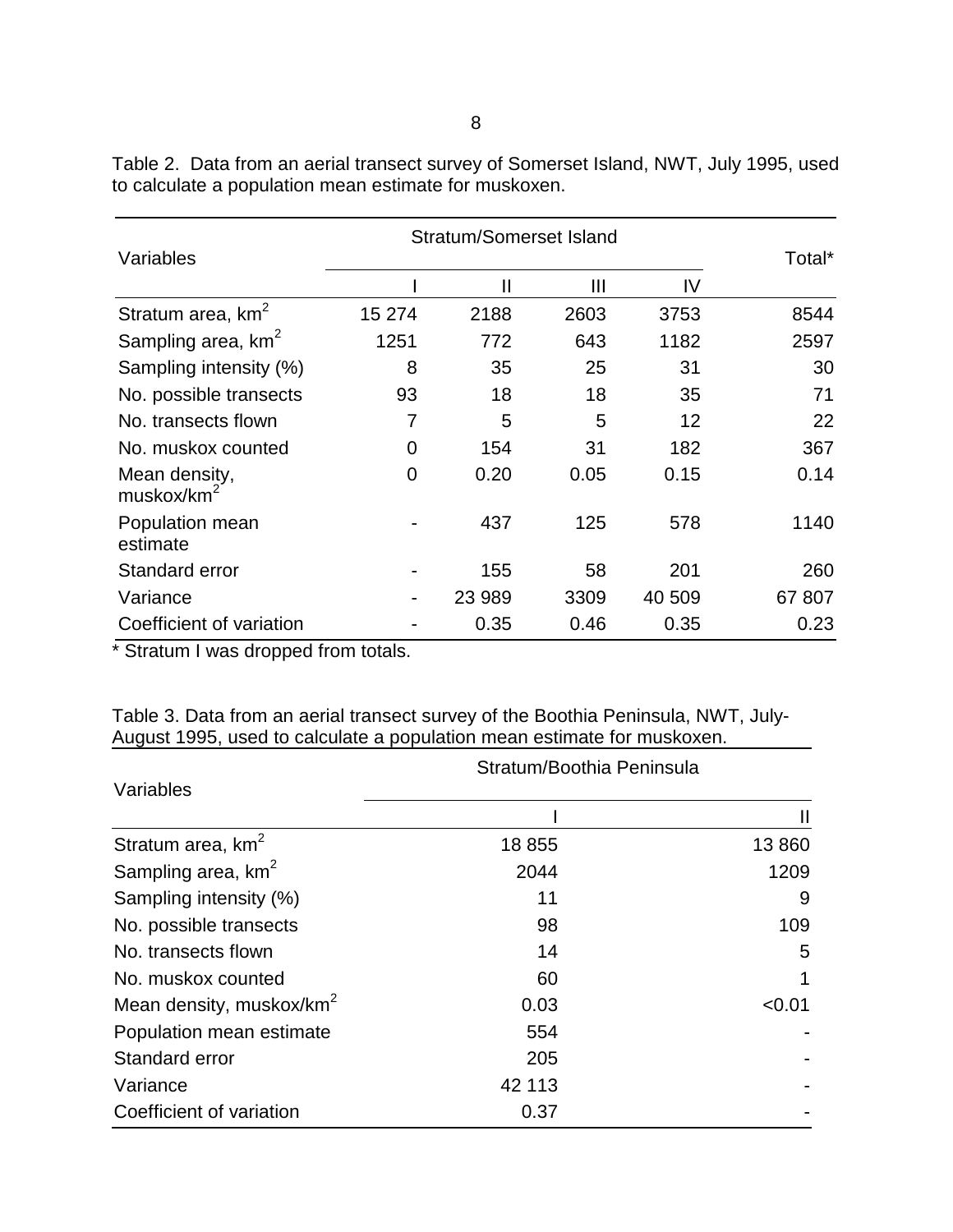

Figure 2. Locations of observations of caribou seen "on" and "off" transect during an aerial survey of Prince of Wales Island-Somerset Island-Boothia Peninsula complex, NWT, July-August 1995, data presented by each transect line.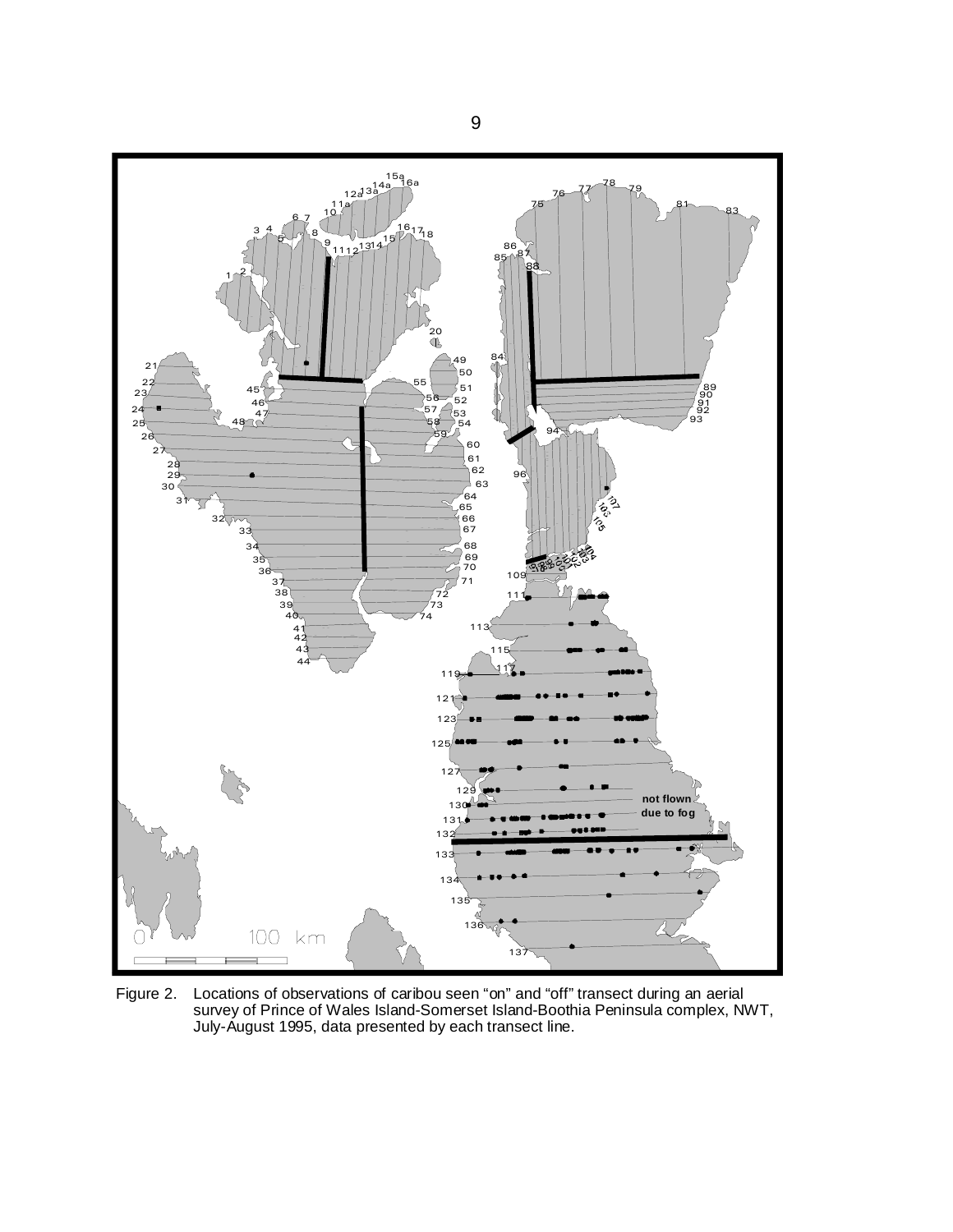### Boothia Peninsula

We counted 693 caribou on 3253 km<sup>2</sup> of transects for a mean estimate of 6658  $\pm$  1728 SE (Table 4). This is not a significant increase over the 4831+ 543 SE estimated in 1985 (t= -1.17, 45 df; P=0.25). The observers did not distinguish between arctic-island and barren-ground caribou during the survey although both types were seen. A Wilcoxon signed rank test showed there to be no difference ( $P = 0.35$ ) in the number of muskoxen and/or caribou observed on transect by the left or the right observers.

### **Muskoxen**

## Prince of Wales, Russell, Pandora, Prescott and Vivian islands

We counted 1056 muskoxen on 6911 km $^2$  of transect for a mean estimate of 5259  $\pm$ 414 SE (Table 1). This is nearly a five-fold increase over the 1980 mean estimate of 1126 + 276 SE. In 1980, muskoxen were found only on the eastern third of Prince of Wales Island. Results show that, in 1995, this is still the area of highest mean density (Stratum IV: 0.27 muskoxen /  $km^2$ ) but that muskoxen are now distributed over the remainder of Prince of Wales Island and onto Russell Island (Fig. 3).

### Somerset Island

We counted 367 muskoxen on 2597 km<sup>2</sup> of transect strips for a mean estimate of 1140 + 260 SE (Table 2). In 1980, only 29 muskoxen were counted on Somerset Island and no population mean estimate was made. Stratum I data was not included in the calculations of population estimates as no muskoxen or caribou were seen (Table 2) and the almost total lack of vegetative cover, seemingly, makes it unfavourable habitat for muskoxen and caribou.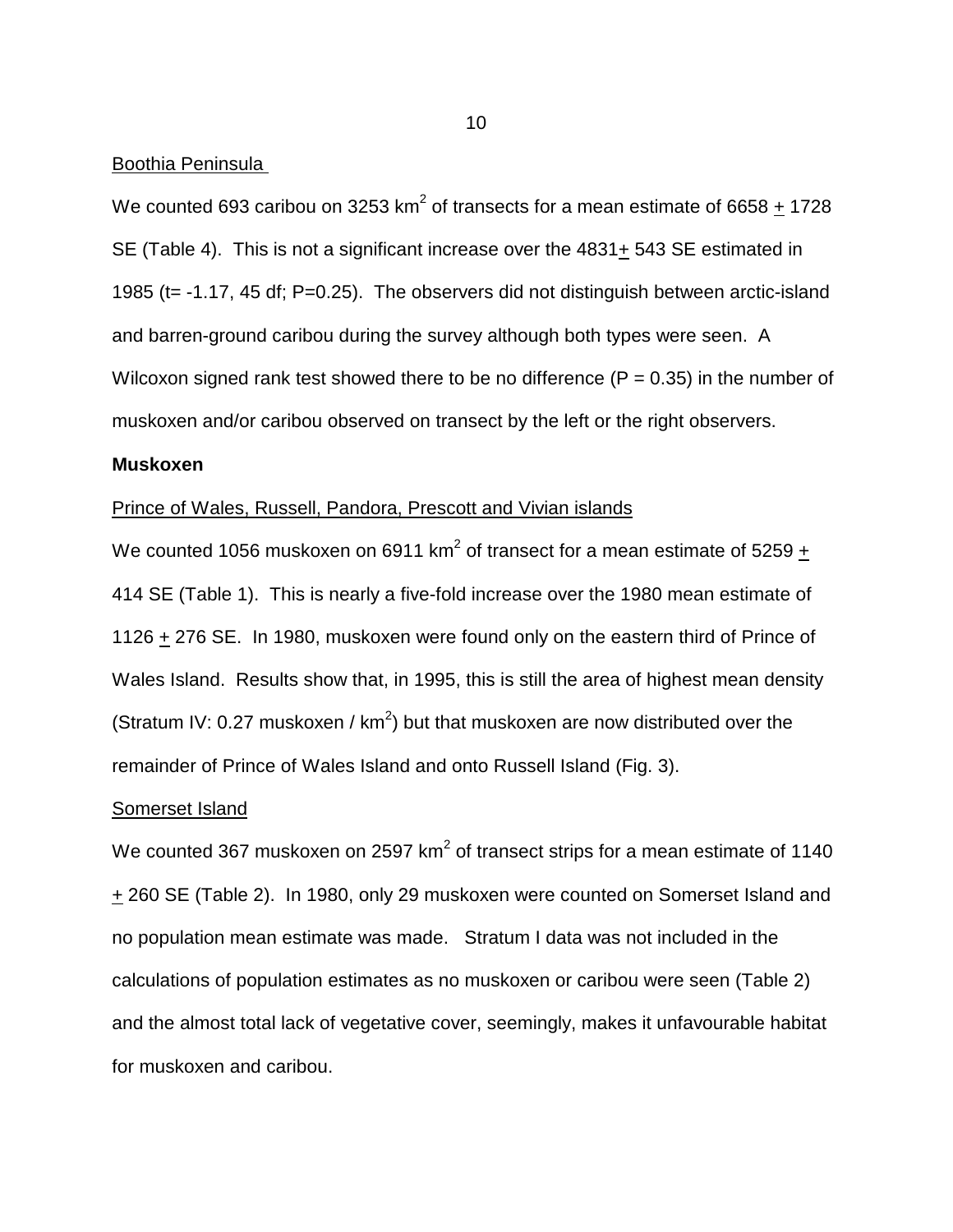| Variables                             | <b>Stratum</b> |           | Total     |
|---------------------------------------|----------------|-----------|-----------|
|                                       |                |           |           |
| Stratum area, km <sup>2</sup>         | 18 855         | 13 860    | 32 715    |
| Sampling area, km <sup>2</sup>        | 2044           | 1209      | 3253      |
| No. possible transects                | 98             | 109       | 207       |
| No. transects flown                   | 14             | 5         | 19        |
| No. caribou counted                   | 575            | 118       | 693       |
| Mean density, caribou/km <sup>2</sup> | 0.28           | 0.10      | 0.21      |
| Population mean estimate              | 5305           | 1353      | 6658      |
| Standard error                        | 564            | 1633      | 1728      |
| Variance                              | 318 247        | 2 666 913 | 2 985 160 |
| Coefficient of variation              | 0.12           | 1.2       | 0.26      |

Table 4. Data from an aerial transect survey of the Boothia Peninsula, NWT, July-August 1995, used to calculate a population estimate for caribou.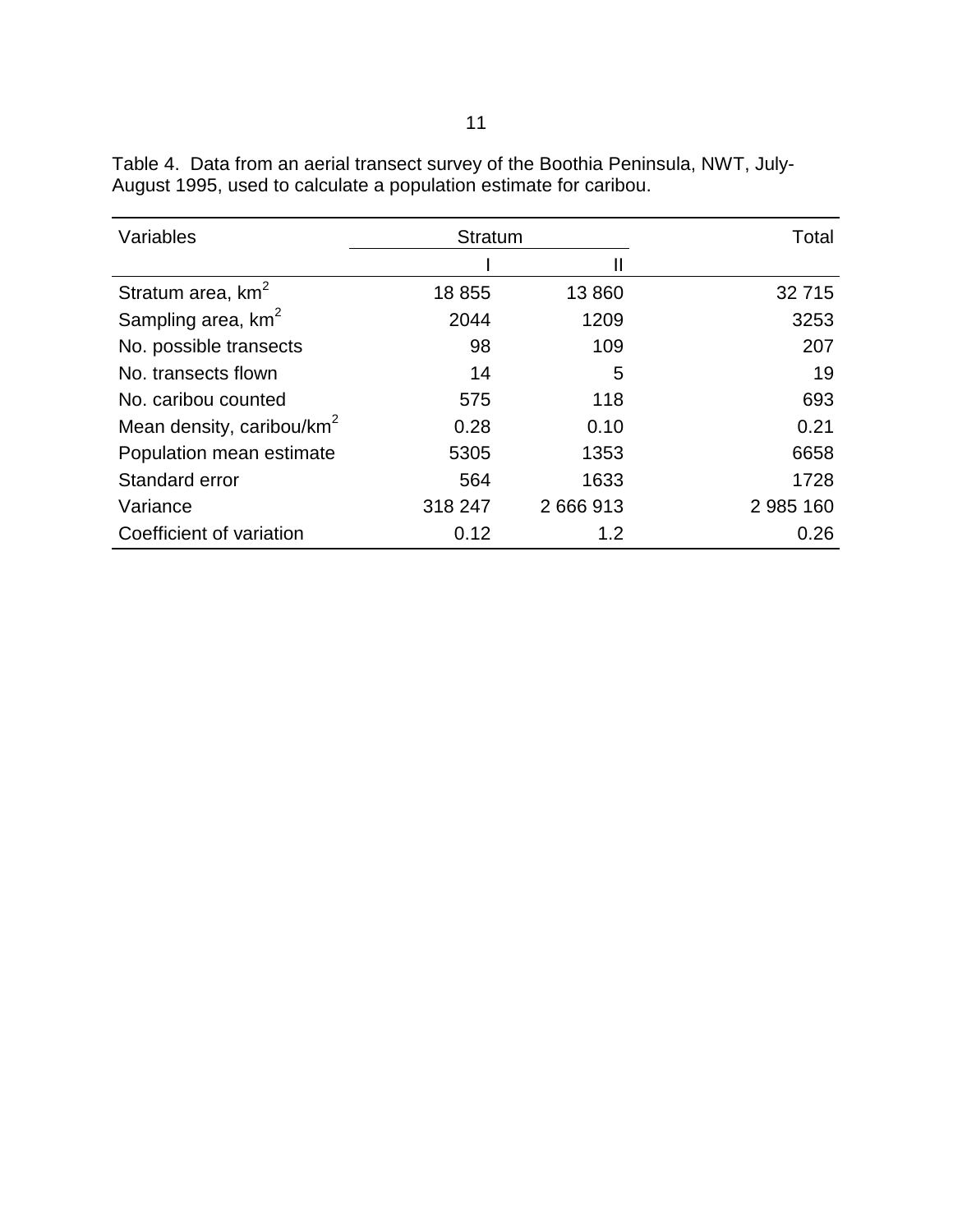

Figure 3. Locations of observations of muskoxen seen "on" transect during an aerial survey of Prince of Wales Island-Somerset Island-Boothia Peninsula complex, NWT, July-August 1995, showing strata and approximate locations of transect lines.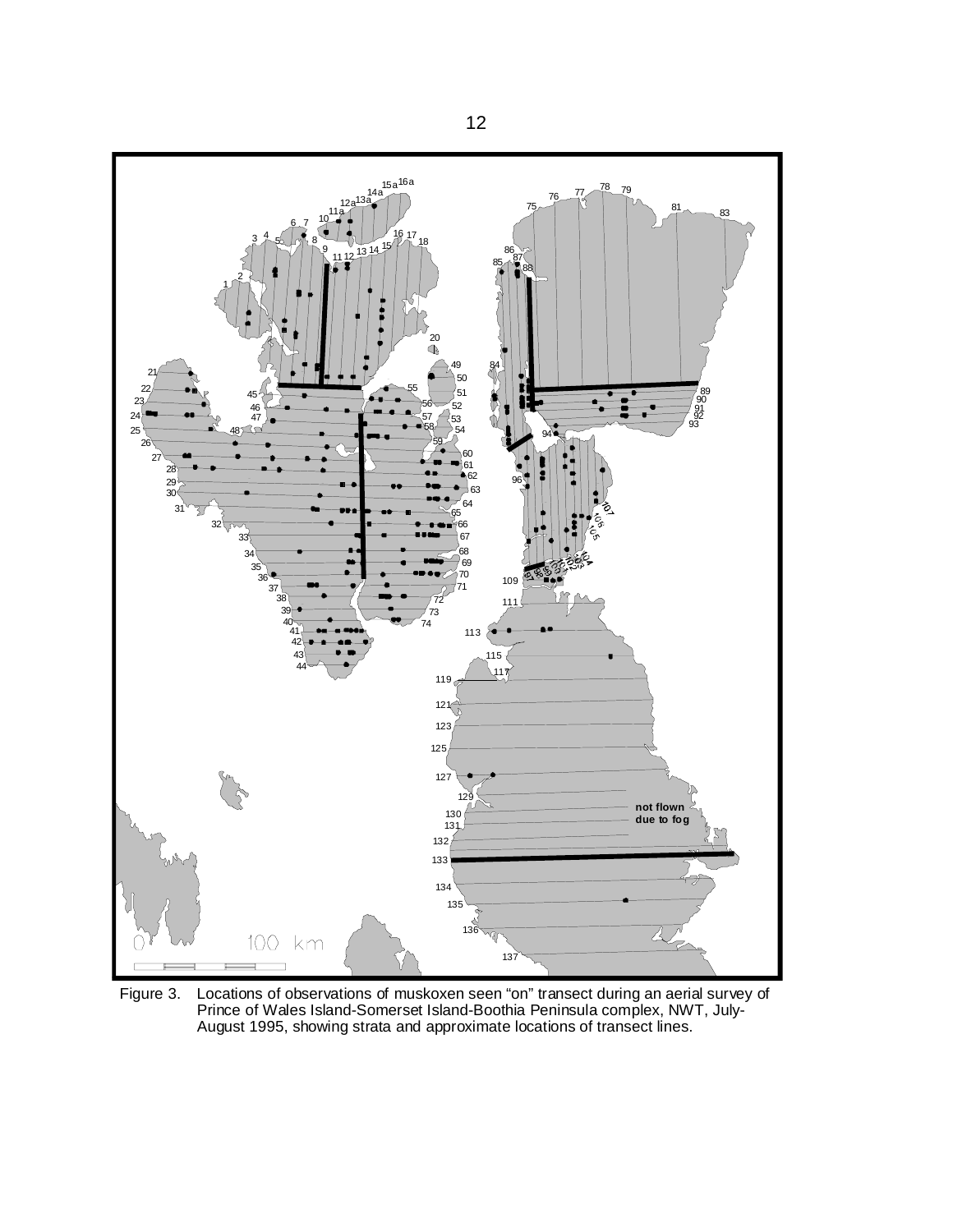# Boothia Peninsula

We counted 61 muskoxen on 3253 km<sup>2</sup> of transect strips. The population mean estimate for Stratum I was  $554 + 205$  SE (Table 3). This is a significant increase as no muskoxen were counted on the Boothia Peninsula in 1985. Too few muskoxen were counted in Stratum II to calculate a usable population estimate.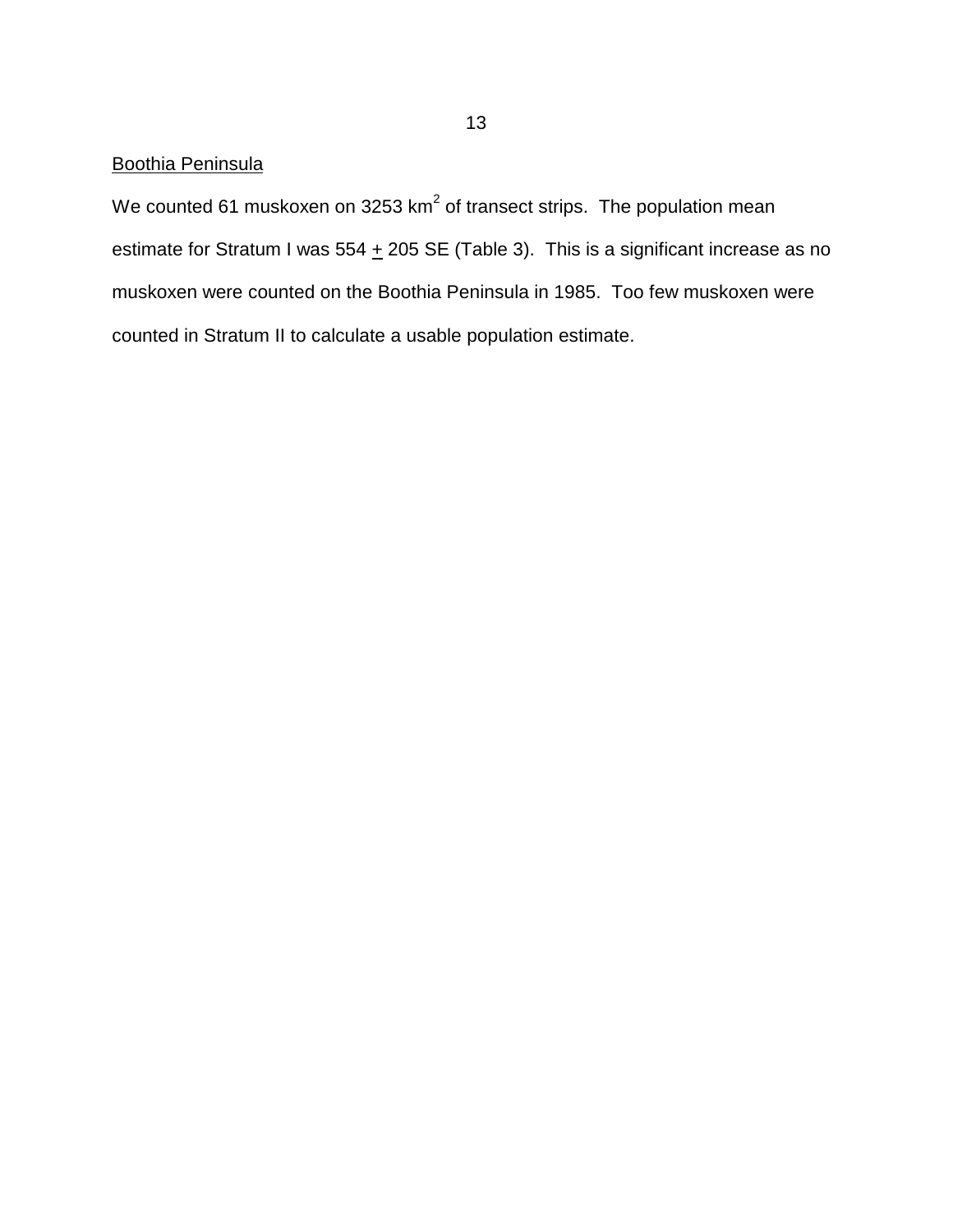### **DISCUSSION**

Reasons for the caribou's virtual disappearance from Prince of Wales, Somerset and their satellite islands are not conspicuous. The first possible line of speculation is that we missed seeing hundreds of caribou because of technical problems with the survey - either in the design and/or execution. The design and methods used were the same as those that led to the estimate of 5100 + 710 SE caribou in 1980. The survey's geographic coverage of both islands was extensive enough that we were not likely to miss large parts of the caribou's distribution. We covered both the main winter range (Somerset) and spring-summer range (Prince of Wales) based on our knowledge of past seasonal movements (Miller *et al.*1982).

Observers for aerial surveys almost inevitably miss some individual animals and this would hold true for our survey. We flew at the usual altitude and speed for caribou surveys but we would have missed some caribou no matter how conspicuous they might have been. However, we had an experienced Inuit hunter, survey biologist and pilot which gives us confidence that we would not have missed many caribou. Weather conditions were favourable for seeing caribou, except on occasion on the Boothia Peninsula.

After our survey, we cooperated with the Canadian Wildlife Service and Frank L. Miller who surveyed Prince of Wales and Somerset islands in May 1996. During his unsystematic but extensive survey, he found only two caribou (Miller 1997). Under bright sunlight and against a fresh snow background, caribou tracks, feeding craters and the caribou themselves are conspicuous. The virtual absence of caribou sign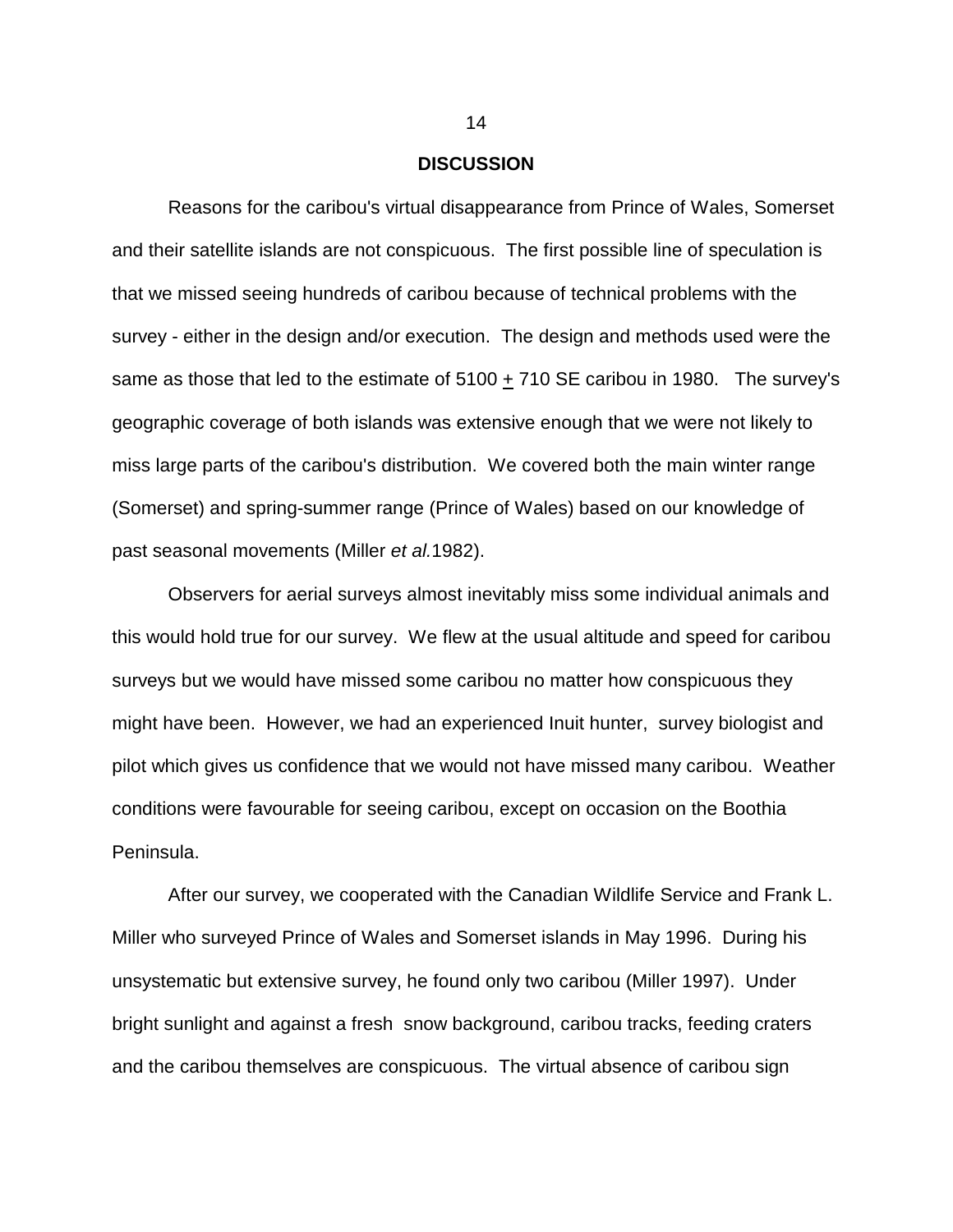during Miller's survey, together with the 1995 summer results, offer evidence for the absence of caribou on an essentially year-round basis. These combined results should remove any serious doubt, about our ability to see caribou if they were there in summer 1995.

If our survey and design were suitable, then what other explanations can be supported? Evidence for any explanation is scanty. For Prince of Wales, Russell, and Somerset islands, we have two estimates of population size 15 years apart and weather information from Resolute during that time period. We know from the Inuit that wolves *(Canis lupus)* and hunters were taking caribou. We are handicapped by not being able to estimate rates of predation, hunting or other mortality and by having essentially no information on birth rates or emigration. We have no reports about die-offs or disease. We have to draw on existing knowledge from other declines in caribou populations.

Possible mechanisms to explain the disappearance, either singly or in combination, are emigration, increased death rates (hunting, predation, malnutrition) and reduced birth rates. Possible agents directly causing increased deaths, either singularly or in combination, are wolves and hunters. Severe weather, intra- or interspecific competition may have acted indirectly by reducing forage availability causing malnutrition which would have reduced pregnancy and survival.

### **Emigration**

Most of the caribou that used to summer on Prince of Wales Island seasonally migrated from Somerset Island with fewer caribou migrating from Boothia Peninsula (Miller and Gunn 1978, Miller et al. 1982). The caribou from Somerset moved to the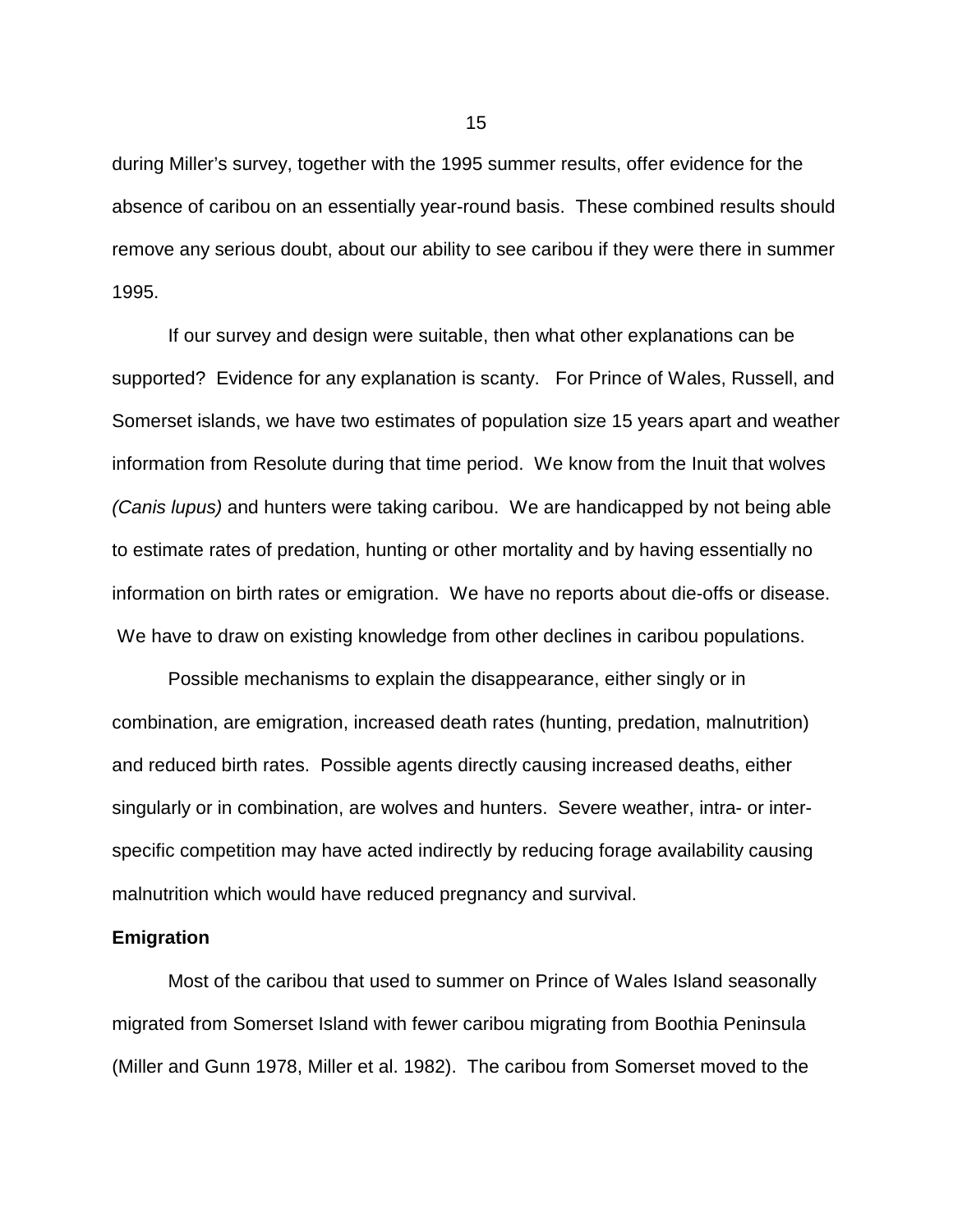northwest coast of Prince of Wales to calve. However, the large body-size of five bulls collected on Prince of Wales Island in summer 1978 (Thomas and Everson 1982) indicate they may have been summer migrants, possibly from Victoria Island. Their skull shape and pelage coloration were similar to the seven bulls collected on Prince of Wales Island in summer 1958 (Manning and Macpherson 1962). If these animals were from Victoria Island, then it raises the question of how extensive was the migration between Victoria Island and Prince of Wales Island and why did it ceased. We have recorded caribou increasing on Victoria Island, but the increase began in the 1970s (Gunn 1990). That timing suggests that a sudden influx from Prince of Wales Island to Victoria Island in the early 1980s was less likely, but it neither precludes a later influx nor a steady trickle of caribou over years.

 We know that in addition to seasonal migrations between or among islands (and sometimes between islands and mainland peninsulas) caribou on the Canadian Arctic Archipelago make sporadic movements in response to severe icing and/or snow conditions that reduce forage availability (Miller 1990). We do not know, however, whether survivors from such movements return to the island that they occupied before being forced to migrate or if they remain on one of the islands or mainland areas that they reached during migration to either colonize it or join an existing caribou population. We have had no sightings or records of such movements from Prince of Wales, Russell, or Somerset islands. However, based on weather recorded at Resolute and described in the following section on weather, there were winters in the mid-1990s similar to the 1973-74 winter that did trigger "desperation" moves with caribou leaving Bathurst Island. This suggests that we cannot discount environmentally-forced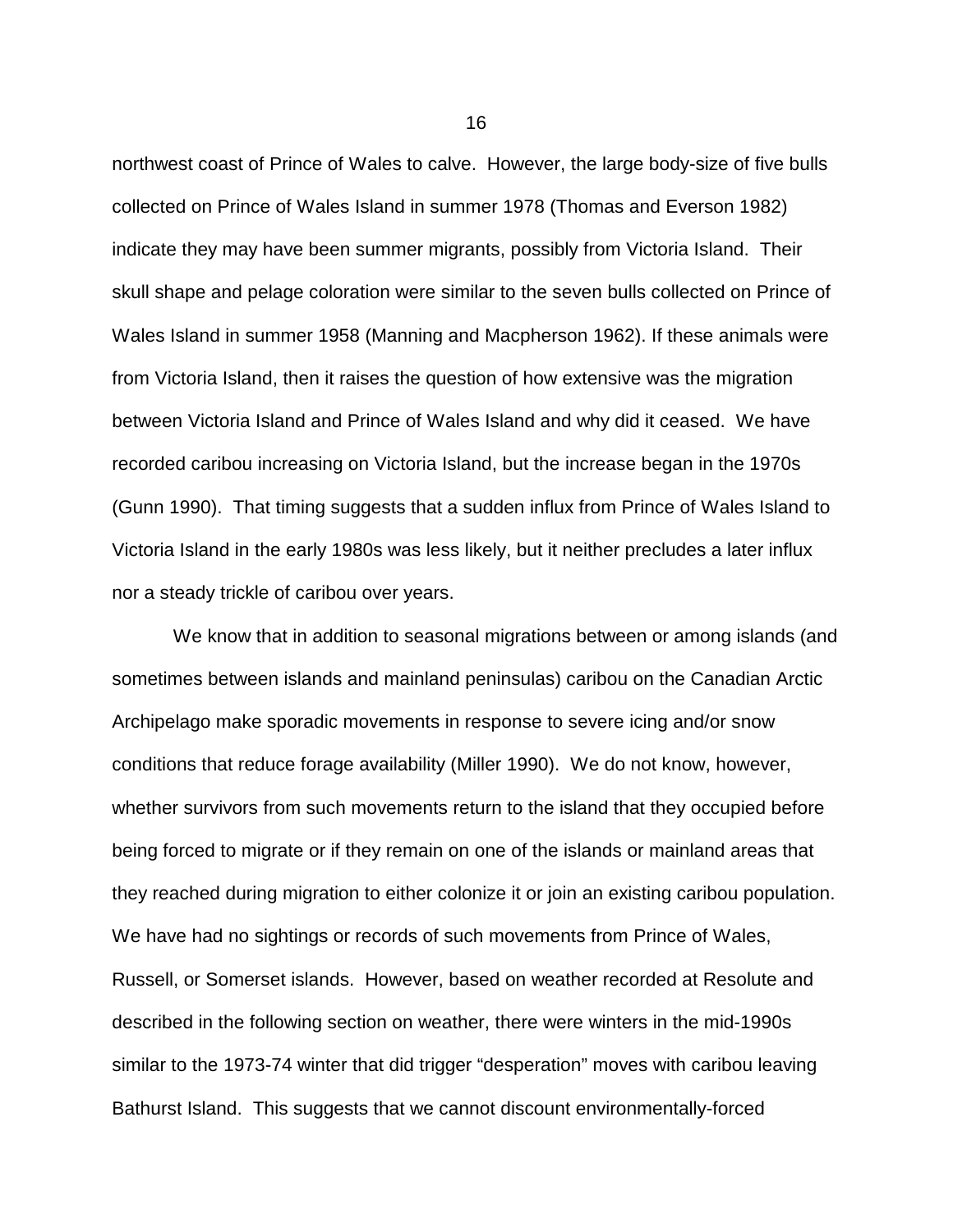movements as a possible cause for the absence of caribou on Prince of Wales, Russell, and Somerset islands.

Hunters in Gjoa Haven have reported that some caribou came from Prince of Wales Island to King William Island in the early or mid-1970s (J. Keanik pers. comm. 1998). As well, some hunters from Resolute (D. Kaomayok, pers. comm.) believe that Prince of Wales caribou did move to Bathurst Island in the 1990s. However, researchers from the Canadian Wildlife Service working on Bathurst Island in the early 1990s did not see sufficient numbers of caribou during range-wide aerial searches for caribou to account for a redistribution from Prince of Wales and Somerset islands. Nor did they see any large-bodied caribou that would indicate that they were arctic-island caribou, which are significantly larger than the Peary caribou from Bathurst Island (Thomas and Everson 1982) . Likewise, we have heard no comments from Inuit hunting on Bathurst Island that they have spotted arctic-island caribou.

Our population estimate for the Boothia Peninsula does not indicate that Prince of Wales and Somerset islands caribou emigrated to the Boothia Peninsula in any substantial numbers, at least between 1986 and 1996, or if they did, they did not live long enough to be detected in 1995.

### **Increased deaths and/or decreased births**

We have no estimates or even guesses for death rates. The few data on birth rates and recruitment indicate that pregnancy rates vary annually and over-winter calf survival is low. Thomas (1982) determined pregnancy rates during caribou collections from 1974 to 1977. The rates were 40% (5 cows collected), 92% (12), 73% (26) and 100% (9) for >2-year-old cows. Although those rates were relatively high for 3 of the 4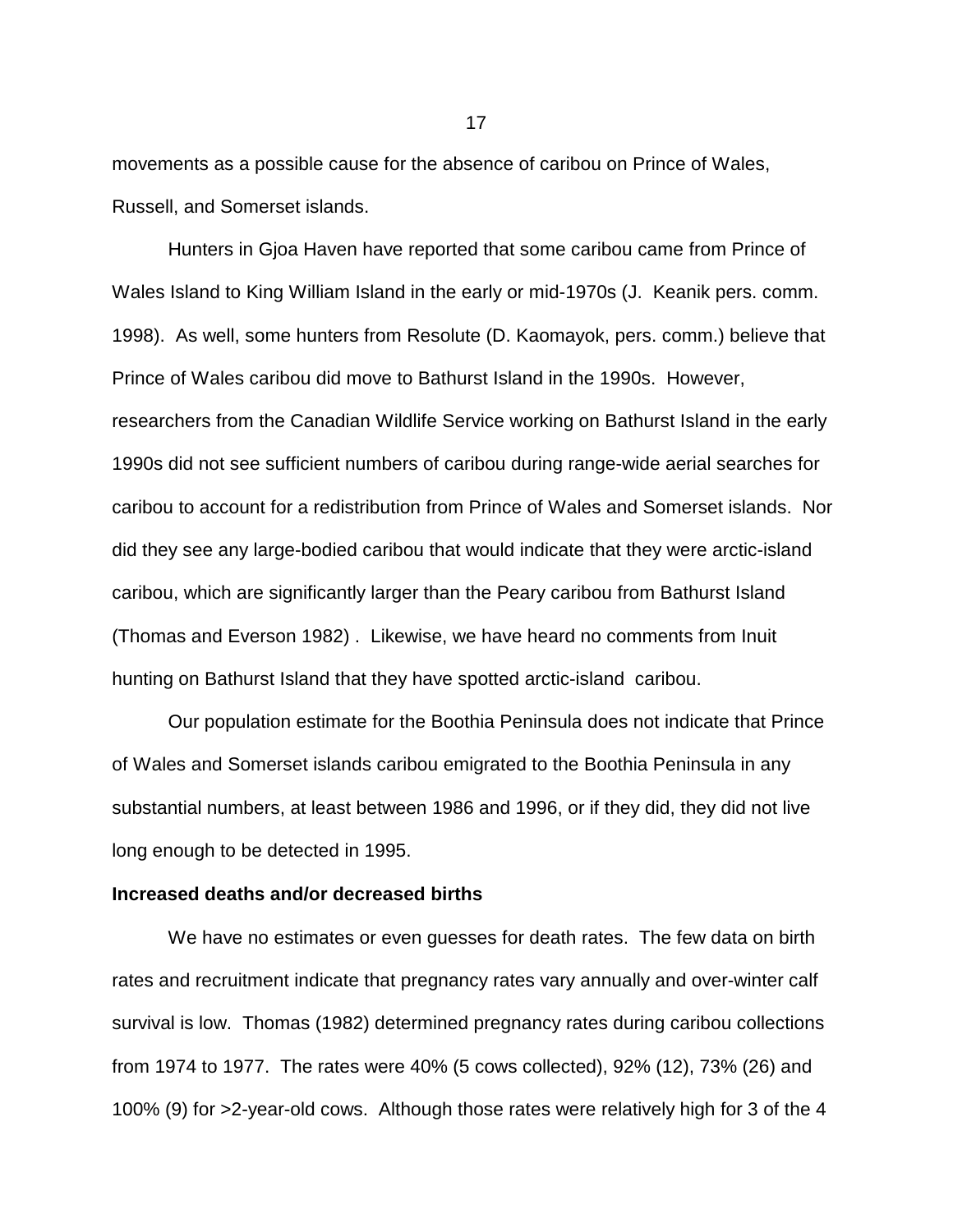years, over-winter calf survival seems low. We only have data on calf survival for 2 years and those are from ground counts during behavioural studies (Miller and Gunn 1978). Yearling percentages were 2.2% in 1976 compared to a pregnancy rate of 92% in 1975 and 3.7% in 1977 compared to a pregnancy rate of 73% in 1976.

### **Factors affecting birth and death rates**

*Hunting:* Caribou from Prince of Wales and Somerset islands were harvested only by Inuit from Resolute. In 1975, after a die-off on Bathurst Island, the Inuit voluntarily stopped hunting on Bathurst Island and shifted their hunting to Prince of Wales and Somerset islands until 1990 when a few caribou were killed on Bathurst. Unfortunately, we have almost no data on the harvest from Prince of Wales and Somerset islands. Gunn and Decker (1984) suggested the annual harvest was 150- 250 during the late 1970s and early 1980s. By the late 1980s, caribou hunting became less important as more people took jobs or left the community (J. Stevenson, pers. comm.). The Baffin Harvest Study (BRHTC and DRR 1995), which ran from 1987 to 1990, only tables a recorded harvest of 102 caribou for 1988-89 for Resolute most of which were taken in August 1988.

**Wolf predation:** We only know that wolves occur throughout the region and that wolves have denned on Prince of Wales Island (Miller 1993b) and most likely on Somerset and Russell islands. There is no information on wolf diet although a few wolfkilled caribou were found in the mid-1970s. We cannot comment on predation rates or their influence on caribou numbers as we totally lack the necessary quantitative data. However, we note that Resolute hunters have reported increases in wolves during the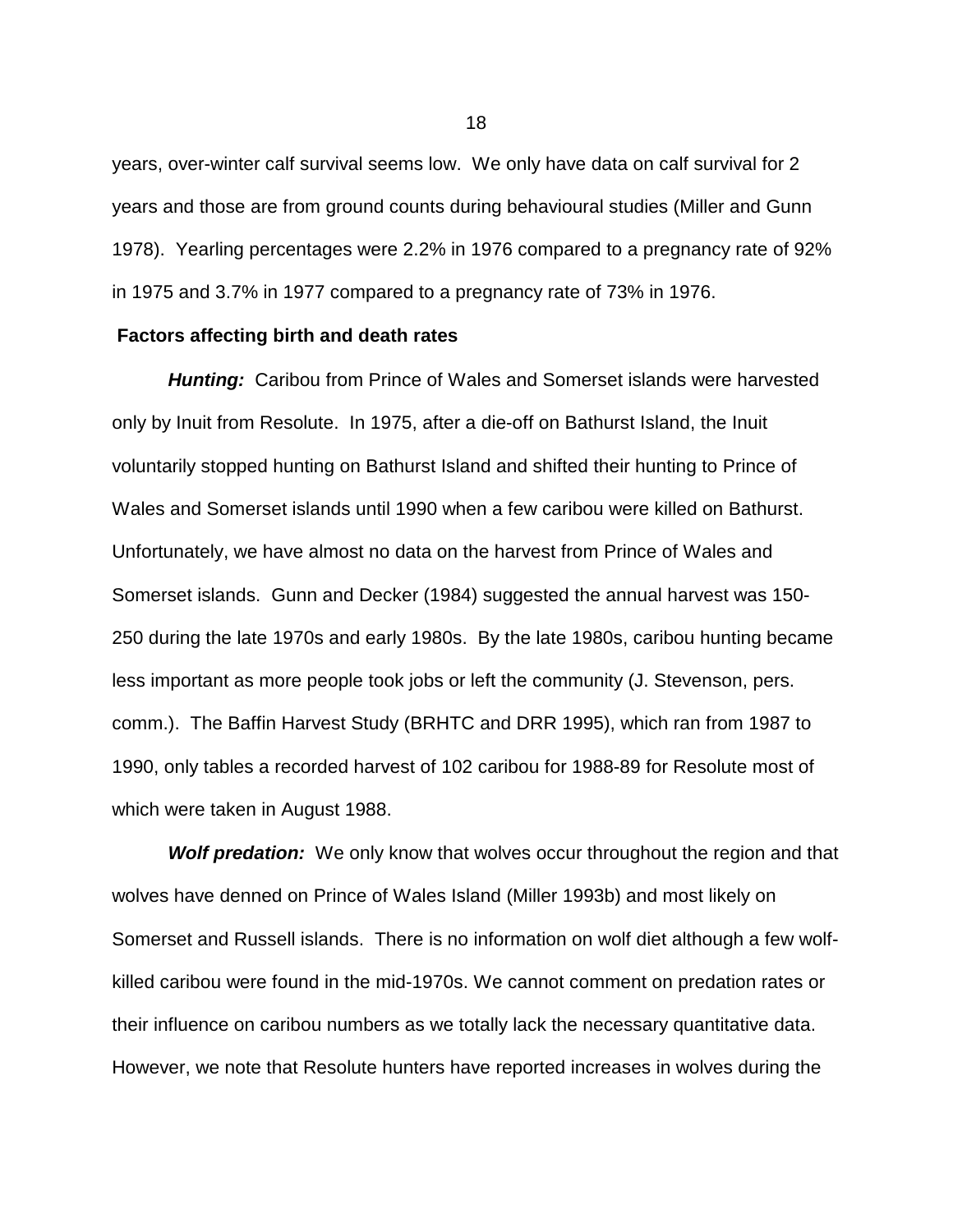1990s and we suggest that the five fold increase in muskoxen on Prince of Wales between 1980 and 1995 would probably support a high number of wolves.

*Diseases and parasites:* Between 1975 and 1977, no evidence of disease was found during autopsies and serum tested negative for brucellosis. However, a single clinical case of brucellosis was reported subsequently and brucellosis is recorded on Boothia Peninsula (Forbes 1991). Counts of warble fly larvae varied among years but were less than recorded for the mainland (Thomas *et al.* 1977).

Some carcasses on the west coast of Somerset were recorded in winter 1992 and hunters suspected disease as the caribou were not in poor condition (F. L. Miller pers. comm. 1998).

*Winter weatherr:* Snow depth, density and hardness affect forage availability and can significantly increase the energetic costs of foraging or preclude it altogether. The relationship between snow/ice conditions, caribou behaviour and movements is well-documented for some arctic islands (Miller *et al.* 1982, Miller 1992, 1993a and 1994). Adverse foraging conditions can be severe enough to reduce body condition to the point of death (e.g. Parker *et al.*1975).

The few data that we have on calf survival (from 1976 and 1977) show no correlation, however, with winter snowfall for those two winters, based on weather records from Resolute (the nearest weather station). We have no means of knowing how representative trends in snowfall for Resolute are representative of trends for Prince of Wales and/or Somerset islands but Maxwell (1980) included Prince of Wales and western Somerset in the same climatic region as Bathurst and Cornwallis islands.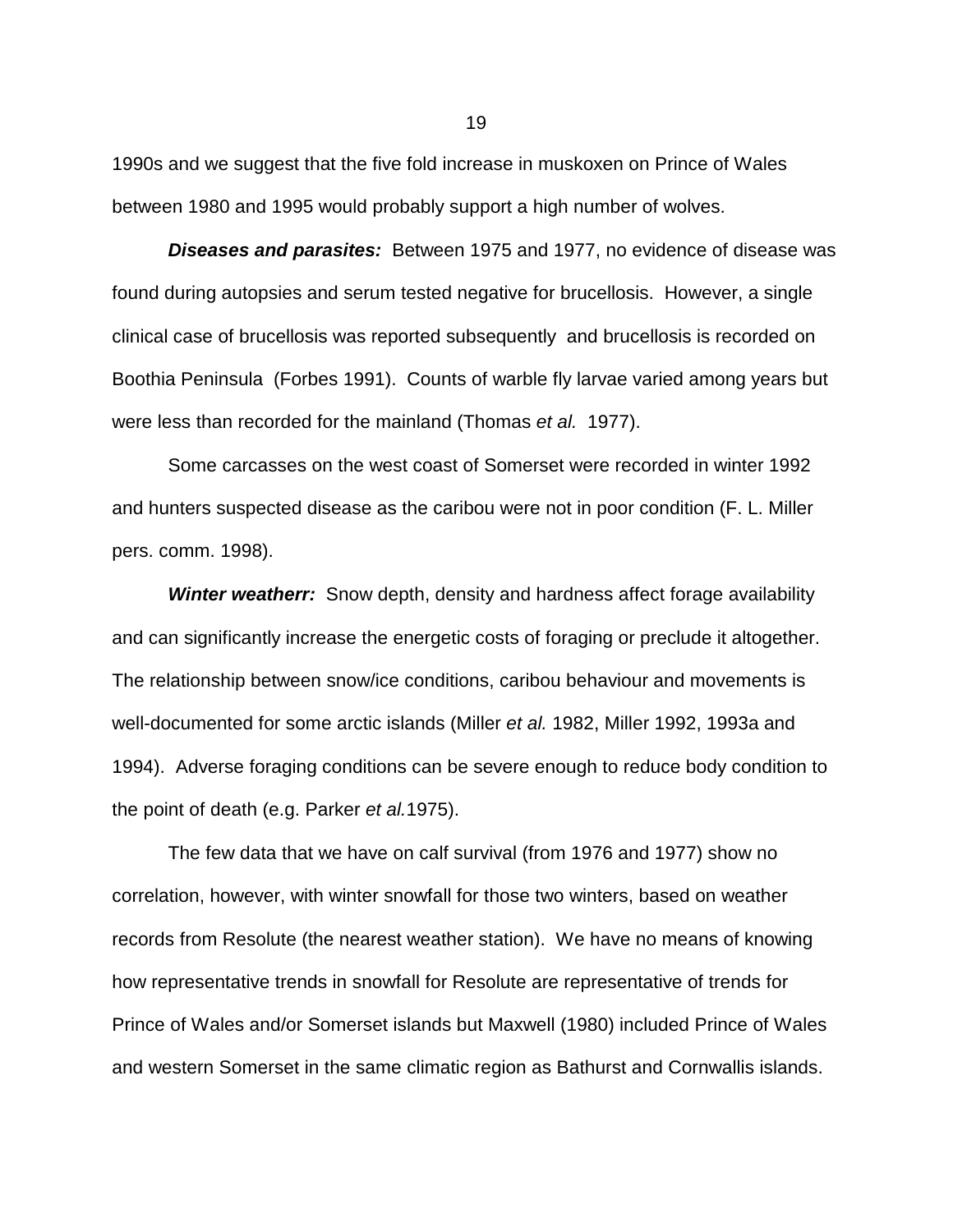Thus we have some confidence in extrapolating from the Resolute weather records. In the 1975-76 winter, total annual snowfall (83 cm) was above the long-term average (69+ 21 SD) but not significantly. For the 1976-77 winter, snowfall (39 cm) was below average. Total snowfall is not the sole criterion of severe weather for caribou, but is useful as a coarse index. During exceptional winters, when die-offs have occurred, total snowfall was above the long-term average (e.g. Parker *et al.* 1975).

 Inspection of the weather data does suggest a trend towards increasing snowfall in the 1980s (Maarouf 1992) and again in the mid-1990s. However, we have little information on the extent to which winters with above average snowfall translate into lower pregnancy and/or survival rates. During the late 1980s and early 1990s, winter conditions were favourable on Bathurst Island and caribou numbers increased with high calf survival. Between 1994 and 1997, severe winters and trends of increasing snowfall coincided with caribou die-offs and population declines (F. L. Miller pers. comm.).

**Summer weather r:** The relationship between fat reserves and pregnancy rates (Thomas 1982) is well-documented. However, pregnancy rates did not correlate with winter weather, probably because conception depends on adequate fat reserves during the rut which depends on summer foraging. We have no direct evidence from the Canadian arctic but Tyler (1987) described an interaction between summer weather, reindeer (*R. t. platyrhynchus*) densities and winter survival for reindeer on the arctic island of Svalbard (northern Europe). Tyler (1987) suggested high mortality coincided with below average summer rainfall preceding a cold winter (he did not include snow depth or freezing rain) and high reindeer densities (> 2.7 reindeer/km<sup>2</sup>). When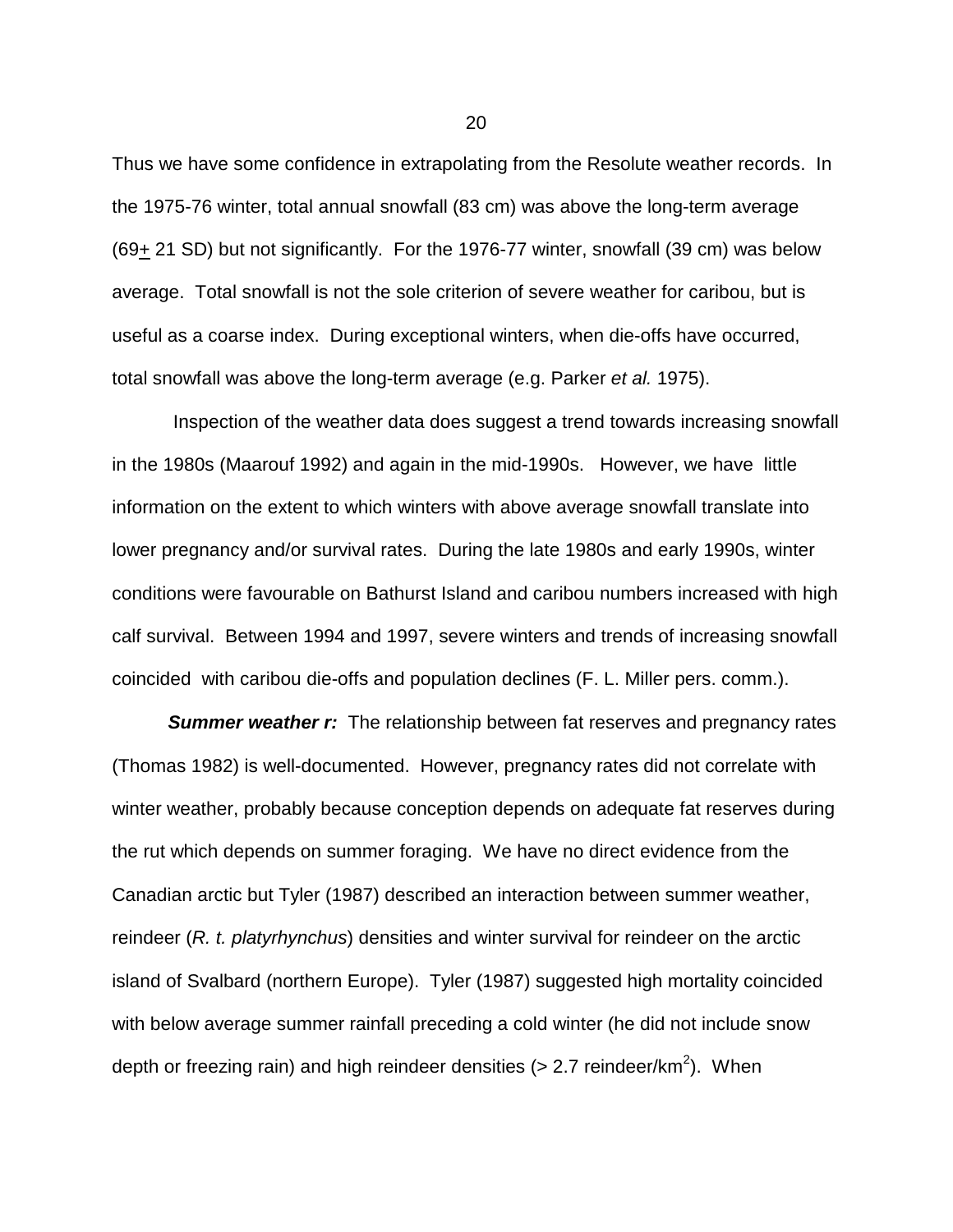densities exceeded >5.1 reindeer/km<sup>2</sup> in the 1983/84 winter, mortality and emigration were greater although the winter was less severe.

Winter ranges on Svalbard are heath and scree communities with exposures that ensure that snow remains shallow. However, the productivity of such dry communities is limited by summer moisture (Tyler 1987). Svalbard reindeer, despite their prodigious fat accumulations by fall, still rely on winter foraging for 75% of their energy requirements. Tyler (1987) concluded that it was unclear how the influence of snow and ice conditions compared to the influence of summer plant growth, on annual variations in the reindeer's winter diet.

On the Canadian Arctic Islands, caribou in winter feed on xeric exposed plant communities dominated by dwarf cushion plants (references in Miller 1990) whose primary productivity is relatively low and moisture limited (Svoboda 1977). Summers were increasingly drier during the late 1970s, although the trend reversed in the early 1980s (Maarouf 1992). Evidence for whether moisture was ever reduced to a level where it would have retarded plant growth causing or adding to caribou malnutrition is circumstantial and tenuous at the low mean densities of caribou recorded in the Canadian Arctic Archipelago. We suggest, however, that the role of summer rainfall and caribou population densities in determining absolute forage availability as well as the effect of winter conditions on relative forage availability, should be figured into any evaluation of the effect of severe winters.

**Competition with muskoxen:** If we are handicapped by not knowing either the effect of caribou or weather on forage growth, then we are in an even shakier position in understanding relationships among herbivores and their forage. Almost all attention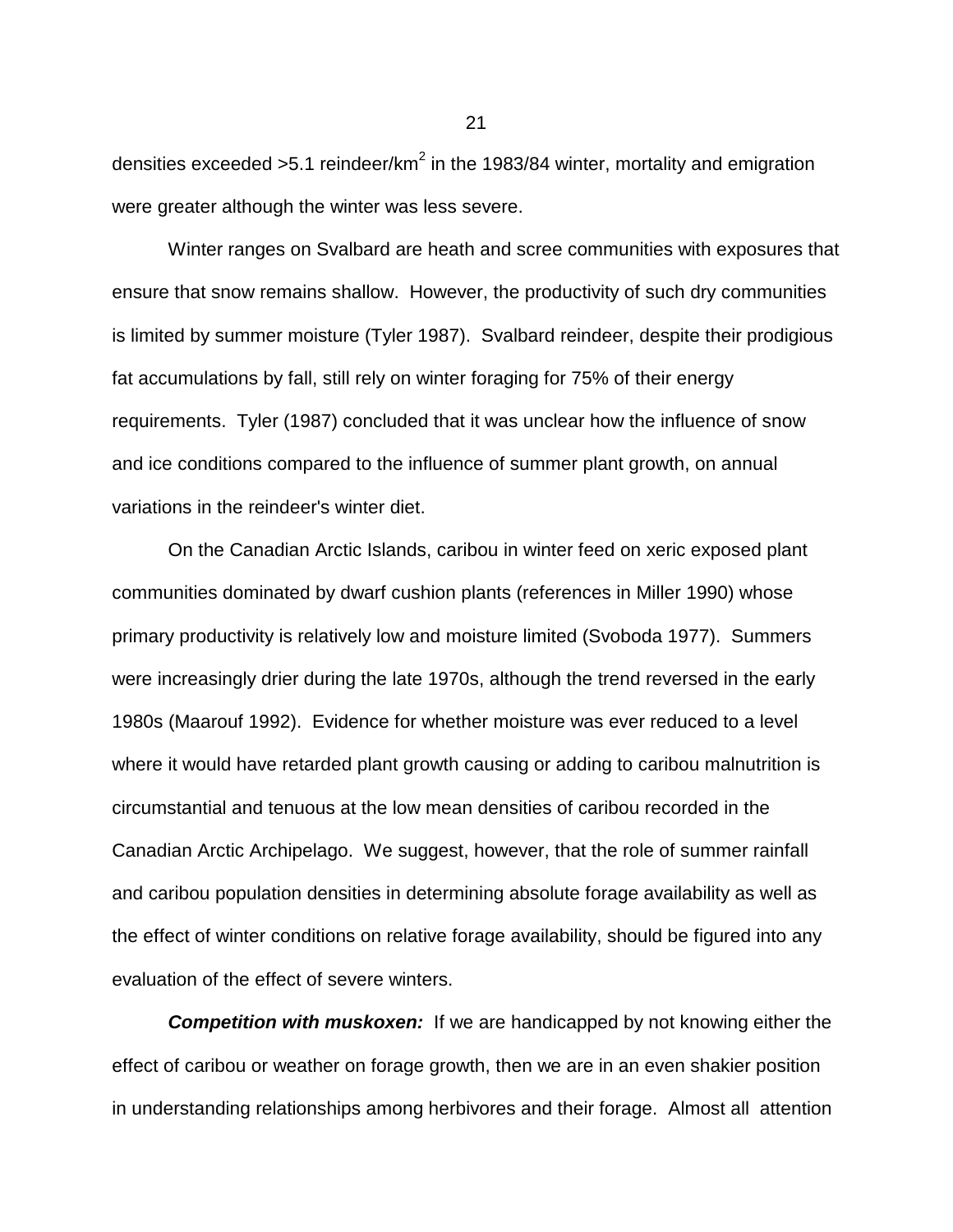has focused on the relationship between muskox and caribou rather than on the role of invertebrates or smaller vertebrates.

 There has been a long-standing controversy about the relationship between caribou and muskoxen. The idea of muskox competing with caribou seems to have originated in the early 1970s, when Inuit from Sachs Harbour on Banks Island voiced concerns about caribou dying and muskox increasing, and has continued into the 1990s. We include, as Appendix E, the sequence of events surrounding the debate about muskox-caribou relationships as we have been able to cobble them together from various reports. We include this information neither to add to nor to subtract from contentions about competition but to reveal the context that existed when the concerns were first made apparent in the NWT.

Muskox-caribou relationships operate at different scales of space and time. On the evolutionary timescale, muskox and caribou have have long co-existed and have evolved different strategies in adapting to arctic ecosystems (Parker *et al.* 1990, Adamczewski 1995, Staaland *et al.* 1997). But caribou and muskoxen evolved in more complex communities that include more species of large herbivores and predators. It is by no means certain how current relationships would reflect the 'ghost of competition past'.

At a regional scale, trends in caribou and muskox population sizes suggest that either their trajectories are independent of each other or relationships are inconsistent. Caribou and muskoxen both increased on the NWT mainland and Victoria Island during the 1970s (Ferguson and Gauthier 1992, Barr 1991, Gunn 1990). On the mainland, caribou numbers have continued to increase while some muskox populations have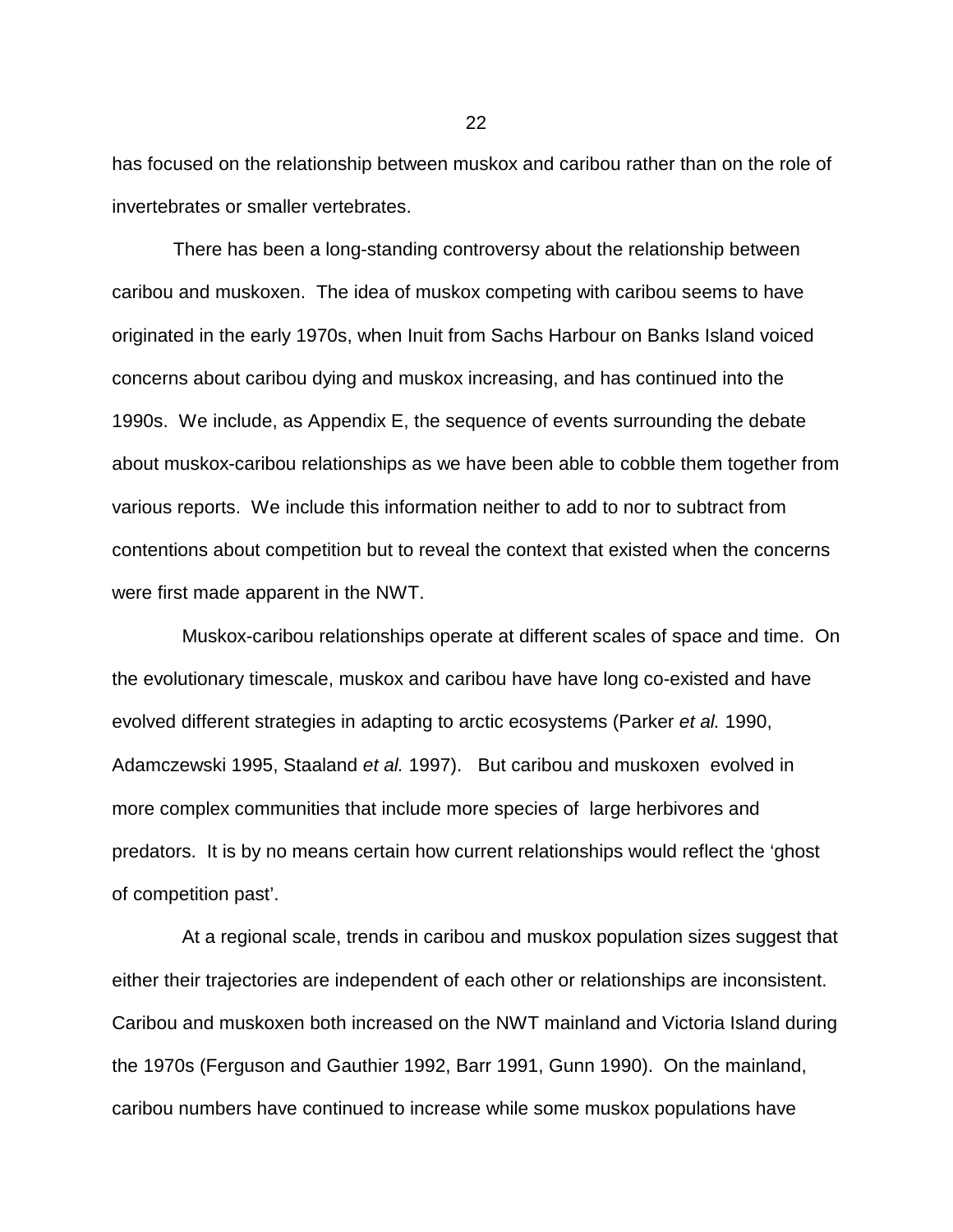decreased (J. Nishi in prep.). In contrast, the sharp decline in caribou on Banks and northwestern Victoria islands since the 1970s and on Prince of Wales and Somerset islands coincided with an increase in muskoxen. On the western High Arctic islands, between 1961 and 1997, Peary caribou and muskoxen tended to increase and decrease in parallel (Gunn and Dragon in prep.).

Also at the regional scale, large climatic, vegetative and terrain differences may result in different relationships between caribou and muskoxen within the arctic islands and the mainland. Banks Island is the only arctic island with extensive well-vegetated rolling hills. The North American Land Cover database, for example, uses satellite imagery to illustrate this difference by revealing that Banks Island falls mostly within the wet tundra class. Banks may be especially suitable range for muskoxen and is the only island where prehistoric people harvested muskoxen on a large-scale with at least five cycles of abundance over decades to centuries (references in Lent in press).

Within the regional scale (landscape), a hierarchy of scales describes herbivore foraging behaviour that leads to grazing distribution patterns (Bailey *et al.* 1996). Previous studies on muskox-caribou relationships, that compare diet or habitat use, only dealt indirectly with behaviour at two scales. Describing the mechanisms that lead to diet selection and distribution patterns would make including environmental variability possible. By focusing on diet and habitat use, the studies did not deal with behavioural exclusion although Inuit identified that as one of the mechanisms for how muskox exclude caribou. Inuit hunters have suggested that the packed and hardened snow typical of the site-intensive foraging of muskoxen would handicap caribou foraging.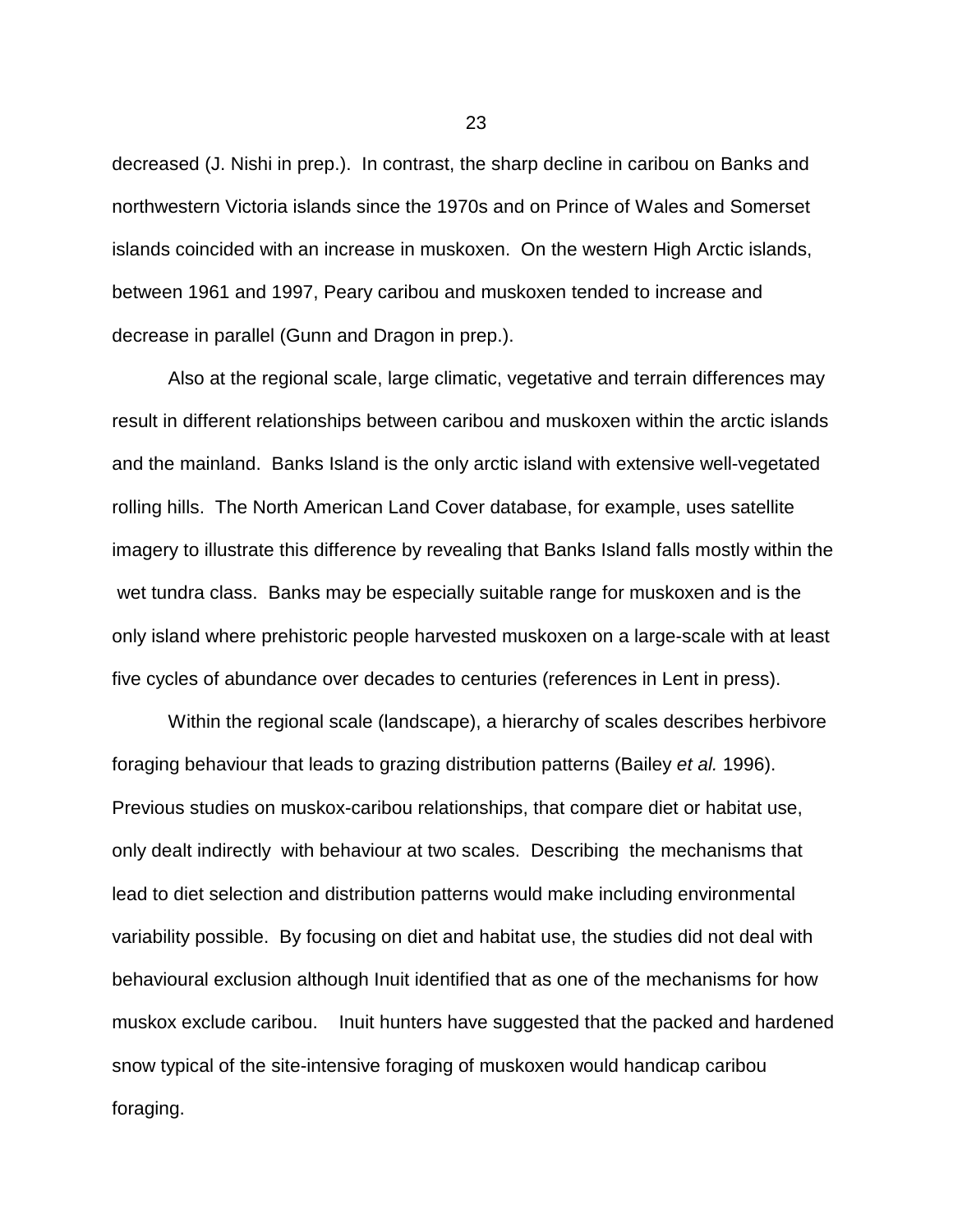Most distributional and diet studies point to little overlap between caribou and muskoxen in habitat use and diet although those studies deal neither with high muskox densities nor deep snow foraging conditions (Larter and Nagy 1997). On Prince of Wales and Somerset islands and Boothia Peninsula in the mid-1970s, Russell *et al.* (1978) documented little overlap between caribou and muskox seasonal ranges based on distribution of fecal pellets. The exception was Prince of Wales where both caribou and muskoxen fed in summer on willow-moss-lichen patterned ground, one of the most common plant communities. Information on caribou diet in the late 1970s came from analysis of plant fragments in rumen and fecal pellets, behavioural observations and examination of feeding areas (Thomas and Edmonds 1983). Between year variability in the late winter diet, determined rumen analysis, was high (1974 to 1977) but purple saxifrage was a major component in rumens and plant communities. Summer diet was sampled for 5 caribou in early August 1978 and their diet was almost exclusively willow leaves and catkins. Elsewhere in the High Arctic, willow is an important summer forage but it may not be a key element in winter diet.

Overlap in Greenland muskox and reindeer diet followed when reindeer shifted their winter foraging from over-used lichens to grasses and sedges (references in Staaland and Olesen 1992). The reindeer had shifted to inland ranges where introduced muskoxen were also foraging. Although reindeer omasal and caecum-colon size indicated some adaptation to the graminoid diet, Staaland and Olesen (1992) concluded that muskoxen were still more adapted to digesting grasses and sedges. Staaland and Olesen (1992) referred to the relationship between muskoxen and reindeer as "severe competition" but without any justification. It is unclear if they were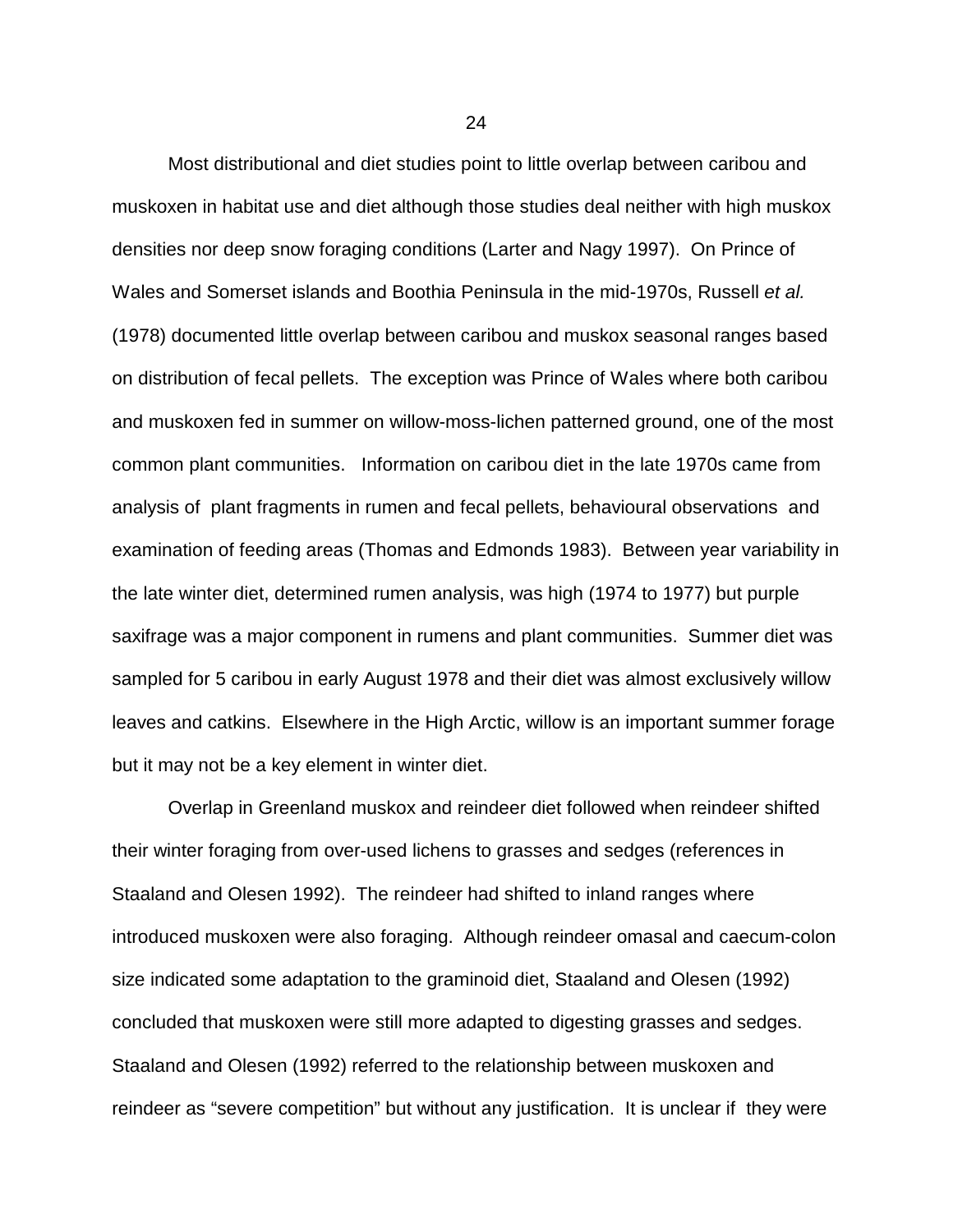implying that without the muskoxen foraging on the grasses and sedges, the reindeer would increase faster in number. It has been said before (e.g. Wilkinson and Shank 1974) that overlap in diet is not in itself evidence for competition.

Changes in foraging behaviour imposed by environmental variation, such as severe winters, are to be expected both within and between species. Within a species, individuals can modify their behaviour. Individual traits that determine foraging efficiency will also determine how well they do when faced with either natural or experimentally-induced forage shortages. Illius *et al.* (1995), working with Soay sheep (*Ovis aries*), describe how incisor arcade breadth and gastrointestinal parasite loads with their effects on foraging efficiency and nutrient absorption, respectively, influenced survival during a die-off when forage was depleted. Other research has demonstrated how individuals modify their behaviour when faced with forage shortage. White-tailed deer (*Odocoileus virginianus*), like caribou, are selective feeders. When experimentally faced with forage depletion, the deer foraged less selectively, increased bite size and reduced movements (Kohlmann and Risenhoover 1994). Their use of the experimental forage patches could not be predicted by available forage biomass; protein gain was a better predictor of their behaviour.

Environmentally reduced forage availability, when it leads to changes in foraging behaviour, can also shift relationships between species. For example, Jenkins and White (1987) described a shift to possible inter-specific competition between moose (*Alces alces*), elk (*Cervus elaphus*) and white-tailed deer (*Odocoileus virgianus*) during winters with deeper than average snowfall.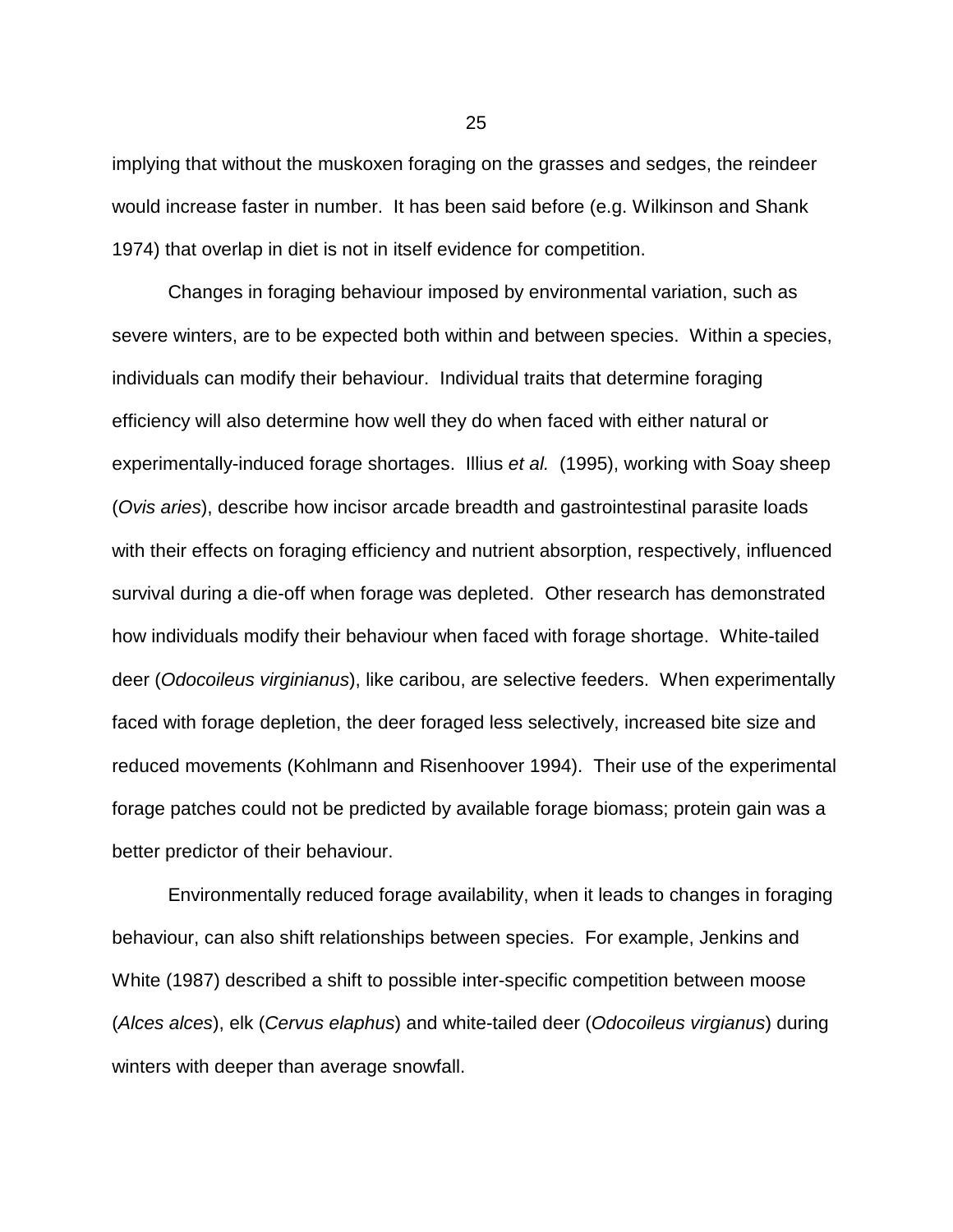Deeper snow may force muskoxen to crater for forage on the same slopes where caribou forage. Larter and Nagy (1997) indicated that this happened on Banks Island during the 1992-93 winter. This accentuated an existing trend to recording a greater proportion of willow in muskox diet than during the 1970s. But it is difficult to interpret whether muskoxen increased their use of willow or whatever availability was greater as the study areas differed; Larter and Nagy (1997) worked on south central Banks Island while Wilkinson and Shank (1974) worked on northern Banks Island and there are regional differences in the habitats. Larter and Nagy (1997) suggested that muskox browsing willow would reduce its availability for caribou.

Again, the question of timescale comes into play when predicting the consequences to caribou of muskox browsing on willow. A single bout of overgrazing will have different consequences than more prolonged heavy use. Plant responses span from compensatory growth through to plant damage and death depending on browsing intensity and season (references in Nishi 1993). Browsing during the plant growing season causes more shrub damage. Nishi (1993) investigated willow responses to reindeer browsing and N. Griller and G. Henry (pers. comm.) are currently investigating willow responses to muskox browsing.

Studies of habitat use and diet have not really brought us much closer to untangling the relationship between caribou and muskox forage and environmental variables. It is conceivable that a competitive relationship between caribou and muskoxen could develop either through increasing muskox densities or deeper snow forcing muskoxen to forage outside their usual habitat. However, to clearly demonstrate a competitive relationship, we suggest that we will need to describe the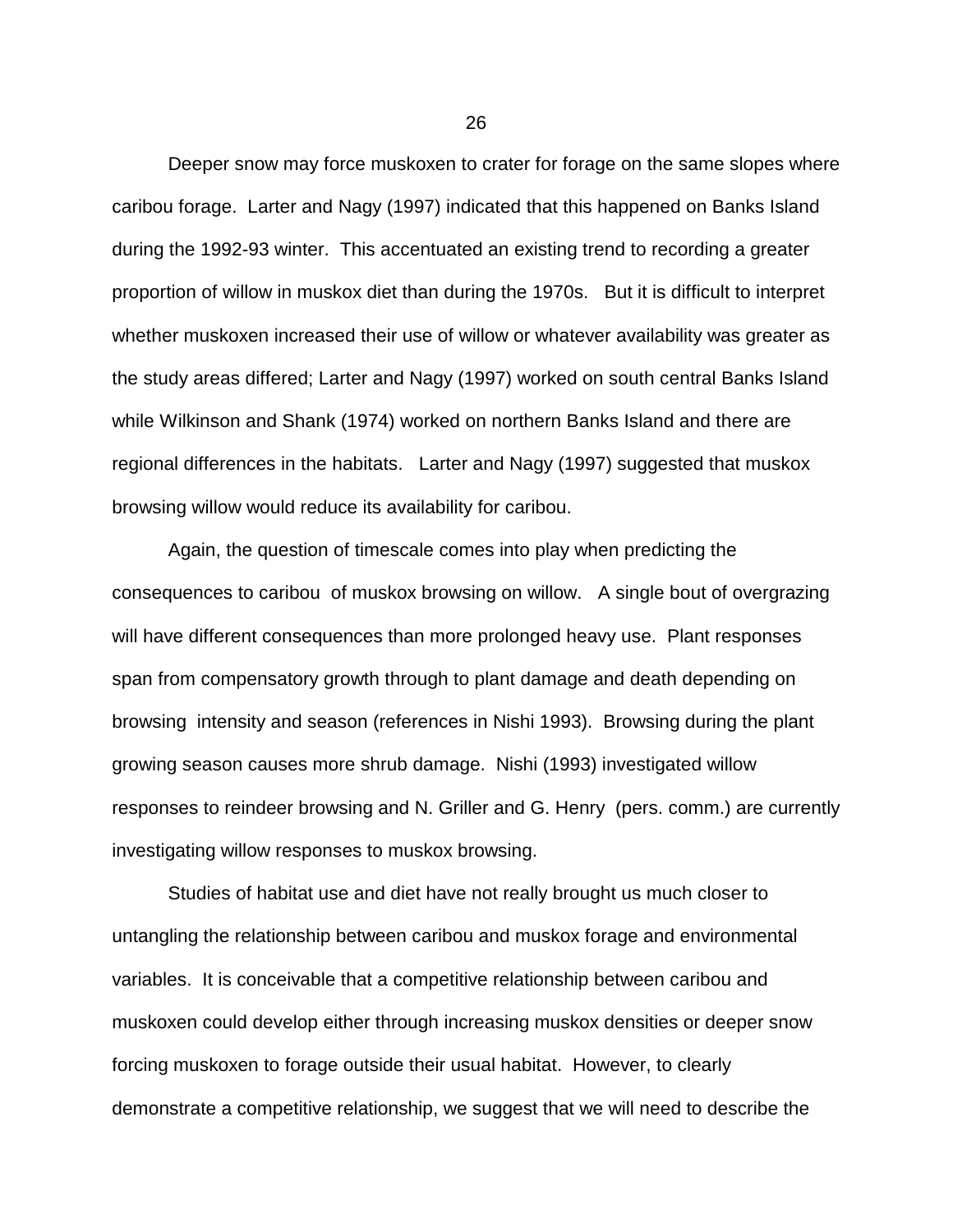behavioural mechanisms for caribou or muskox distributional patterns (sensu Bailey *et al.* 1996) and the effect of environmental variability on those mechanisms (Caughley 1982).

One aspect of the relationship between caribou and muskoxen that has received almost no attention is disease and parasites. An exception is the case of Korsholm and Olesen (1993) who investigated gastro-intestinal parasites and reported that reindeer and muskoxen in Greenland carried the same species of abomasal nematodes. The consequences of cross transmission between the two herbivores feeding in the same areas was not addressed.

The only previous information for Prince of Wales and Somerset islands indicated that caribou and muskoxen did not overlap in habitat use, at least in the mid-1970's (Russell *et al.* 1978). Whether that changed, perhaps as snowfall increased or because of some other environmental factor, we do not know. Muskox densities have not reached the level of those on Banks Island and, in any case, Banks Island is not comparable in range types to Prince of Wales and Somerset islands. Therefore, at this stage in our knowledge, we have no reason to attribute the caribou decline on Prince of Wales and Somerset islands to the increase in muskoxen but we cannot with confidence assume that the high muskox numbers would not influence caribou recovery.

### **Rate of and factors driving the caribou decline**

Gunn and Decker (1984) concluded that the caribou on Prince of Wales and Somerset islands in 1980 were stable or slightly declining. Their conclusion followed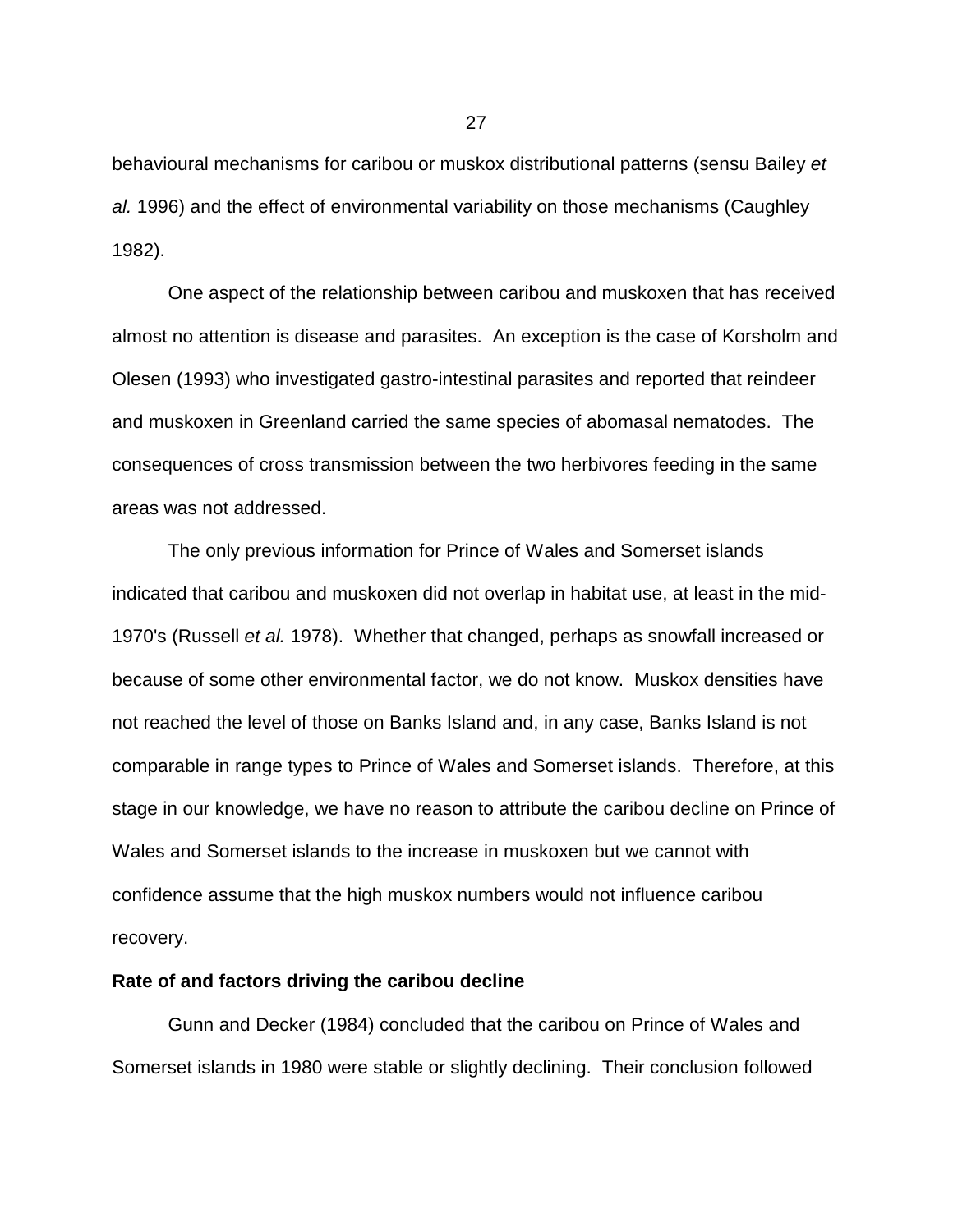from the low recruitment, the relatively high annual harvest (150-250 per year) and comparison of their 1980 survey with the 1974 and 1975 surveys. If the harvest was 250 per year (5% of the 1980 mean estimate, assuming the estimate was accurate) and recruitment was 2-4%, a slow decline could have started which would have been accelerated by predation or winter malnourishment. A decline in pregnancy rates probably would have accelerated the decline. In 15 years, a caribou population annually decreasing at a constant 15% would drop from 5000 to about 500. Our estimate of 15% is not unrealistic based on, for example, the decline of caribou on Banks Island from the 1970s into the early 1990s. The estimated number of caribou on Banks Island dropped from about 12 000 in 1972 to 700 in 1994 (Nagy *et al.* 1996).

However, we do not know with any certainty what happened. Caribou numbers are now so low that recovery will be slow and questionable. Community involvement will be necessary to foster recovery of the caribou and to determine if there is support for exceptional measures such as translocating arctic-island caribou from Boothia Peninsula, as well as wolf and human harvest management.

### **RECOMMENDATIONS**

- 1. Consult with Inuit hunters to exchange ideas about fostering caribou recovery.
- 2. Prepare a co-management plan for Peary and arctic-island caribou.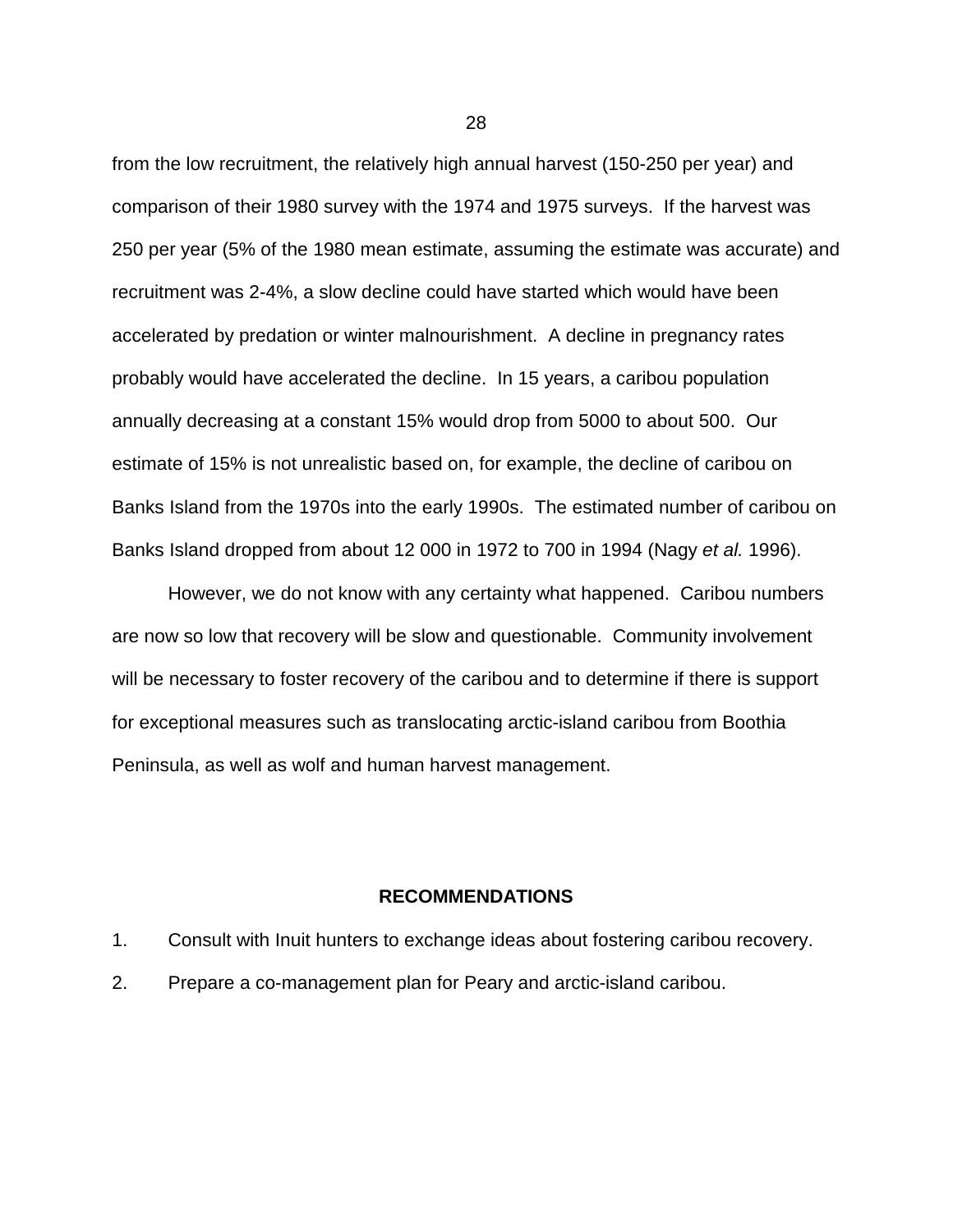### **ACKNOWLEDGMENTS**

Northwest Territories Department of Resources, Wildlife and Economic Development (RWED), Headquarters and Kitikmeot Region, and Polar Continental Shelf Project funded this survey. We thank Eric Doig (RWED, Resolute, NWT) for his assistance and Perry Linton (Northwright Air Services, Norman Wells, NWT) our survey pilot. George Eckalook (Resolute, NWT), Joe Ashevak, Eric Coleman and David Tootalik, (Taloyoak) were observers for the survey. A special thanks to Jim Goden and all the staff at the Polar Continental Shelf Project, Resolute, NWT. Mika Sutherland and Frank L. Miller reviewed the report.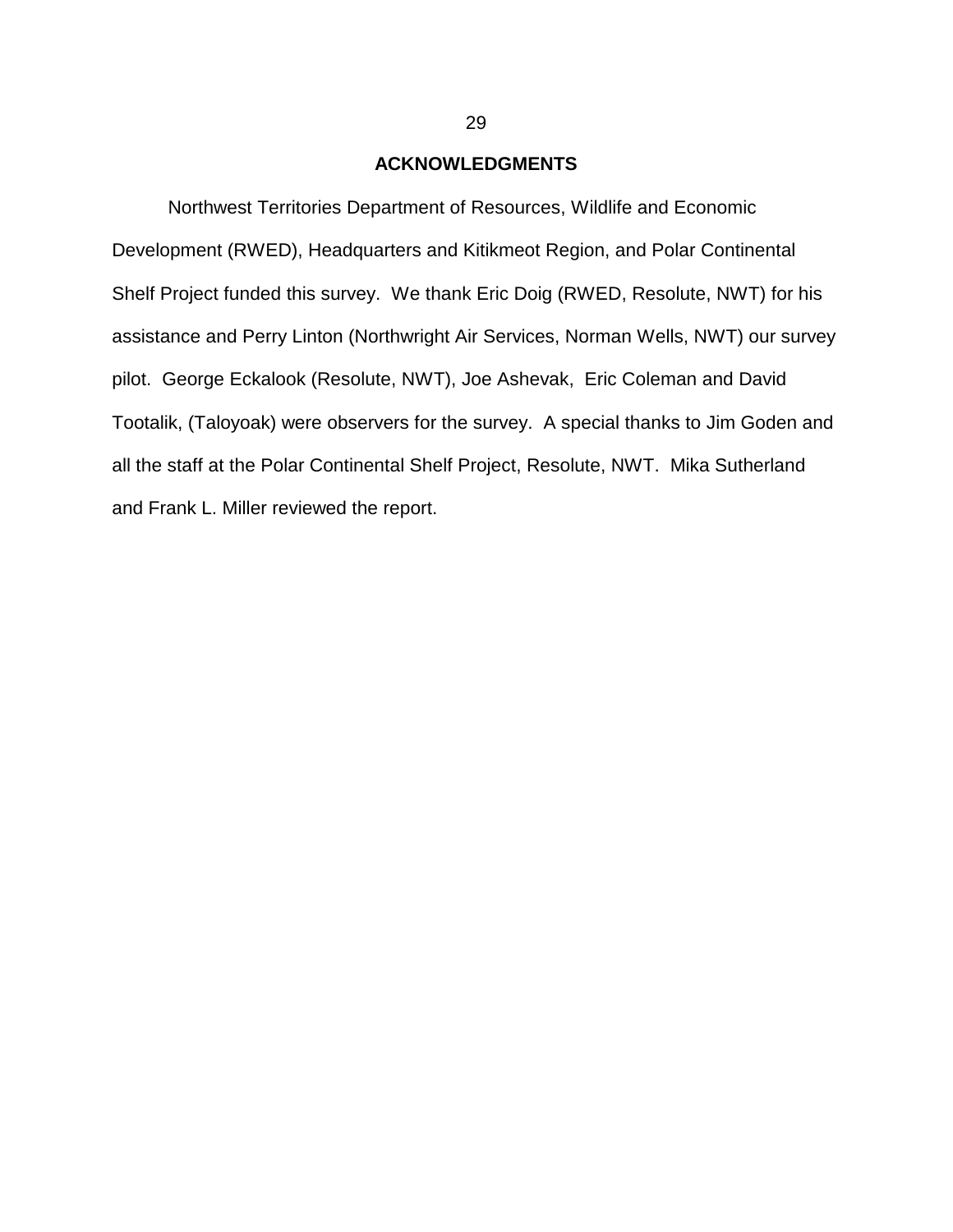### **PERSONAL COMMUNICATIONS**

- Barry, T.W. 1986. Edmonton, AB
- Bouckhout, L. 1997. Calgary, AB.
- Eckalook, G. 1995. Hunters' and Trappers' Association, Resolute, NWT.
- Griller, N. 1997. University of British Columbia, Vancouver, BC.
- Henry, G. 1997. University of British Columbia, Vancouver, BC.
- Kaomayok, D. 1993. Cambridge Bay, NWT.
- Keanik, J. 1998. Gjoa Haven
- Miller, F.L. 1996. Canadian Wildlife Service, Edmonton, AB.
- Nishi, J.S. 1997. Resources, Wildlife and Economic Development, Kugluktuk, NWT.
- Stevenson, J. 1996. Resources, Wildlife and Economic Development, Kugluktuk, NWT.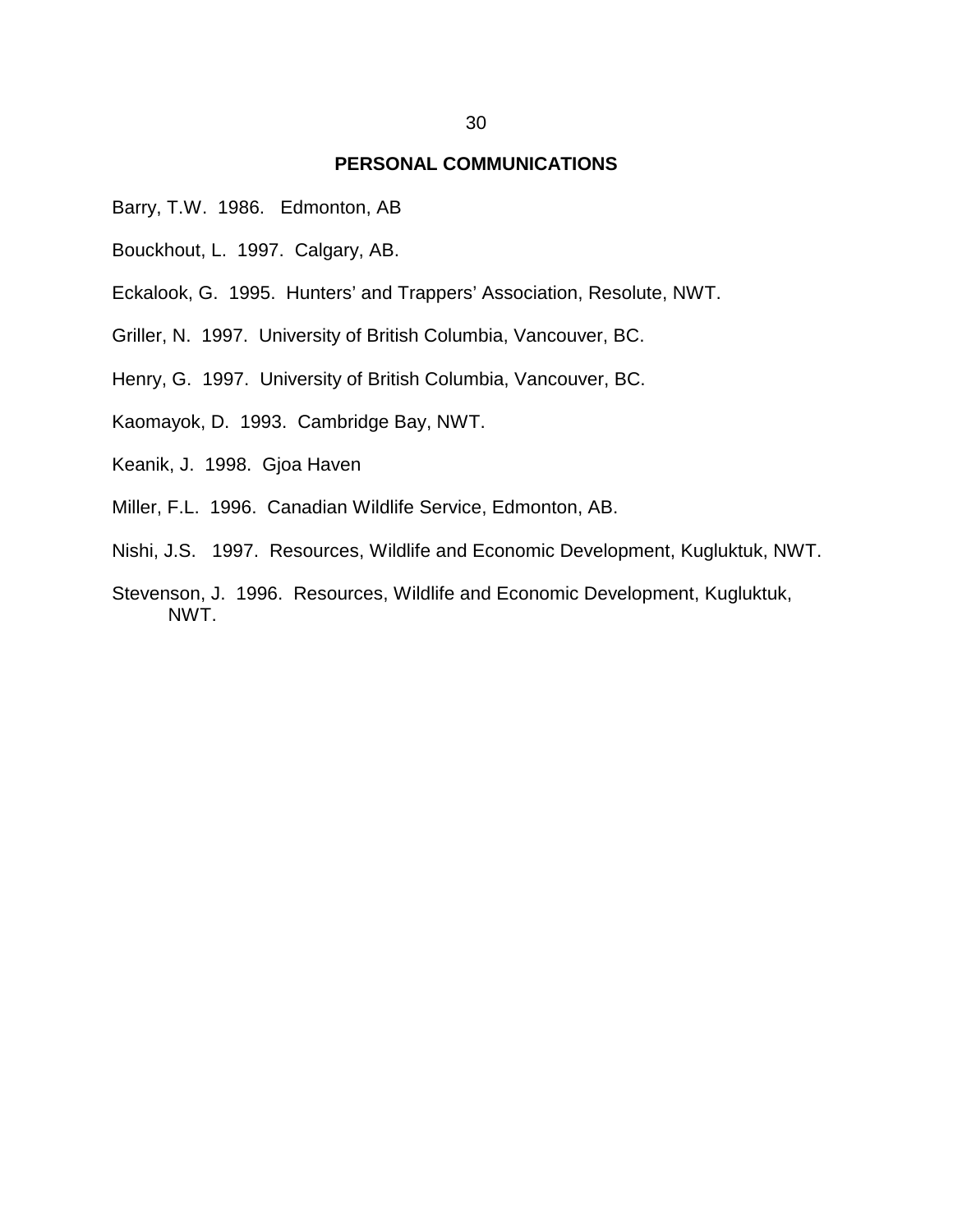## **LITERATURE CITED**

- Adamczewski, J. 1995. Digestion and body composition in the muskox. Ph.D. thesis, University of Saskatchewan, Saskatoon, Saskatchewan.
- .Barr, W. 1991. Back from the brink: the road to muskox conservation in the Northwest Territories. The Arctic Institute of North America, University of Calgary, Alberta. Komatik Series 3, 127 pp.
- Baffin Regional Hunters and Trappers Committee and Department of Renewable Resources. 1995. Baffin Regional Harvest Study data report February 1987 to August 1990. Unpublished report prepared by Adrian D'Hont and Bruno Croft, Department of Renewable Resources, Yellowknife, Northwest Territories.
- Bailey, D.W., J.E. Gross, E.A. Laca, L.R. Rittenhouse, M.B. Coughenour, D.M. Swift and P.L. Sims. 1996. Mechanisms that result in large herbivore grazing distribution patterns. Journal of Range Management 49:386-400.
- Bouckhout, L. 1972. Banks Island project. Summer report 1972, June 15 to August 31st. NWT Game Management Division. Typewritten.
- Caughley, G. 1982 Vegetation complexity and the dynamics of modelled grazing systems. Oecologia 54: 309-319.
- Ferguson, M.A.D. and L. Gauthier. 1992. Status and trends of *Rangifer tarandus* and *Ovibos moschatus* populations in Canada. Rangifer 12:127-141.
- Fischer, C.A. and E.A. Duncan. 1976. Ecological studies of caribou and muskoxen in the Arctic Archipelago and northern Keewatin, 1975. Report prepared for Polar Gas Environmental Program by Renewable Resources Consulting Services Ltd. 194 pp.
- Forbes, L. B. 1991. Isolates of *Brucella suis* biovar 4 from animals and humans in Canada, 1982-1990. Canadian Veterinary Journal 32:686-689.
- Gunn, A. 1990. The decline and recovery of caribou and muskoxen on Victoria Island. Pages 590-607 *In* C.R. Harington (ed.) Canada's missing dimension: Science and History in the Canadian Arctic Islands, Vol. 2. National Museum of Canada, Ottawa, Ontario.
- Gunn, A. and J. Ashevak. 1990. Distribution, abundance and history of caribou and muskoxen north and south of the Boothia Isthmus, Northwest Territories, May-June 1985. Northwest Territories Department of Renewable Resources File Report No. 90. 34 pp.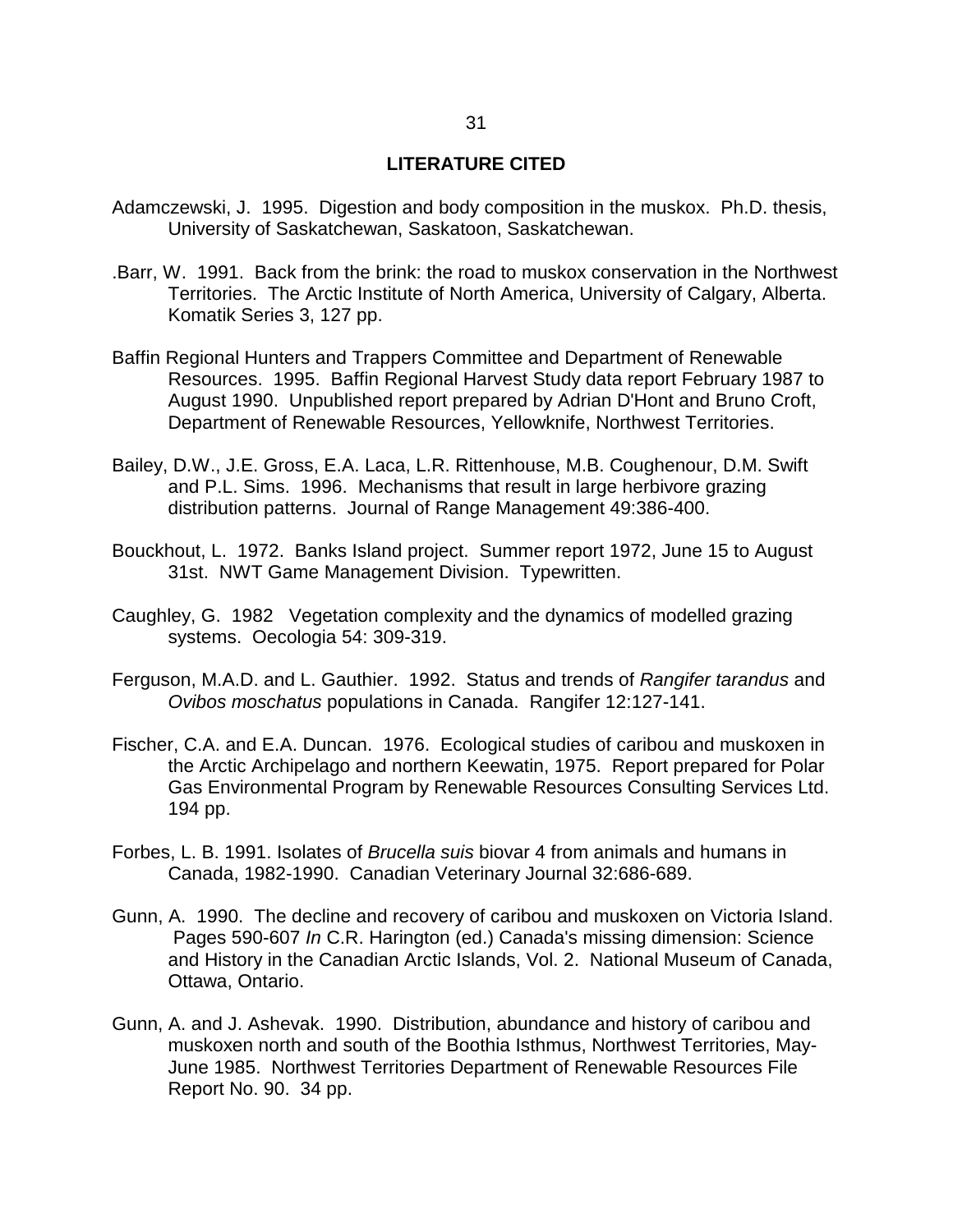- Gunn, A. and R. Decker. 1994. Numbers and distribution of Peary caribou and muskoxen in July 1980 on Prince of Wales, Russell and Somerset islands, Northwest Territories. Northwest Territories Department of Renewable Resources File Report No. 38. 56 pp.
- Gunn, A. and J. Dragon. In prep. Peary caribou and muskox status on the Western Queen Elizabeth Islands, NWT, July 1997. Northwest Territories Department of Resources, Wildlife and Economic Development File Report.
- Illius, A.W., S.D. Albon, J.M. Pemberton, I.J. Gordon and T.H. Clutton-Brock. 1995. Selection for foraging efficiency during a population crash in Soay sheep. Journal of Animal Ecology 64:481-492.
- Jenkins, K.J. and R.G. White. 1987. Dietary niche relationships among cervids relative to snowpack in northwestern Montana. Canadian Journal of Zoology 65: 1397- 1401.
- Jolly, G.M. 1969. Sampling method for aerial census of wildlife populations. East African Agricultural and Forestry Journal 34:46-49
- Kevan, P.G. 1972. Peary's caribou (*Rangifer tarandus pearyi*) and muskoxen (*Ovibos moschatus*) on Banks Island, late June 1970. Canadian Wildlife Service unpublished typescript report. 34 pp.
- Kohlmann, S.G. and K.R. Risenhoover. 1994. Spatial and behavioral response of white-tailed deer to forage depletion. Canadian Journal of Zoology 72:506-513.
- Larter, N.C. and J.A. Nagy. 1997. Peary caribou, muskoxen and Banks Island forage: Assessing seasonal diet similarities. Rangifer 17(1): 9-16.
- Lent, P. In press. Umingmak. University of Oklahoma Press.
- Maarouf, A. 1992. Severity of climate in the western Arctic Islands and its possible impact on caribou. Northwest Territories Department of Renewable Resources Manuscript Report No. 48. 42 pp.
- Manning, T.H. and A. H. Macpherson. 1962. A biological investigation of Prince of Wales Island, N.W.T.. Trans. Royal Canadian Institute 33. 239 pp.
- Maxwell, B. 1980. The climate of the Canadian Arctic Islands and adjacent waters. Atmospheric Environment Service, Environment Canada, Ottawa, Ontario.

Miller, F.L. 1990. Peary caribou status report. Report prepared for the Committee on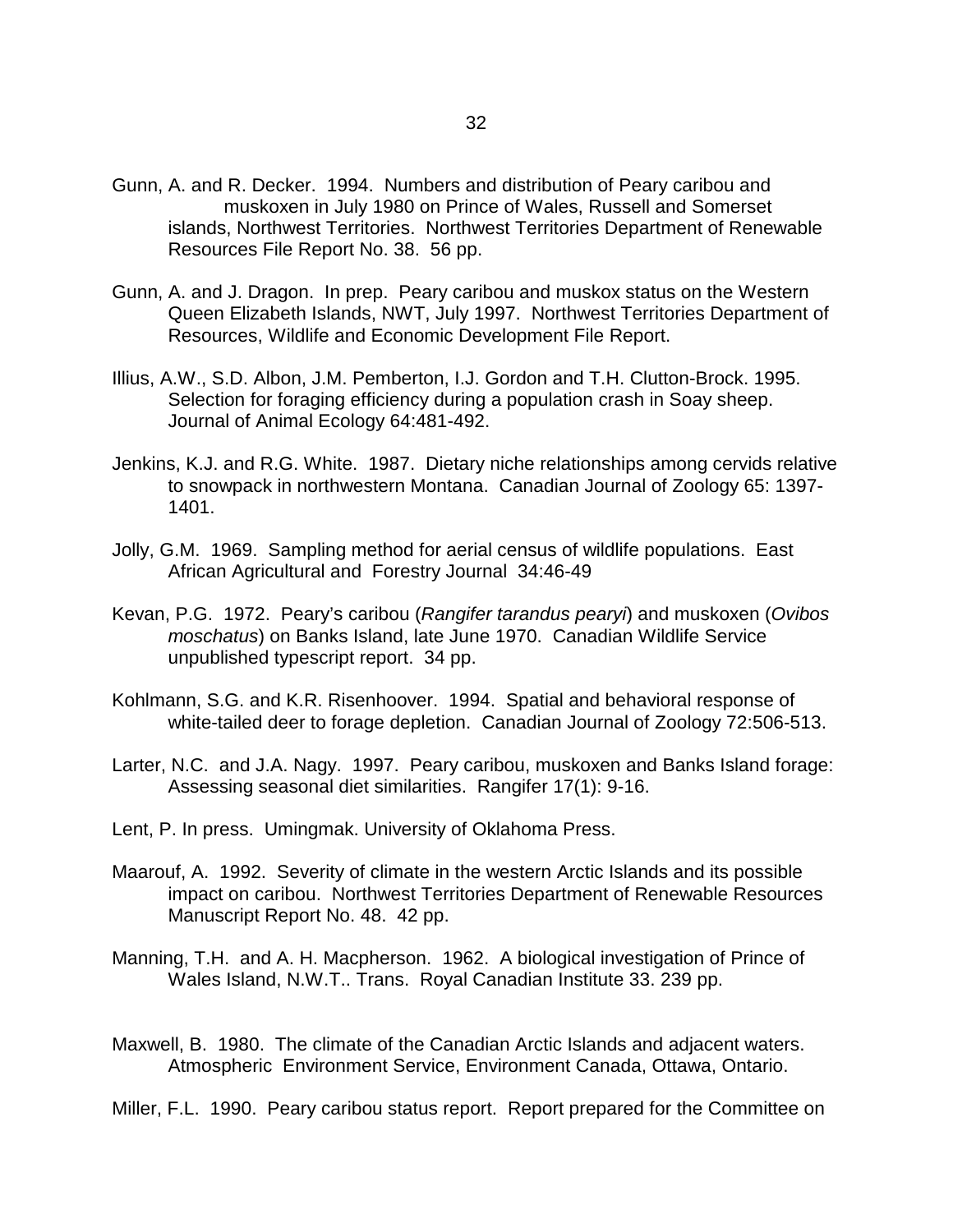the Status of Endangered Wildlife in Canada. Canadian Wildlife Service, Edmonton, Alberta. 64 pp.

- Miller, F.L. 1992. Peary caribou calving and postcalving periods, Bathurst Island complex, Northwest Territories, 1990. Technical Report Series No. 151, Canadian Wildlife Service, Prairie and Northern Region, Edmonton, Alberta. 87 pp.
- Miller, F.L. 1993a. Peary caribou calving and postcalving periods, Bathurst Island complex, Northwest Territories,1991. Technical Report Series No. 166, Canadian Wildlife Service, Prairie and Northern Region, Edmonton, Alberta. 99 pp.
- Miller, F.L. 1993b. Status of wolves in the Canadian Arctic Archipelago. Technical Report Series No. 173, Canadian Wildlife Service, Prairie and Northern Region, Edmonton, Alberta. 63 pp.
- Miller, F.L. 1994. Peary caribou calving and postcalving periods, Bathurst Island complex, Northwest Territories, 1992. Technical Report Series No. 186, Canadian Wildlife Service, Prairie and Northern Region, Edmonton, Alberta. 99 pp.
- Miller, F.L. 1997. Late winter absence of caribou on Prince of Wales, Russell, and Somerset islands, Northwest Territories, April-May. 1996. Technical Report Series No. 291. Canadian Wildlife Service, Prairie & Northern Region, Edmonton, Alberta T6B 2X3.
- Miller, F.L. and A. Gunn. 1978. Inter-island movements of Peary caribou south of Viscount Melville Sound, Northwest Territories. Canadian Field Naturalist 92(4): 331-333.
- Miller, F.L., E.J. Edmonds and A. Gunn. 1982. Foraging behaviour of Peary caribou in response to springtime snow and ice conditions. Canadian Wildlife Service Occasional Paper No. 48. 41 pp.
- Nagy, J.A., N.C. Larter and V.P. Fraser. 1996. Population demography of Peary caribou and muskox on Banks Island, N.W.T., 1982-1992. Rangifer Special Issue No. 9: 213-222.
- Nishi, J.S. 1993. Range ecology of an introduced reindeer population on the Belcher Islands, Northwest Territories. MS thesis, University of Alberta, Edmonton, Alberta.
- Nishi, J.S. In prep. Distribution and abundance in the Queen Maud Gulf area, NWT, 1996. Northwest Territories Resources, Wildlife and Economic Development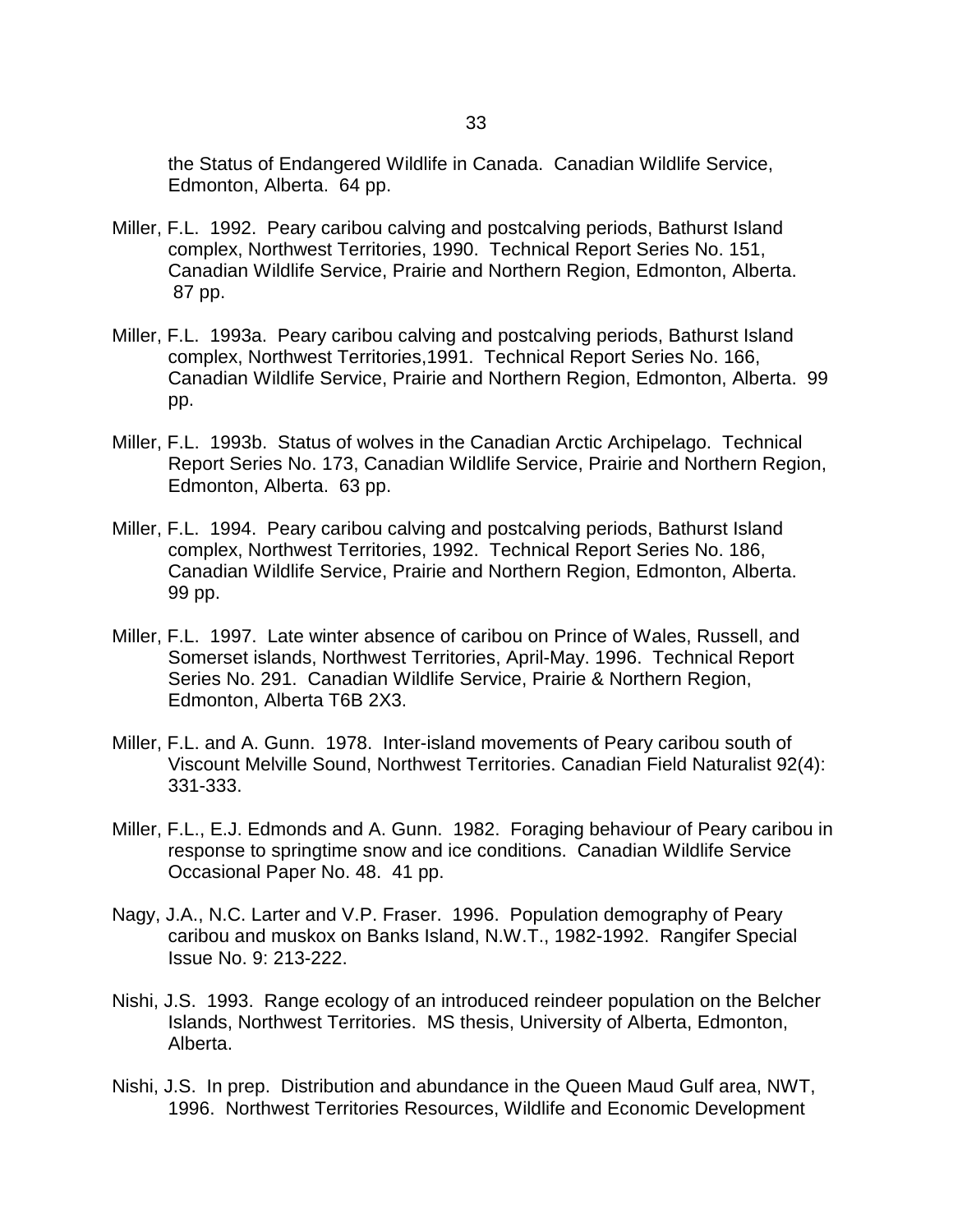File Report.

- Norton-Griffiths, M. 1978. Counting animals. African Wildlife Leadership foundation. Nairobi, Kenya. 139 pp.
- Parker, G.R., D.C. Thomas, E. Broughton and D.R. Gray. 1975. Crashes of muskox and Peary caribou populations in 1973-74 on the Parry Islands, Arctic Canada. Canadian Wildlife Service Progress Notes No. 56. 10 pp.
- Parker, K., R.G. White, M.P. Gillingham and D.F. Holleman. 1990. Comparison of energy metabolism in relation to daily activity and milk consumption by caribou and muskox neonates. Canadian Journal of Zoology 68: 104-114.
- Russell, R.H., E.J. Edmonds and J. Roland. 1978. Caribou and muskoxen habitat studies. Environmental Social Program, Northern Pipelines, ESCOM Report No. A1-26. 40 pp.
- Staaland, H., J.Z. Adamczewski and A. Gunn. 1997. A comparison of digestive tract morphology in muskoxen and caribou from Victoria Island, Northwest Territories, Canada. Rangifer 17 (1):17-19.
- Svoboda, J. 1977. Ecology and primary production of raised beach communities, Truelove Lowland. Pages 185-216 *In* L. C. Bliss (ed.) Truelove Lowland, Devon Island, Canada - a High Arctic Ecosystem. University of Alberta Press, Edmonton.
- Thomas, D.C. 1982. The relationship between fertility and fat reserves of Peary caribou. Canadian Journal of Zoology 60:597-602.
- Thomas, D. C. and J. Edmonds. 1983. Rumen contents and habitat selection of Peary caribou in winter, Canadian Arctic Archipelago. Arctic and Alpine Research 15:97-105.
- Thomas, D.C. and P. Everson. 1982. Geographic variation in caribou on the Canadian arctic islands. Canadian Journal of Zoology 60:2442-2454.
- Thomas, D.C., R.H. Russell, E. Broughton, E.J. Edmonds and P.L. Madore. 1977. Further studies of two populations of Peary caribou on some Canadian Arctic Islands, March 1975. Canadian Wildlife Service Progress Notes No. 64. 13 pp.
- Tyler, N.J.C. 1987. Body composition and energy balance of pregnant and nonpregnant Svalbard reindeer during winter. Symposium Zoological Society of London 57: 203-229.

Urquhart, D.R. 1973. Oil exploration and Banks Island wildlife: a guideline for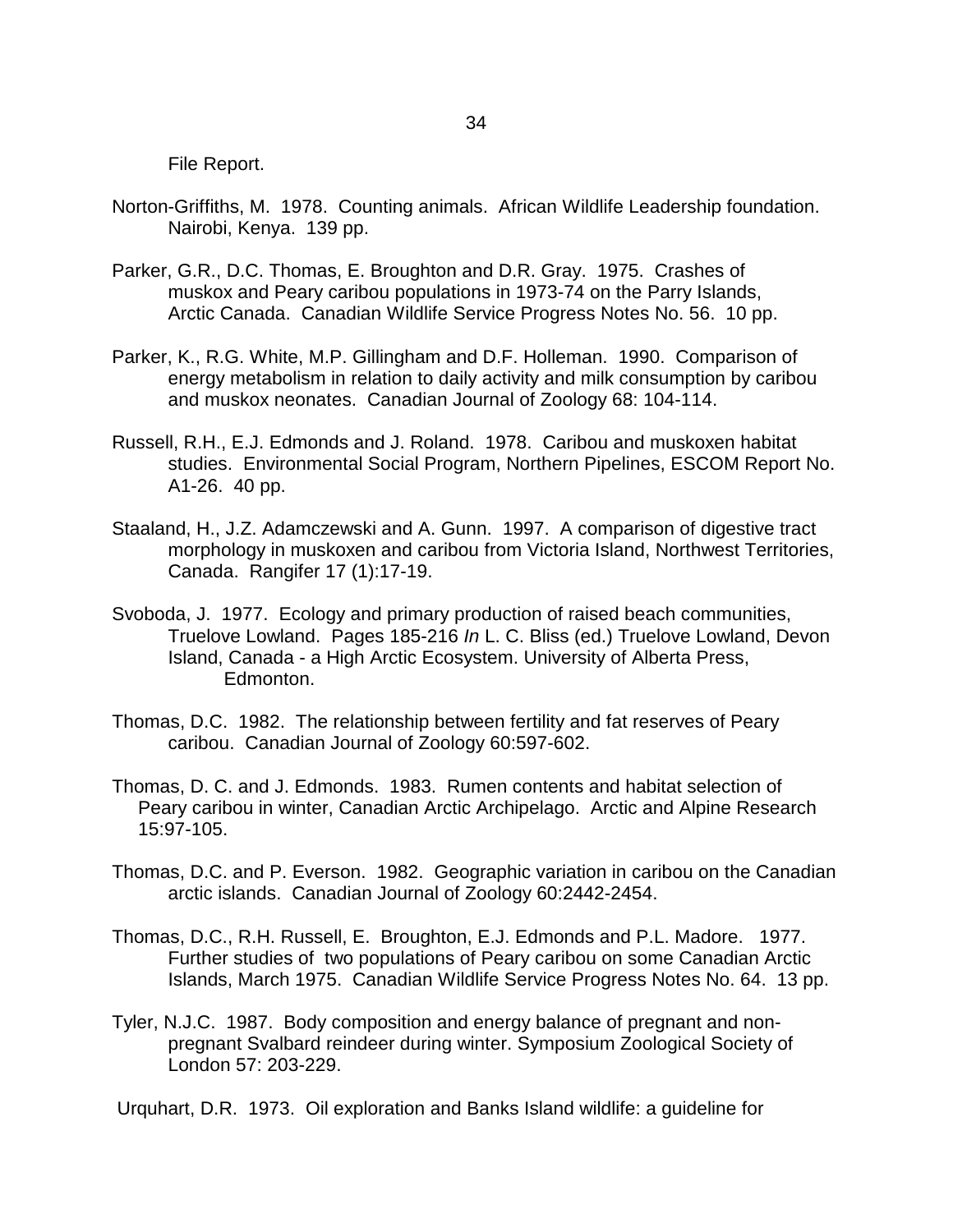the preservation of caribou, muskox, and arctic fox populations on Banks Island, N.W.T. Northwest Territories Wildlife Service, Game Management Division, Yellowknife. 105 pp.

- Usher, P.J. 1971. The Bankslanders: economy and ecology of a frontier trapping community. Volume 2 - Economy and ecology. Northern Science Research Group, Department of Indian Affairs and Northern Development, Ottawa, Ontario. 169 pp.
- Wilkinson, P.F. and C.C. Shank. 1974. The range-relationships of muskoxen and caribou in northern Banks Island in summer 1973: a study of interspecies competition. A report prepared for the Game Management Division, Department of Economic Development, Government of the Northwest Territories by LGL Ltd, Environmental Research Associates, Edmonton, Alberta.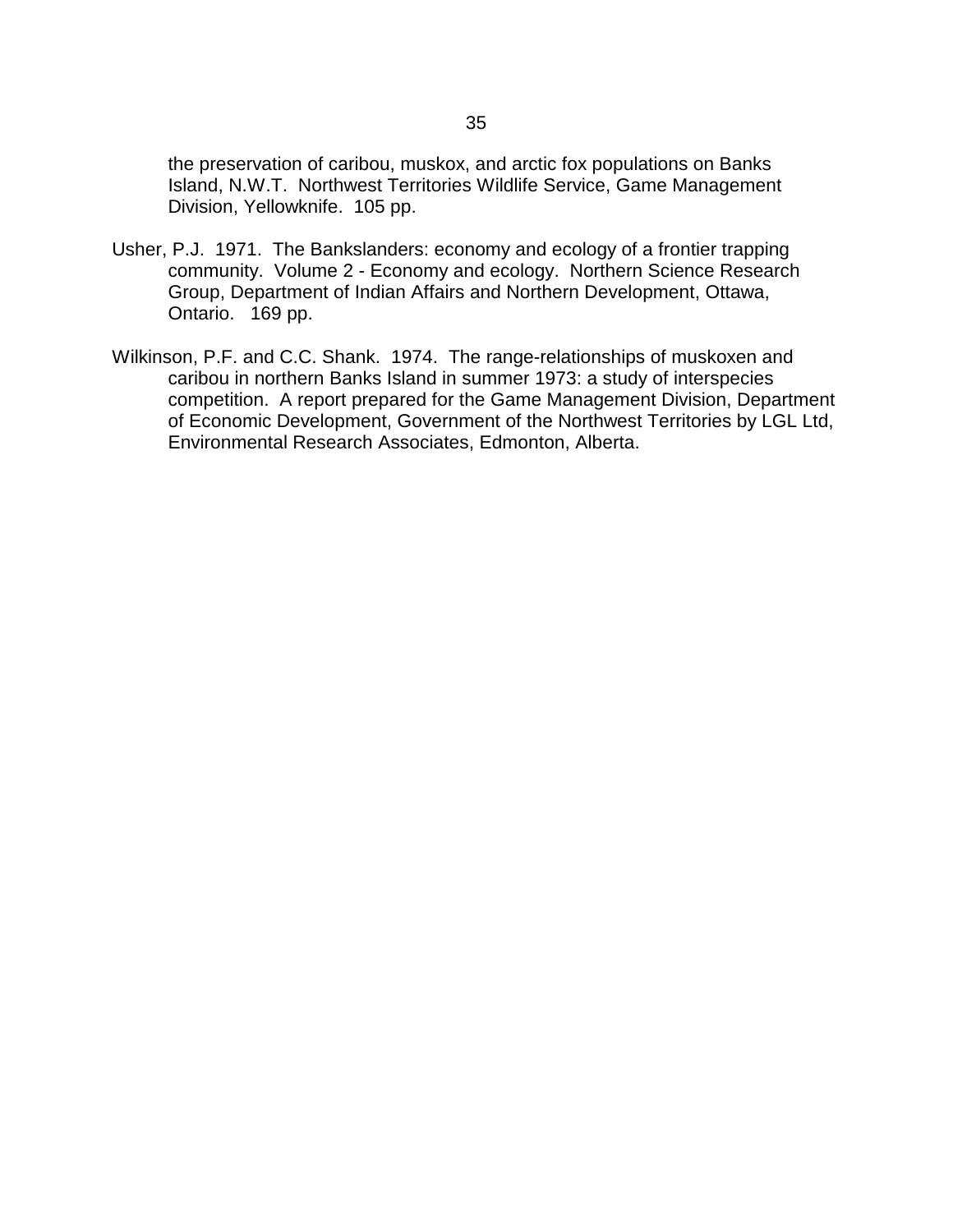**APPENDIX A**. Weather and light conditions during an aerial survey for both caribou and muskoxen in the Prince of Wales Island-Somerset Island-Boothia Peninsula complex, NWT, July - August 1995.

| Date                   | Transects flown (Stratum)                                                                | Light and weather conditions                                                                                                                                          |
|------------------------|------------------------------------------------------------------------------------------|-----------------------------------------------------------------------------------------------------------------------------------------------------------------------|
|                        | Prince of Wales, Russell, Prescott, Pandora and Vivian islands                           |                                                                                                                                                                       |
| 21 July                | 11 - 18 (II), 20, 49-52(VI)<br>(19 dropped)                                              | Clear, $5^{\circ}$ C, light winds, visibility<br>good, North coast of Russell Island -<br>fog patches.                                                                |
| 22 July                | 1 - 10 (l, V), 45 - 47 (III)                                                             | Scattered cloud, $4^{\circ}$ C, winds from<br>east at 10 - 15 kt, visibility good.                                                                                    |
| 23 July                | $21 - 30, 48$ (III)                                                                      | Scattered cloud, $14^{\circ}$ C, winds < 5 -<br>10 kt, visibility good.                                                                                               |
| 24 July                | 53 - 74 (IV, VI)                                                                         | Scattered cloud, $10^{\circ}$ C, winds 1 - 10<br>kt, visibility good.                                                                                                 |
| 25 July                |                                                                                          | Too foggy to survey.                                                                                                                                                  |
| 26 July                | 44 - 31 (III)                                                                            | Cloud conditions variable from clear<br>to foggy, $2^{\circ}$ C, winds from the west<br>then south at 10 kt, visibility good to dull.                                 |
| <b>Somerset Island</b> |                                                                                          |                                                                                                                                                                       |
| 27 July                | $90 - 94$ (III), 86 - 88 (II)<br>northern segment of 85 (II)<br>89 dropped<br>95 dropped | Foggy with variable ceiling, $5^{\circ}$ C,<br>winds 10 kt southeasterly, visibility<br>dull.                                                                         |
| 28 July                | 84 (II), 96-107 (IV)<br>southern segment of 85 (II)                                      | Foggy with >600 m ceiling, $6^{\circ}$ C,<br>winds from east at $< 5$ kt, visibility<br>good to dull. Fog southern portions<br>of lines of lines 101 and rain on 103. |
| 29 July                | $75 - 83$ (I)<br>80 dropped - no muskox<br>82 dropped - no muskox                        | Scattered cloud with some fog, $4^{\circ}$ C,<br>winds 10 kt easterly then northerly,<br>visibility good to dull.                                                     |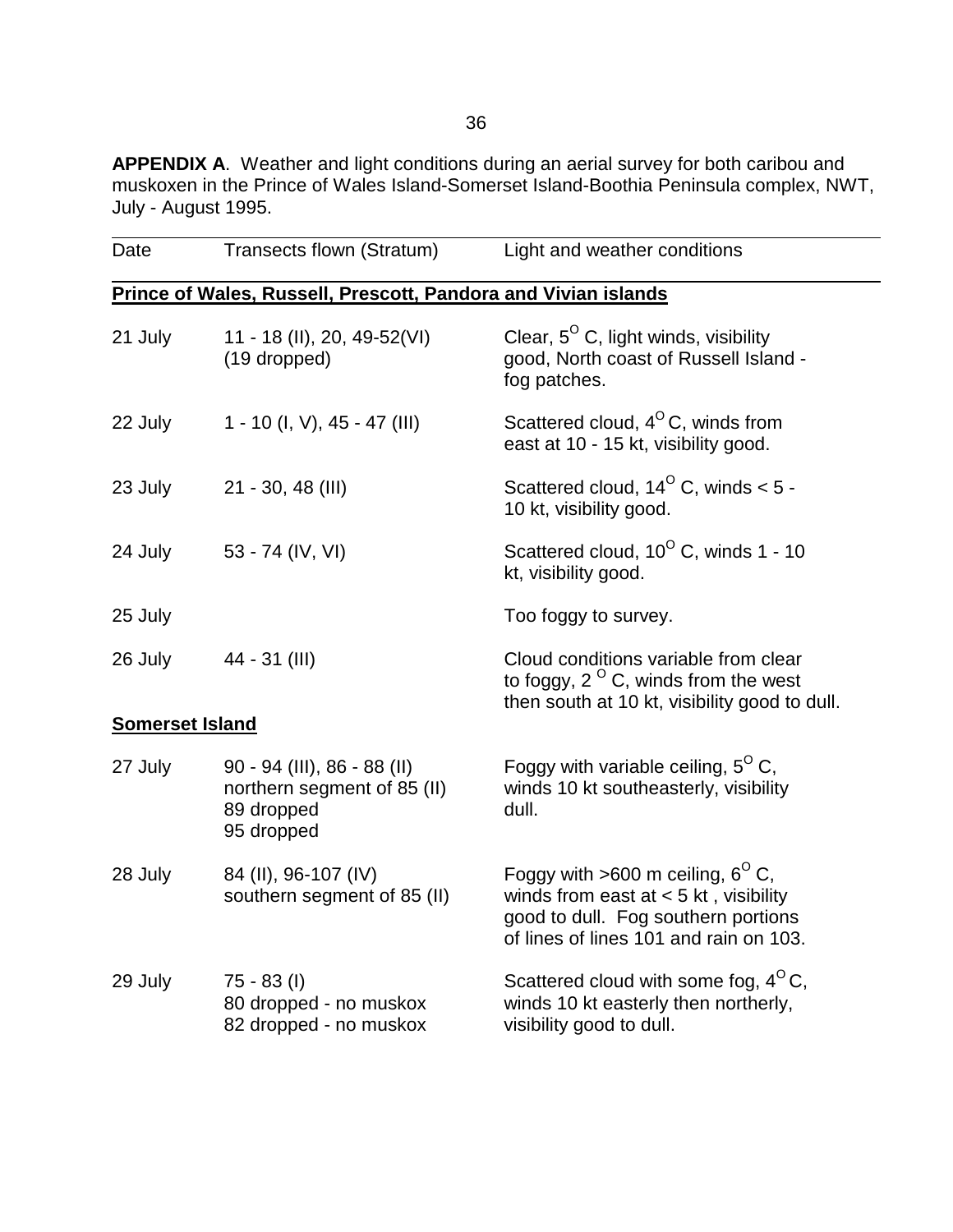### **APPENDIX A (CONT'D)**.

 $\overline{a}$ 

| Date                     | Transects flown (Stratum)                 | Light and weather conditions                                                                                                                                                     |
|--------------------------|-------------------------------------------|----------------------------------------------------------------------------------------------------------------------------------------------------------------------------------|
| <b>Boothia Peninsula</b> |                                           |                                                                                                                                                                                  |
| 30 July                  | $133 - 137$ (II)<br>eastern portions only | Fog with ca. 150-300m ceiling, rain<br>showers, winds from the northeast at<br>5 kt, visibility dull. Western portions<br>of all lines not flown due to fog.                     |
| 31 July                  | $132 - 137$ (II)<br>western portions only | Fog with ca. 150-300m ceiling, $6^{\circ}$ C,<br>winds from the northwest at 5 kt,<br>viability variable mostly dull.<br>Western portions of all lines flown.                    |
| 1 August                 | $129 - 131$ (l)                           | Fog and snow showers, $2^{\circ}$ C, winds<br>from the northwest at 10 - 15 kt,<br>visibility variable bright to dull.<br>Eastern portions of all lines not flown<br>due to fog. |
| 2 August                 | 117, 119, 121, 123, 125,<br>127(1)        | Fog with snow showers, $5^{\circ}$ C,<br>visibility variable bright to dull.                                                                                                     |
| 3 August                 | 109, 111, 113, 115 (I)                    | Scattered cloud, $4^{\circ}$ C, winds < 5 kt,<br>visibility good.                                                                                                                |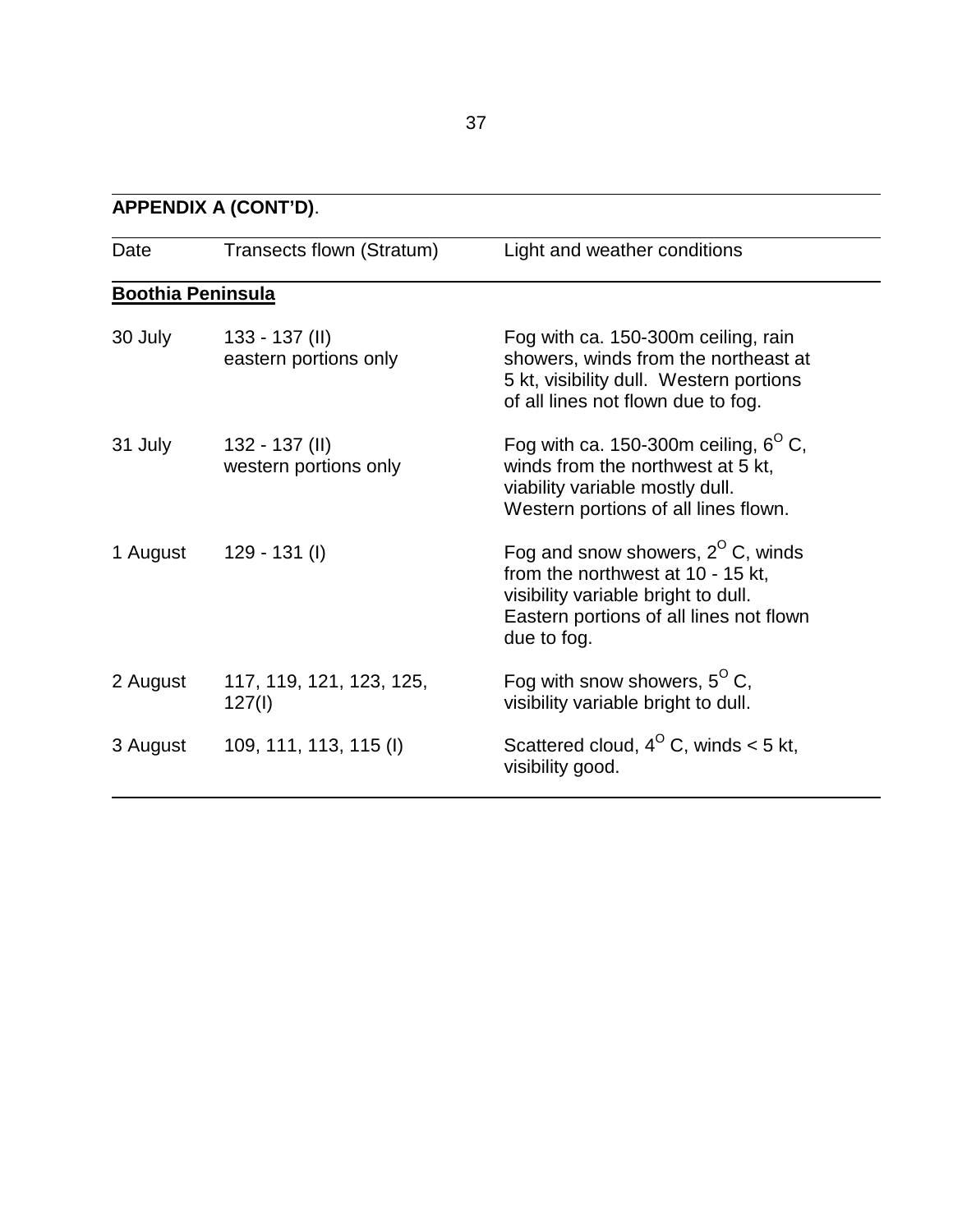| <b>Transect number</b> | Transect length (km) | Transect area (km <sup>2</sup> ) | No. muskox observed by<br>transect |
|------------------------|----------------------|----------------------------------|------------------------------------|
| Stratum I              |                      |                                  |                                    |
| $\mathbf{1}$           | 16.8                 | 26.9                             | 0                                  |
| $\overline{2}$         | 29.8                 | 47.7                             | $\mathsf 0$                        |
| 3                      | 60.5                 | 96.8                             | $\overline{2}$                     |
| $\overline{4}$         | 63.0                 | 100.8                            | 0                                  |
| $\overline{5}$         | 75.5                 | 120.8                            | 17                                 |
| $\,6\,$                | 105.5                | 168.8                            | 18                                 |
| $\overline{7}$         | 98.5                 | 157.6                            | 19                                 |
| 8                      | 93.0                 | 148.8                            | 16                                 |
| $\mathsf g$            | 83.3                 | 133.3                            | 32                                 |
| (Totals)               | (625.9)              | (1001.5)                         | (104)                              |
| Stratum II             |                      |                                  |                                    |
| 11                     | 85.3                 | 136.5                            | 14                                 |
| 12                     | 87.3                 | 139.7                            | 8                                  |
| 13                     | 88.3                 | 141.3                            | $\overline{\mathbf{4}}$            |
| 14                     | 83.5                 | 133.6                            | 14                                 |
| 15                     | 76.5                 | 122.4                            | 32                                 |
| 16                     | 65.0                 | 104.0                            | 0                                  |
| 17                     | 59.3                 | 94.9                             | 0                                  |
| 18                     | 60.8                 | 97.3                             | $\mathbf 0$                        |
| (Totals)               | (606)                | (969.7)                          | (72)                               |
| <b>Stratum III</b>     |                      |                                  |                                    |
| 21                     | 22.5                 | 35.7                             | 0                                  |
| 22                     | 27.5                 | 44.0                             | $\mathbf{3}$                       |
| 23                     | 39.0                 | 62.4                             | 11                                 |
| 24                     | 42.5                 | 68.5                             | 6                                  |
| 25                     | 45.3                 | 72.5                             | 14                                 |
| 26                     | 132.5                | 211.7                            | $\overline{7}$                     |
| 27                     | 130.6                | 196.0                            | 34                                 |
| 28                     | 122.5                | 196.0                            | 9                                  |
| 29                     | 119.5                | 191.2                            | 8                                  |

**APPENDIX B.** Muskoxen observed on transect during an aerial survey of Prince of Wales, Russell, Prescott, Pandora, and Vivian islands, NWT, July 1995.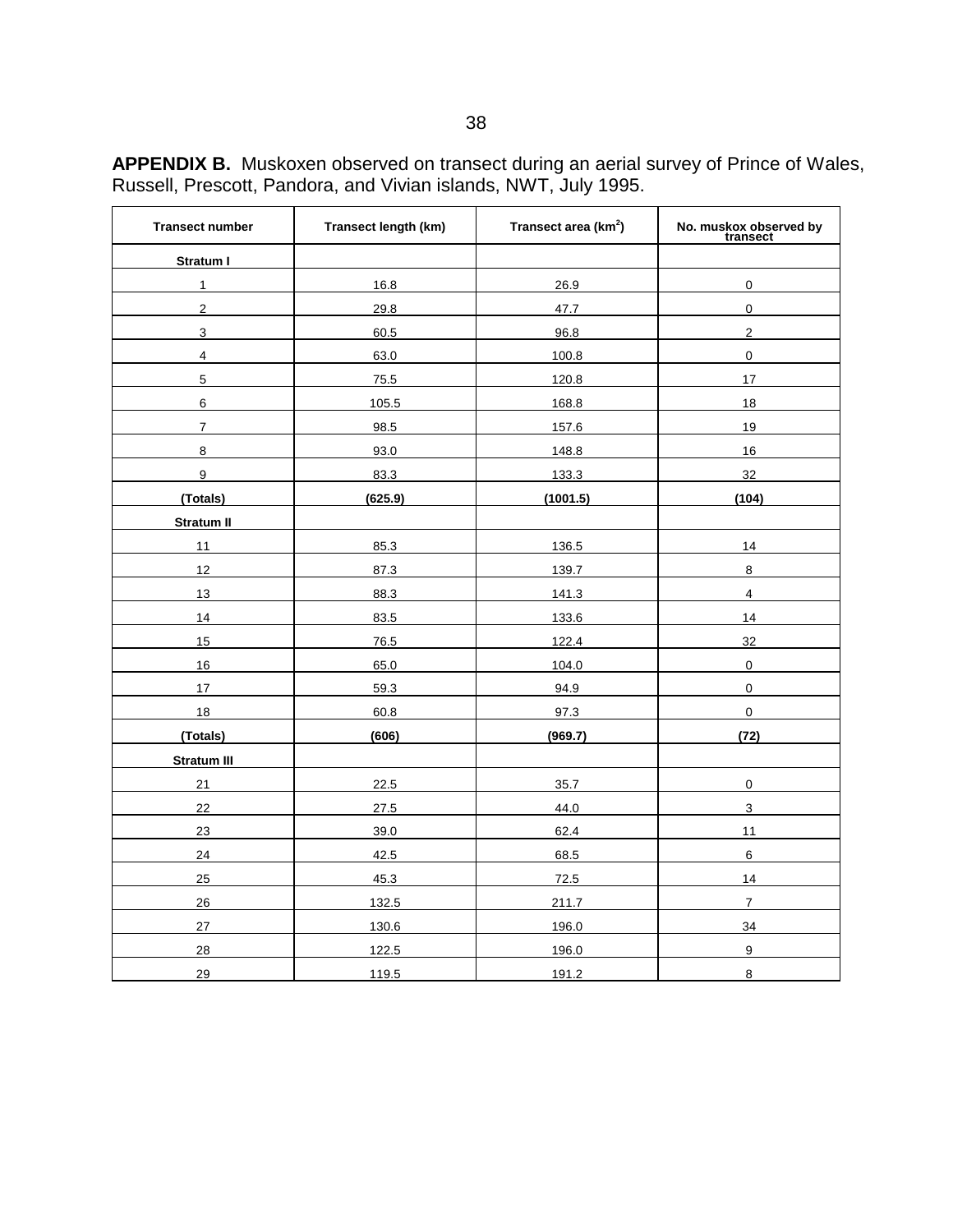# **APPENDIX B (CONT'D)**

| <b>Transect number</b> | Transect length (km) | Transect area (km <sup>2</sup> ) | No. muskox observed by<br>transect |
|------------------------|----------------------|----------------------------------|------------------------------------|
| Stratum III (Cont'd)   |                      |                                  |                                    |
| 30                     | 120                  | 192.0                            | 16                                 |
| 31                     | 70.0                 | 112.0                            | 27                                 |
| 32                     | 70.5                 | 112.8                            |                                    |
| 33                     | 81.0                 | 129.6                            | 28                                 |
| 34                     | 75.5                 | 120.8                            | 20                                 |
| 35                     | 71.3                 | 114.1                            | 15                                 |
| 36                     | 67.8                 | 108.5                            | 14                                 |
| 37                     | 62.5                 | 100.0                            | 20                                 |
| 38                     | 47.5                 | 76.0                             | 3                                  |
| 39                     | 43.3                 | 69.3                             | $\mathbf{1}$                       |
| 40                     | 42.5                 | 68.0                             | 9                                  |
| 41                     | 41.5                 | 66.4                             | 56                                 |
| 42                     | 45.5                 | 72.8                             | 25                                 |
| 43                     | 39.3                 | 62.9                             | 11                                 |
| 44                     | 30.8                 | 49.3                             | $\overline{3}$                     |
| 45                     | 61                   | 97.6                             | $\mathbf{1}$                       |
| 46                     | 64.8                 | 103.7                            | 12                                 |
| 47                     | 61                   | 97.6                             | 12                                 |
| 48                     | 79.5                 | 127.2                            | 25                                 |
| (Totals)               | (1857.2)             | (2971)                           | (393)                              |
| <b>Stratum IV</b>      |                      |                                  |                                    |
| 55                     | 19.0                 | 30.4                             | $\overline{2}$                     |
| 56                     | 35.5                 | 56.8                             | 24                                 |
| 57                     | 32.3                 | 51.7                             | 16                                 |
| 58                     | 42.3                 | 67.7                             | 14                                 |
| 59                     | 46.3                 | 74.1                             | 29                                 |
| 60                     | 63.8                 | 102.1                            | 8                                  |
| 61                     | 60.3                 | 96.5                             | 32                                 |
| 62                     | 69.3                 | 110.9                            | 24                                 |
| 63                     | 70.0                 | 112.0                            | 49                                 |
| 64                     | 61.8                 | 98.9                             | 22                                 |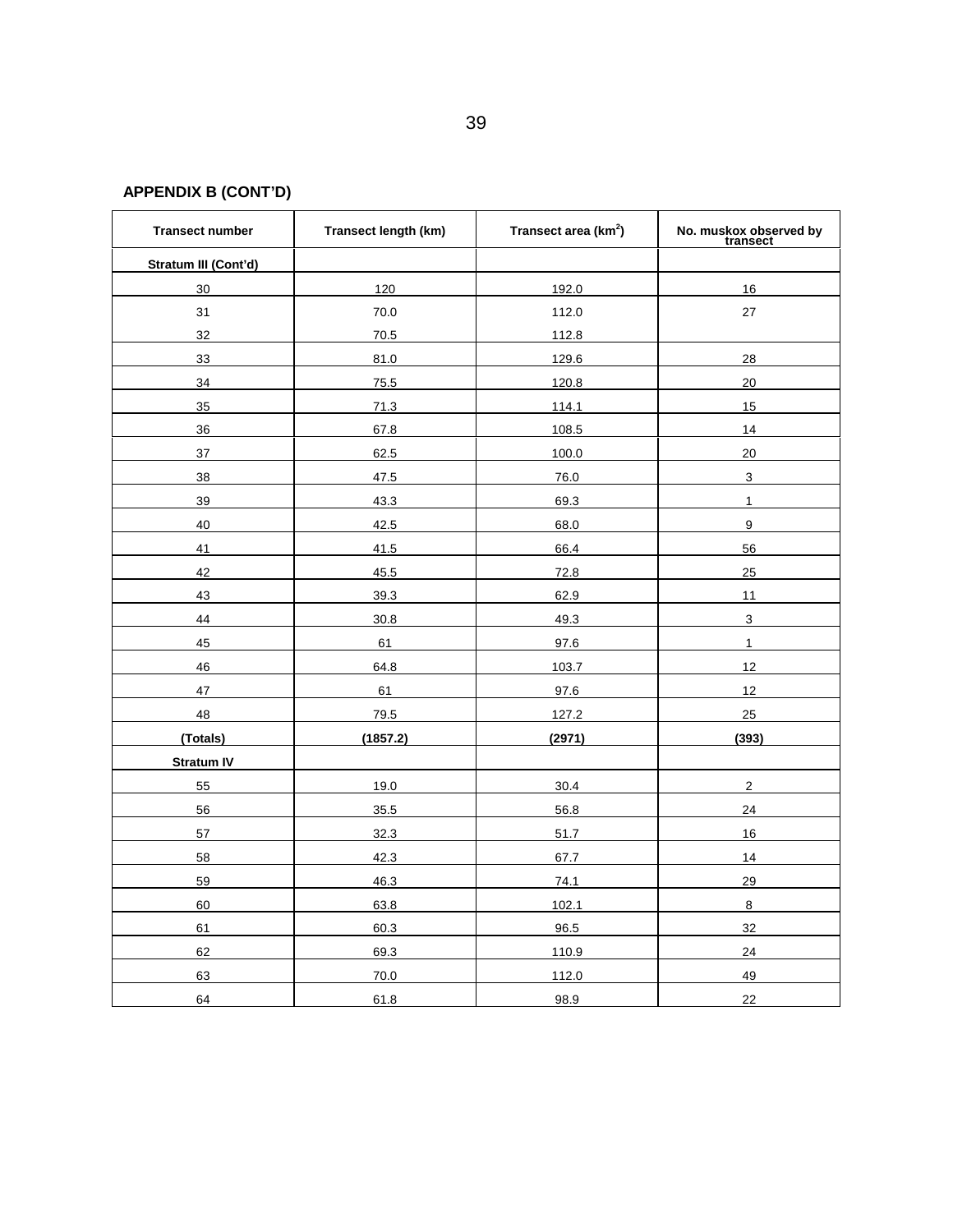APPENDIX B ( CONT'D).

| <b>Transect number</b>             | Transect length (km) | Transect area (km <sup>2</sup> ) | No. muskox observed by<br>transect |
|------------------------------------|----------------------|----------------------------------|------------------------------------|
| Stratum IV (Cont'd)                |                      |                                  |                                    |
| 65                                 | 56.8                 | 90.9                             | 18                                 |
| 66                                 | 61.3                 | 98.1                             | 36                                 |
| 67                                 | 61.8                 | 98.9                             | 52                                 |
| 68                                 | 55.8                 | 89.3                             | 10                                 |
| 69                                 | 61.5                 | 98.4                             | 30                                 |
| 70                                 | 61.0                 | 97.6                             | 47                                 |
| 71                                 | 59.5                 | 95.2                             | 10                                 |
| 72                                 | 48.0                 | 76.8                             | 22                                 |
| 73                                 | 49.3                 | 78.9                             | $\mathbf{3}$                       |
| 74                                 | 15.5                 | 24.8                             | $\overline{4}$                     |
| (Totals)                           | (1650)               | (561)                            | (452)                              |
| <b>Russell Island</b>              |                      |                                  |                                    |
| $10$                               | 9.0                  | 14.4                             | 10                                 |
| 11 <sub>b</sub>                    | 15.8                 | 25.3                             | $\overline{c}$                     |
| 12 <sub>b</sub>                    | 24.8                 | 39.7                             | $\bf 8$                            |
| 13 <sub>b</sub>                    | 22.8                 | 36.5                             | 0                                  |
| 14 <sub>b</sub>                    | 23.5                 | 37.6                             | $\mathbf{1}$                       |
| 15 <sub>b</sub>                    | 19.0                 | 30.4                             | $\pmb{0}$                          |
| 16 <sub>b</sub>                    | 10.3                 | 16.5                             | $\mathbf 0$                        |
| (Totals)                           | (125.2)              | (200.4)                          | (21)                               |
| Vivian/Prescott/Pandora<br>islands |                      |                                  |                                    |
| 20                                 | 5.5                  | 8.8                              | $\mathsf{O}\xspace$                |
| 49                                 | 11.0                 | 17.6                             | $\mathsf 0$                        |
| 50                                 | 18.3                 | 26.3                             | 14                                 |
| 51                                 | 15.8                 | 25.3                             | $\pmb{0}$                          |
| 52                                 | 7.0                  | 11.2                             | $\mathbf 0$                        |
| 53                                 | 5.3                  | 8.5                              | $\pmb{0}$                          |
| 54                                 | 11.5                 | 18.4                             | $\mathbf 0$                        |
| (Totals)                           | (74.4)               | (116.1)                          | (14)                               |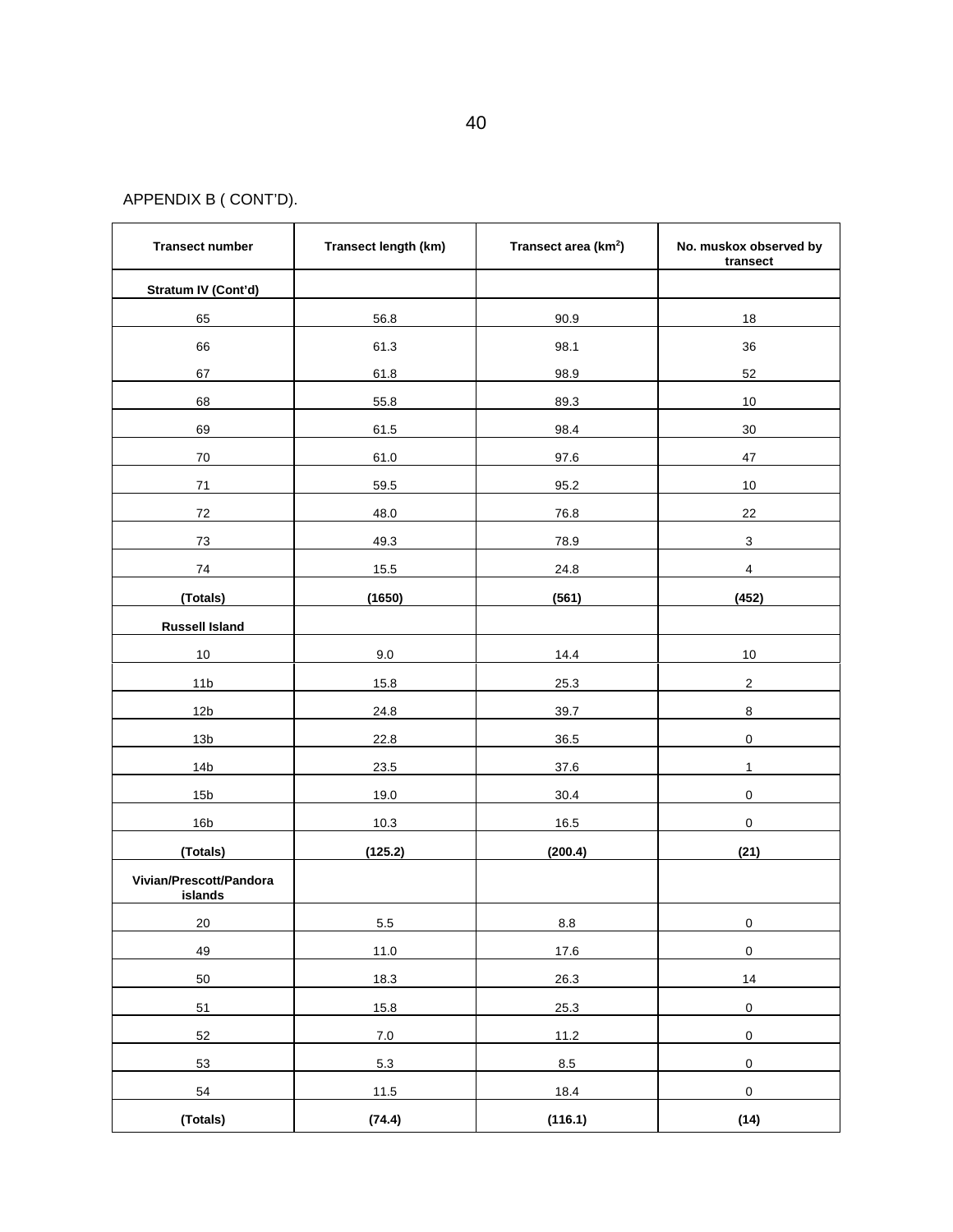| <b>APPENDIX C.</b> Muskoxen observed on transect during an aerial transect survey of Somerset |
|-----------------------------------------------------------------------------------------------|
| Island, NWT, July 1995.                                                                       |

| <b>Transect number</b> | Transect length (km) | Transect area (km <sup>2</sup> ) | No. muskox observed by<br>transect |
|------------------------|----------------------|----------------------------------|------------------------------------|
| Stratum I              |                      |                                  |                                    |
| 75                     | 118.8                | 190.1                            | $\pmb{0}$                          |
| 76                     | 125.0                | 200.0                            | $\mathbf 0$                        |
| 77                     | 120.5                | 192.8                            | $\mathbf 0$                        |
| 78                     | 130.3                | 208.5                            | $\mathbf 0$                        |
| 79                     | 125.0                | 200.0                            | $\mathbf 0$                        |
| 81                     | 114.3                | 182.9                            | $\pmb{0}$                          |
| 83                     | 48.5                 | 77.6                             | $\pmb{0}$                          |
| (Totals)               | (782.4)              | (1251.9)                         | (0)                                |
| Stratum II             |                      |                                  |                                    |
| 84                     | 39.5                 | 63.2                             | 35                                 |
| 85                     | 117.5                | 188.0                            | 44                                 |
| 86                     | 119.0                | 190.4                            | $\pmb{0}$                          |
| 87                     | 116.3                | 186.1                            | 45                                 |
| 88                     | $90.0\,$             | 144.0                            | $30\,$                             |
| (Totals)               | (482.3)              | (771.7)                          | (154)                              |
| <b>Stratum III</b>     |                      |                                  |                                    |
| 90                     | 105.3                | 168.5                            | $\sqrt{2}$                         |
| 91                     | 103.5                | 165.6                            | $\overline{\mathbf{4}}$            |
| 92                     | 95.3                 | 152.5                            | 22                                 |
| 93                     | 88.0                 | 140.8                            | $\mathbf{3}$                       |
| 94                     | 10.0                 | 16.0                             | $\pmb{0}$                          |
| (Totals)               | (402.1)              | (643.4)                          | (31)                               |
| Stratum IV             |                      |                                  |                                    |
| 96                     | 20.0                 | 32.0                             | $\,8\,$                            |
| $97\,$                 | 84.3                 | 134.9                            | $11$                               |
| 98                     | 77.0                 | 123.2                            | $\mathbf{1}$                       |
| 99                     | 72.0                 | 115.2                            | 80                                 |
| 100                    | 74.8                 | 119.7                            | $\overline{2}$                     |

ŕ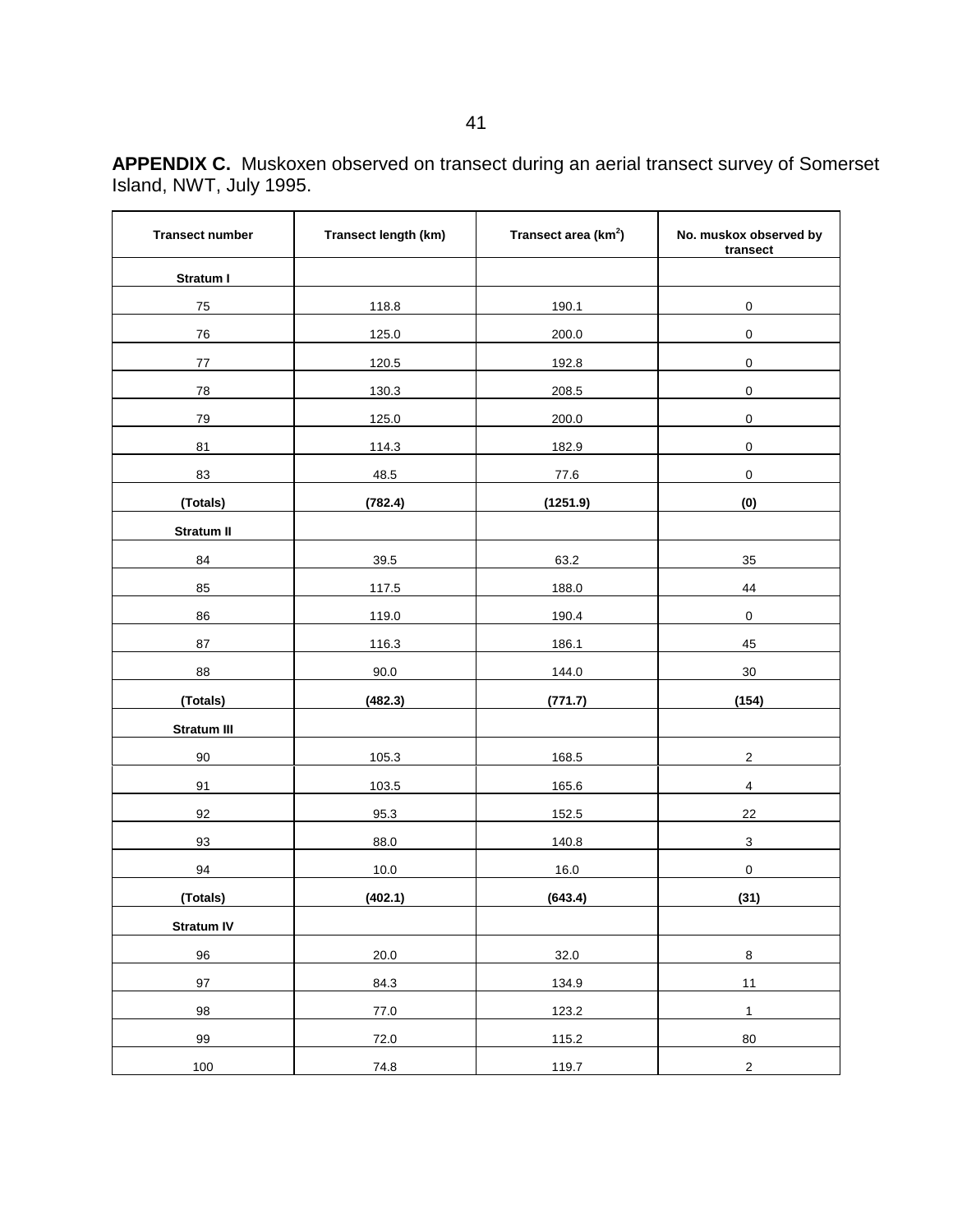| <b>Transect number</b> | Transect length (km) | Transect area (km <sup>2</sup> ) | No. muskox observed by<br>transect |  |
|------------------------|----------------------|----------------------------------|------------------------------------|--|
| Stratum IV (Cont'd)    |                      |                                  |                                    |  |
| 102                    | 78.8                 | 126.1                            | 17                                 |  |
| 103                    | 75.0                 | 120.0                            | 54                                 |  |
| 104                    | 69.5                 | 111.2                            | 0                                  |  |
| 105                    | 51.3                 | 82.1                             | 0                                  |  |
| 106                    | 34.3                 | 54.9                             | 2                                  |  |
| 107                    | 26.8                 | 42.9                             | 6                                  |  |
| (Totals)               | (738.3)              | (1181.3)                         | (182)                              |  |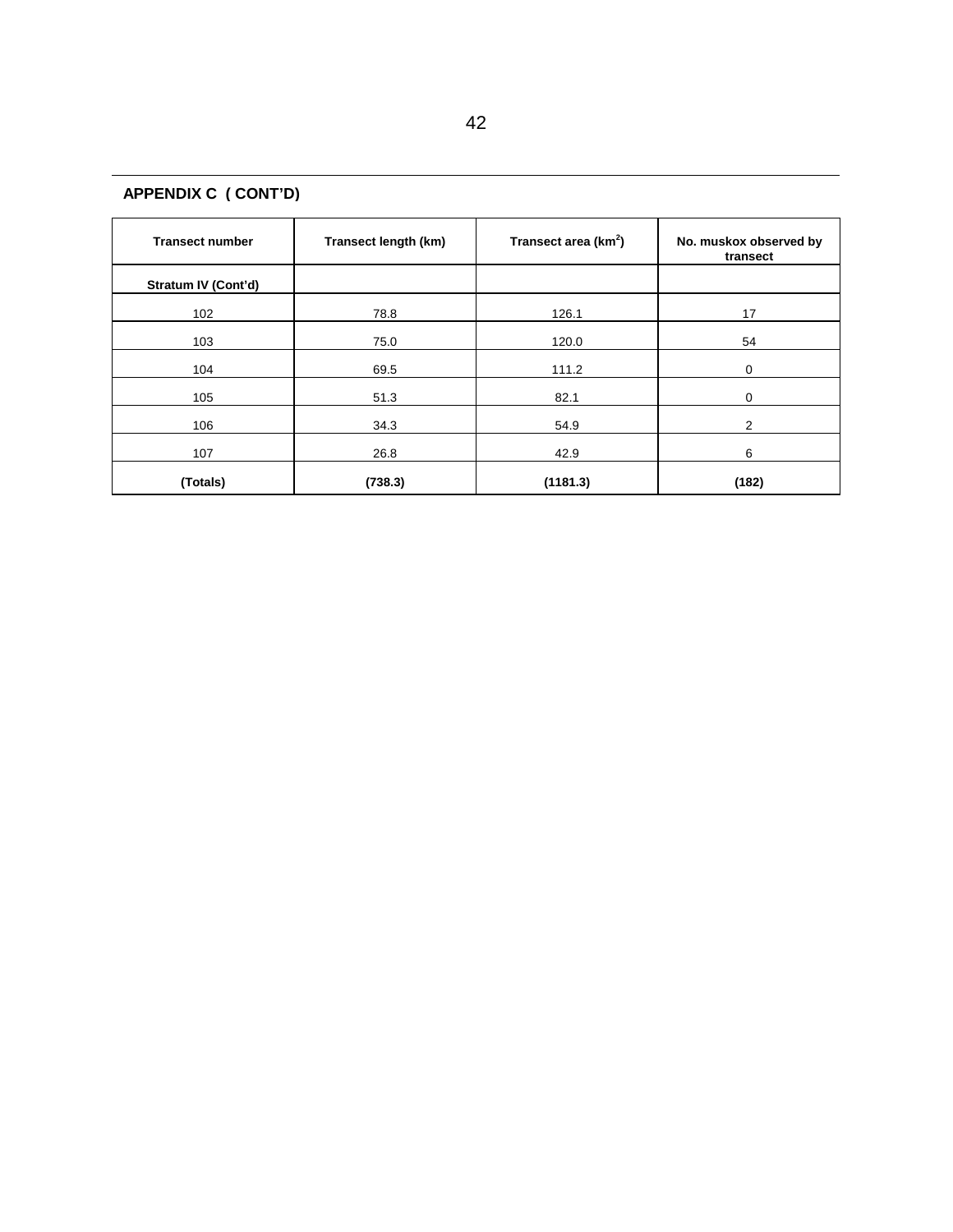| <b>Transect number</b> | Transect length (km) | Transect area (km <sup>2</sup> ) | No. caribou<br>observed | No. muskox<br>observed |
|------------------------|----------------------|----------------------------------|-------------------------|------------------------|
| Stratum I              |                      |                                  |                         |                        |
| 109                    | 26.5                 | 42.4                             | $\mathsf 0$             | 6                      |
| 111                    | 62.3                 | 99.7                             | 17                      | $\pmb{0}$              |
| 113                    | 78.0                 | 124.8                            | $37\,$                  | 18                     |
| 115                    | 82.5                 | 132.0                            | 27                      | 8                      |
| 117                    | 92.3                 | 147.7                            | 42                      | $\mathbf 0$            |
| 119                    | 19.8                 | 31.7                             | $\overline{c}$          | $\pmb{0}$              |
| 121                    | 129.0                | 206.4                            | 44                      | $\mathbf 0$            |
| 123                    | 130.0                | 208.0                            | 91                      | $\pmb{0}$              |
| 125                    | 135.0                | 216.0                            | 48                      | $\pmb{0}$              |
| 127                    | 138.5                | 221.6                            | 33                      | 28                     |
| 129                    | 87.0                 | 139.2                            | 44                      | $\pmb{0}$              |
| 130                    | 104.5                | 167.2                            | 36                      | $\pmb{0}$              |
| 131                    | 91.8                 | 146.9                            | 106                     | $\pmb{0}$              |
| 132                    | 100.0                | 160.0                            | 48                      | $\pmb{0}$              |
| (Totals)               | (1277.2)             | (2043.6)                         | (575)                   | (60)                   |
| <b>Stratum II</b>      |                      |                                  |                         |                        |
| 133                    | 186.3                | 298.1                            | 90                      | $\pmb{0}$              |
| 134                    | 166.8                | 266.9                            | 17                      | $\pmb{0}$              |
| 135                    | 150.8                | 241.3                            | $\mathsf 3$             | $\mathbf{1}$           |
| 136                    | 132.3                | 211.7                            | 6                       | $\pmb{0}$              |
| 137                    | 119.3                | 190.9                            | $\boldsymbol{2}$        | $\pmb{0}$              |
| (Totals)               | (755.5)              | (1208.9)                         | (118)                   | (1)                    |

**APPENDIX D.** Muskoxen and caribou observed on transect during an aerial transect survey of Boothia Peninsula, NWT, July 1995.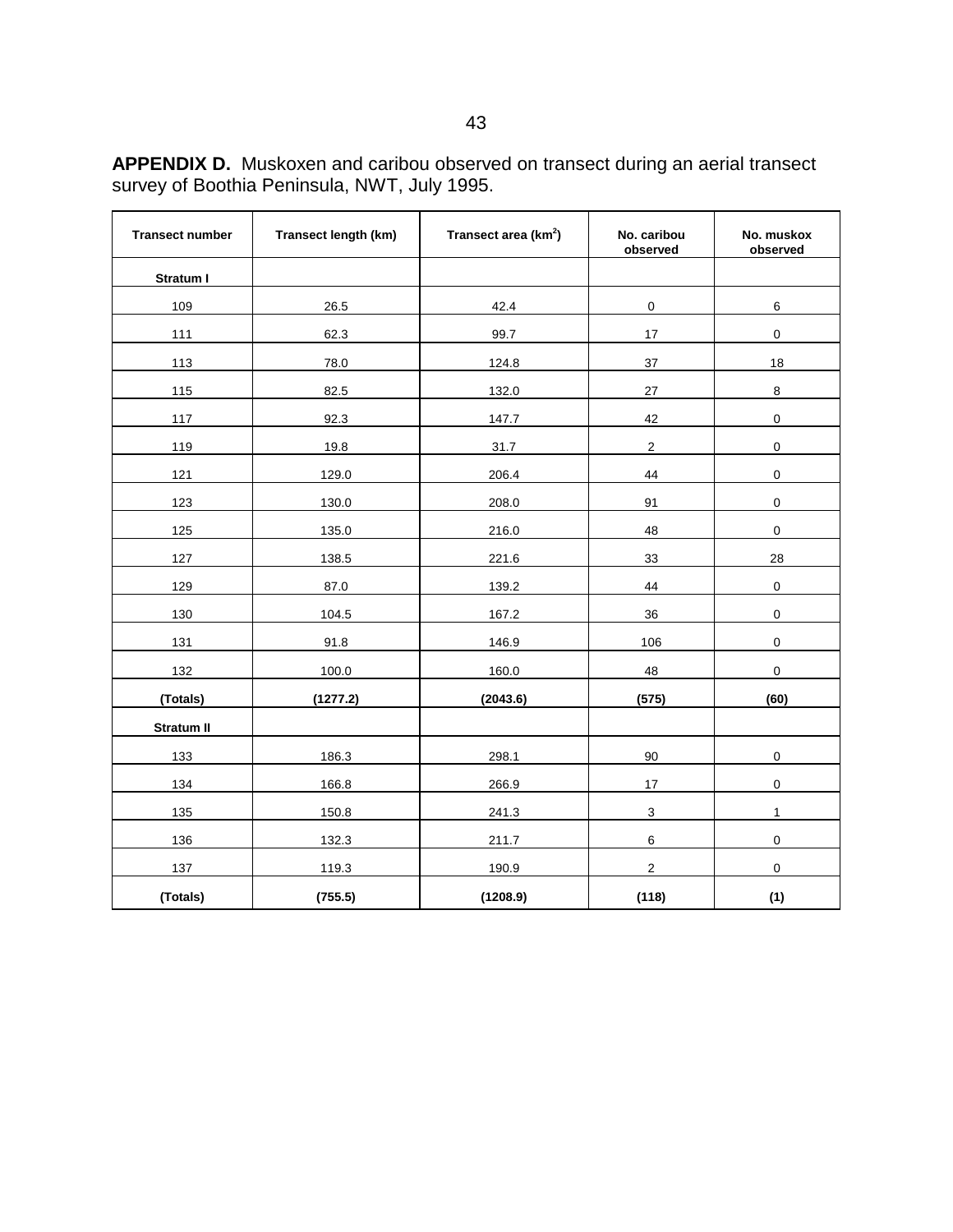**APPENDIX E.** History of muskox-caribou studies on Banks Island. .

In the late 1960s, trappers reported that caribou on Banks Island were abundant and in good condition (Usher 1971). There were no comments on the relationship between caribou and muskoxen, probably because muskox numbers were considered low. Circumstances changed and concerns for caribou started to be voiced, first, because of oil exploration and then, because of more muskox sightings and caribou deaths after heavy snowfall in fall 1970.

By the late 1960s, the federal government had issued exploration permits to oil companies for all Banks Island but people in Sachs Harbour were unaware until an oil company arrived in Sachs Harbour in June 1970 to announce seismic exploration would start the following winter (Usher 1971). Sachs Harbour people were particularly concerned that it was unknown whether oil and gas exploration could affect caribou and arctic foxes. Their concerns did little to slow down the exploration but they did lead to a research program that began in fall 1970 to investigate the effects of exploration on wildlife (Usher 1971, Urquhart 1973).

 Also in June 1970, the Canadian Wildlife Service had initiated aerial surveys to identify critical areas for caribou and muskoxen as part of their on-going efforts to identify and map wildlife areas exposed to industrial activity. The June 1970 survey of northern Banks Island revealed more muskoxen than expected (Kevan 1972). People were also seeing more muskoxen around Sachs Harbour (T.W. Barry pers. comm.).

Other aerial surveys had started in fall 1970 to investigate the possible effects of oil exploration. Urquhart (1973) commented that the 1970 fall had unusually heavy snow and some caribou left Banks Island heading to the mainland while others died from malnutrition. Hunters reported that many caribou died during the winter and Urquhart (1973) extrapolated from 39 carcasses counted in June 1971 to estimate that 879 caribou died.

The caribou deaths became linked with the reports of more muskoxen on northern Banks Island - hunters were aware that the caribou moved to the island's north end for calving and the summer (Urquhart 1973). During the preceding decades since people had started to trap and then live on Banks Island, caribou numbers had fluctuated with severe winters in the early 1950s causing deaths and desperation movements off Banks Island (Usher 1971, Urquhart 1973). During this time, those trappers had virtually no experience with muskoxen as there were reportedly few on Banks Island.

The Territorial Government responded to concerns for the caribou and during fall 1971, the Superintendent of Game for the Territorial Government contracted L. Bouckhout who was working in Elk Island National Park on range use by large herbivores (L. Bouckhout pers. comm.). Bouckhout undertook his fieldwork on Banks Island between May and November 1972 and besides observations of range use, his studies included collecting muskoxen at Castel Bay in August helped by the Game Division.

Both Kevan (1972) and Bouckhout (1972) found that muskox and caribou distribution overlapped slightly on northern Banks Island. That overlap, coupled with concerns that the muskox numbers had suddenly increased, lead to a larger and more comprehensive study to investigate the relationship between caribou and muskoxen (Wilkinson and Shank 1974). The study's conclusion was that muskoxen do not compete with caribou. The study results did not, however, alleviate fears that an increasing number of muskoxen would cause caribou **APPENDIX E (CONT'D)**